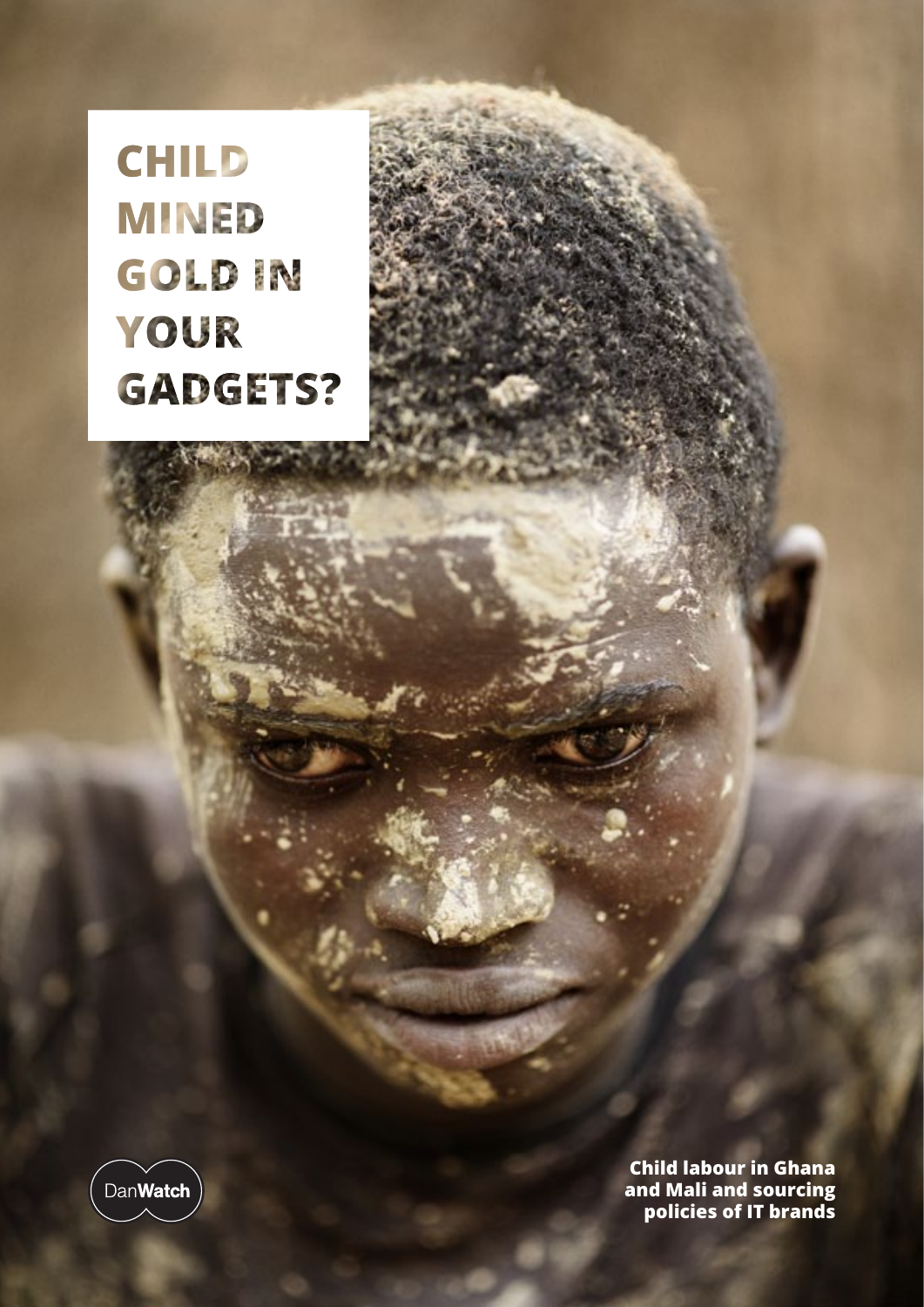# <span id="page-1-0"></span>**List of content**

- **[1](#page-3-0) Introduction** page 4
- **[2](#page-4-0) Methodology** page 5
- **[3](#page-5-0) Summary** page 6
- **[4](#page-6-0) Gold in your gadgets** page 7
- **[5](#page-8-0)** Gold mining, one of the worst forms of child labour page 9

**[5.1](#page-10-0) Child labour in Ghana's gold mines** — page 11 **[5.1.1](#page-11-0) Small scale gold mining in Ghana** — page 12  **[5.1.2](#page-12-0) Unlicensed but widespread gold mining** — page 13  **[5.1.3](#page-12-0) Small scale surface mining in Ashanti, south central Ghana** — page 13

**[5.2](#page-16-0) Under ground in Mali's gold mines** — page 17  **[5.2.1](#page-17-0) The small scale gold mining sector in Mali** — page 18  **[5.2.2](#page-20-0) Small-scale mining in the Sikasso region in Mali** — page 21

**[6](#page-23-0)** From mine to Gadget — page 24

**[7](#page-25-0) Hollow policies - Smartphone and PC companies' sourcing policies** — page 26

**[7.1](#page-26-0) Smartphone brands: Samsung, Apple, Research in Motion, Nokia and HTC** — page 27

**[7.2](#page-28-0) PC brands: HP, Acer, Lenovo, Asus and Dell** — page 29

**[8](#page-31-0) Legal frameworks and Initiatives to increase responsible production and sourcing of minerals** — page 32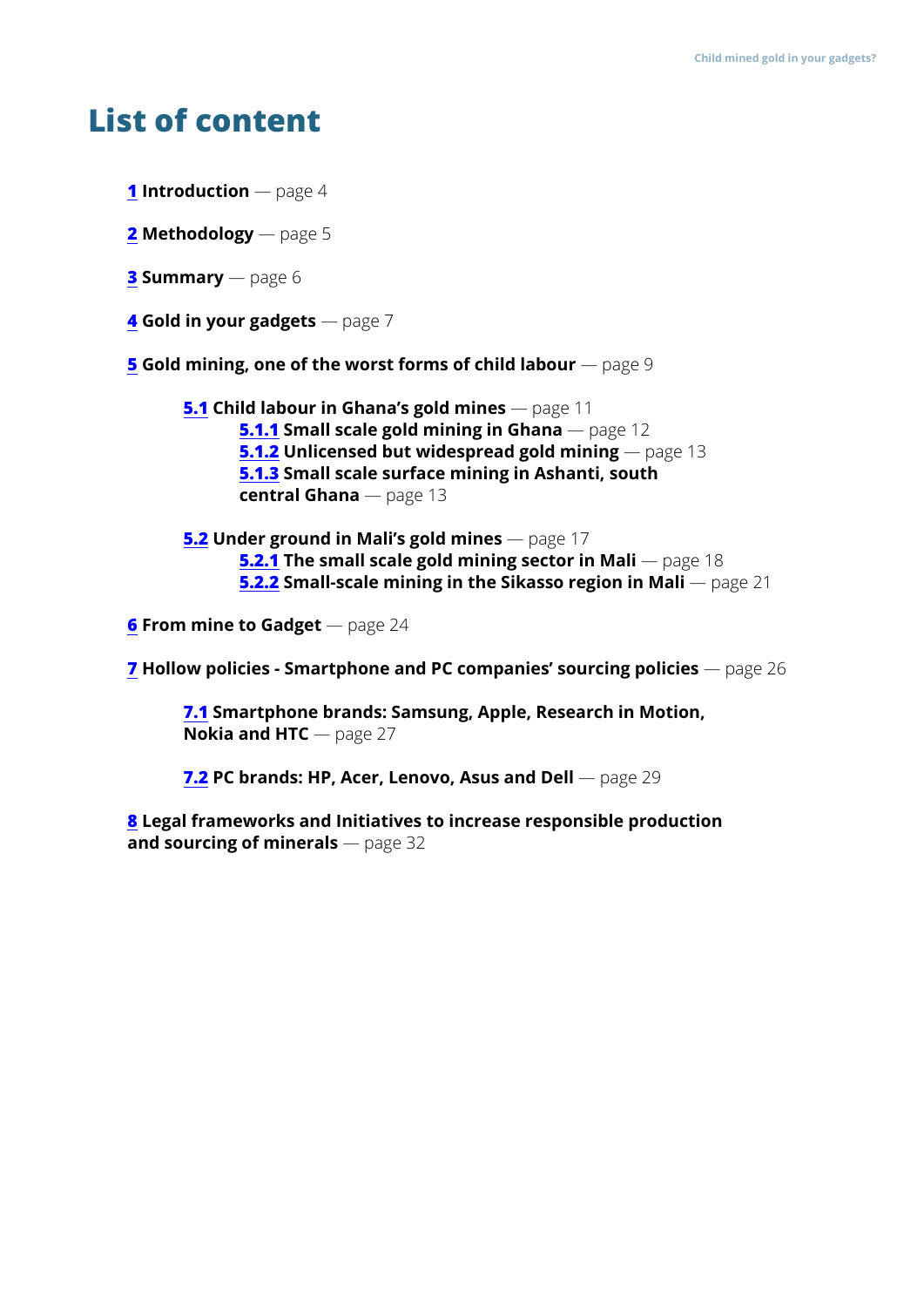## **A DanWatch investigation — 2013**

#### **DanWatch**

DanWatch is an ethical watchdog and center of analysis that investigates and documents the consequenses of the global activities of corporations. The aim of DanWatch is to further responsible production, investment and services throughout corporate value chains, and creating motivation for respecting international standards for corporate social responsibility.



Author: *Frederik Johannisson* Researchers: *Kristoffer Marslev, Lasse Markus and Frederik Johannisson* Front Page Photography: *Andreas Beck*

IBIS and Kinderpostzegels has supported the investigation.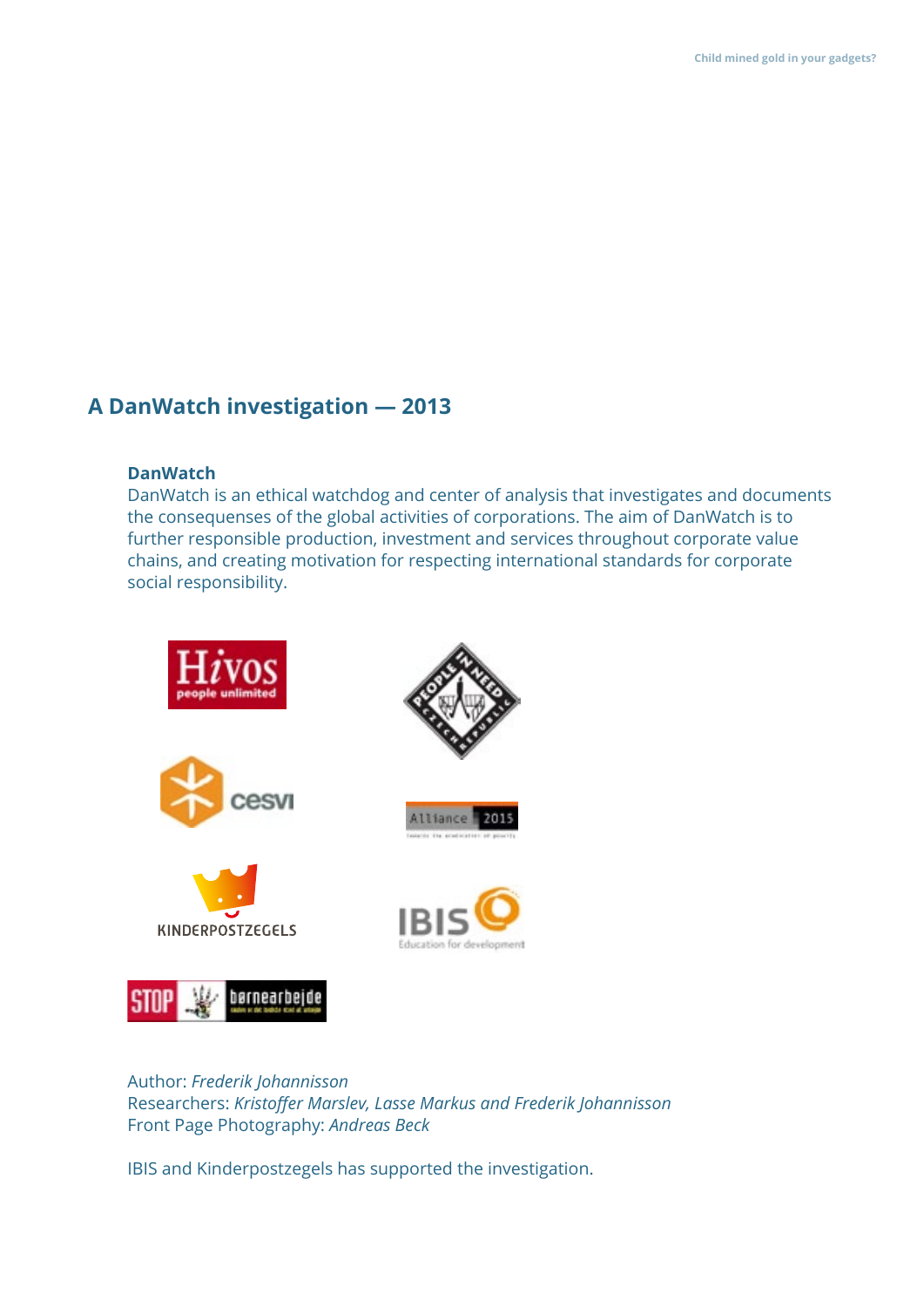# **Introduction**

<span id="page-3-0"></span>**[1](#page-1-0)**

The gold producing countries of Africa are currently benefiting from a global rise of gold prices. With the increasing gold demand, major gold producing West African countries such as Ghana and Mali are experiencing a gold rush, and in both countries, employment and revenues are on the rise in the respective gold sectors.

The increasing gold demand is among other industries coming from the booming electronics sector, which now sources more than 6 per cent of global gold consumption<sup>1</sup>.

However, the benefits of the rise in gold demand and prices are not necessarily felt by the artisanal small scale miners, which often live in secluded and poor areas. Here, the work to uncover gold is hard, dangerous and the pay is low and unreliable.

In West Africa, child labour is not uncommon in small scale mining: They take on hard and dangerous tasks just like adults. For children engaged in small scale mining, gold digging can be a luring profession to sustain their own and their families' livelihoods, and can outcompete unattractive and unpromising schools. However, for miners, and especially children, gold has a high price: Workers die in accidents in mines, expose themselves to dangerous mercury and children are locked in unskilled work for the rest of their lives.

With an increasing public attention to the consequences of the production and trade of conflict minerals in DR Congo, the IT industries sourcing these minerals are increasingly engaging in initiatives that are meant to trace and source minerals from conflict areas more ethically. But the IT industries have yet to take serious interest in the origin of the gold that is a key component in most consumer electronics, and none of the questioned IT companies in the report could declare the origin of the gold that is used in their products. Even without being in a conflict setting, gold can still have a high, and sometimes deadly price in the unregulated mining communities in Africa, as in Ghana and Mali. In addition, consumers, either of jewellery or of IT products cannot tell which price the workers have paid for the gold that ends up in their products.

<sup>&</sup>lt;sup>1</sup> World Gold Council (2012): Gold Demand Trends, Q4 2012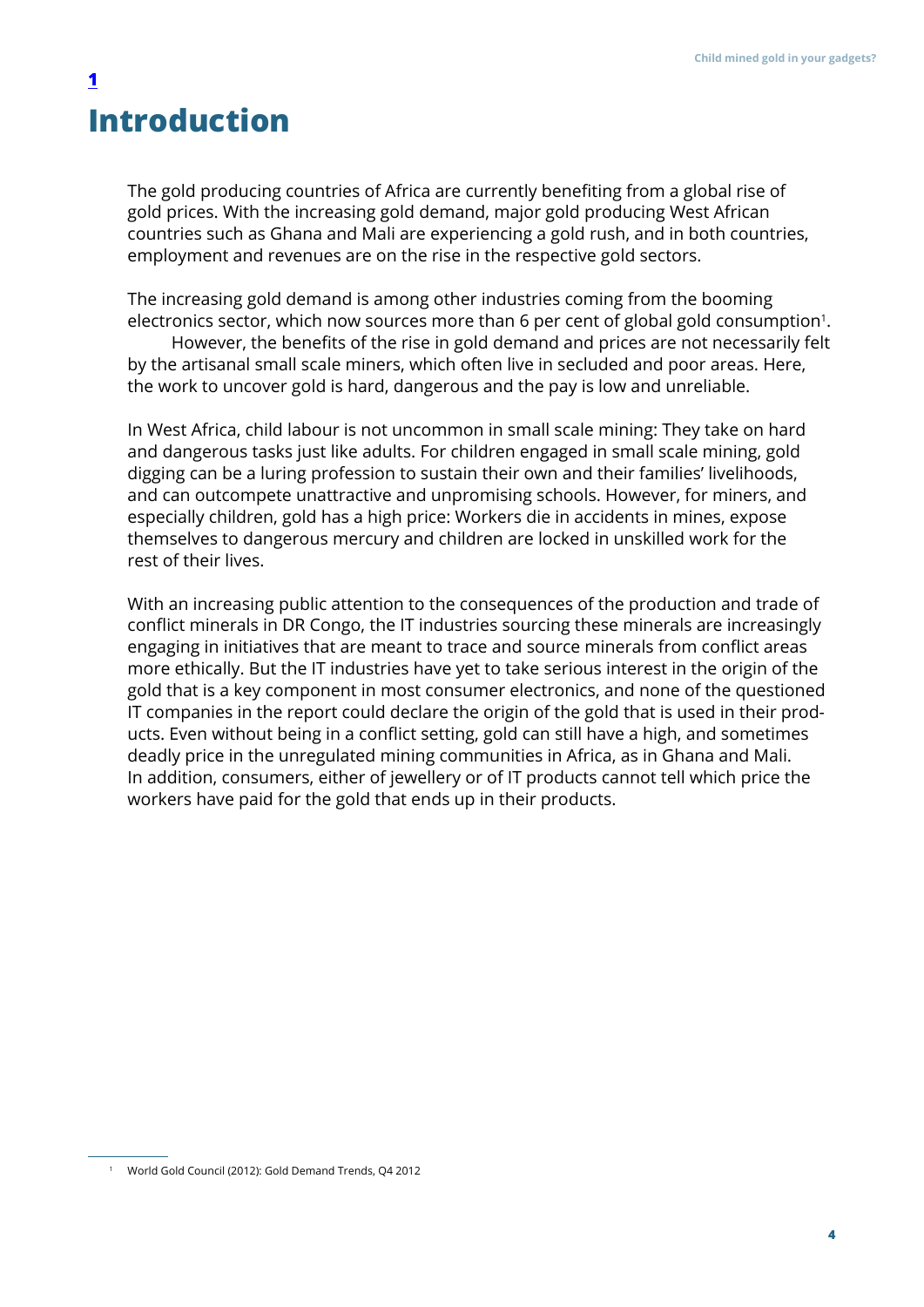# <span id="page-4-0"></span>**Methodology [2](#page-1-0)**

This report investigates conditions under which children work in informal gold mines in Ghana and Mali, attempts to map gold value chains from mines to electronics, and has engaged with major electronics companies to assess their policies on responsible value chain management.

This report has been conducted as a combination of desk study and field research in Ghana's Ashanti region and Mali's Sikasso region in the spring of 2013.

On both field studies, small scale mining operations were visited, and stakeholders such as child labourers, parents, adult miners, mining operation supervisors, local chiefs and school headmasters, gold dealers, and local NGOs and other experts were interviewed. It was not possible to arrange an interview with Ghana's Mining Commission or Precious Mineral Marketing Company, who both have been sent questions by mail afterwards, to which they have not responded. In Mali, regional chiefs, local chiefs, and mayors were interviewed.

The sources for the desk research are academic articles, reports from major human rights and labour organisations, such as Human Rights Watch, ILO and MakeItfair. The report uses Data from the World Bank, market analysis companies, and industry organisations.

The report chooses to focus on the 5 largest computer brands and the 5 largest phone brands on the European market, to which a survey on gold sourcing practices were sent. Acer, Lenovo, Asus and Dell did not respond, though they were contacted several times over a period of more than two months. For those companies who did not respond, company policies available on websites were used.

A list of initiatives for responsible production and sourcing of minerals has also been compiled. Some of them have direct relevance for the issue of child labour in gold value chains; some have relevance in terms of value chain management of other minerals, to show what is done on industry level.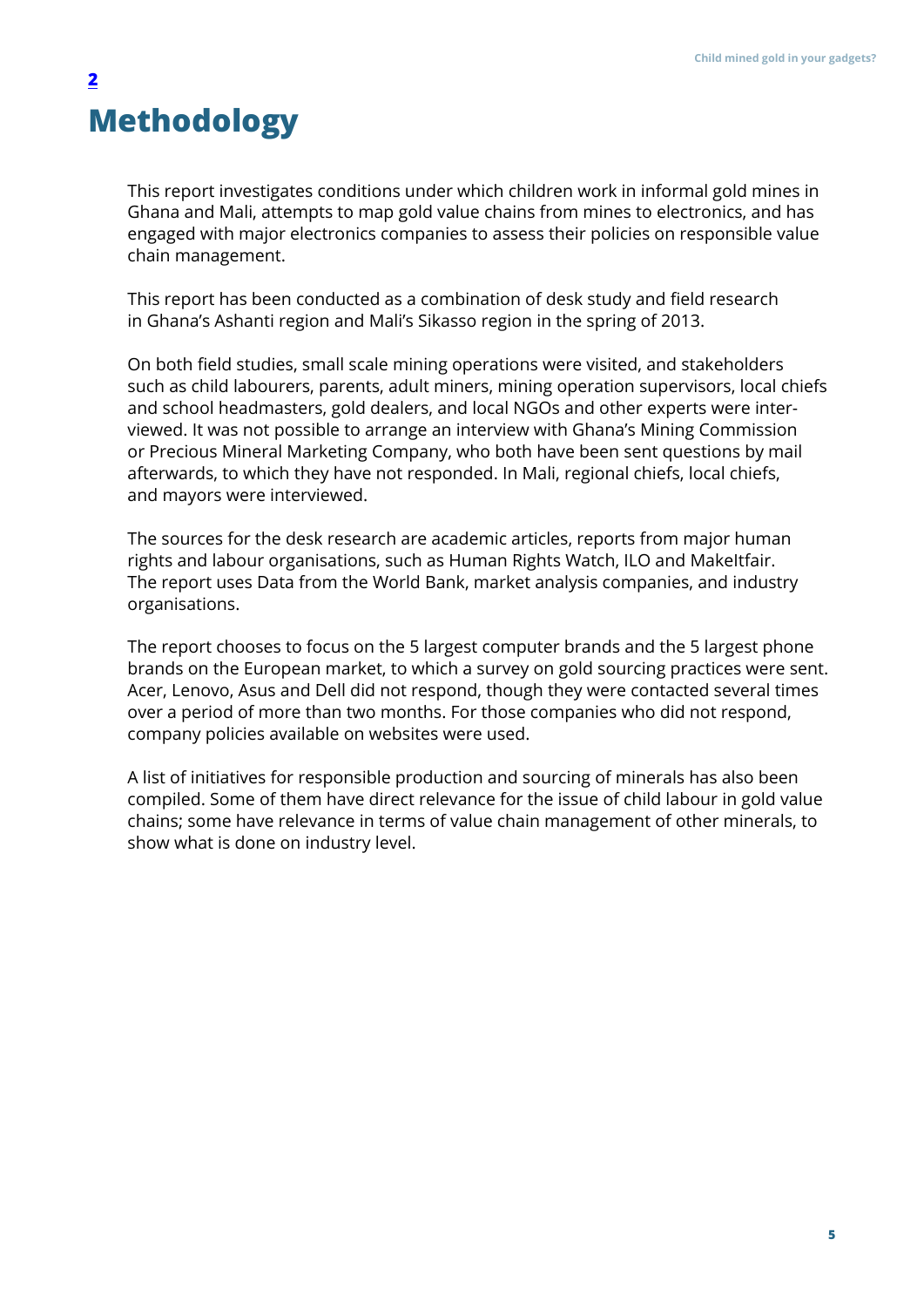# <span id="page-5-0"></span>**Summary**

- **Gold is a component in nearly all consumer electronic products, such as cellphones and computers**
- **In Ghana and Mali child labour takes place in the small scale production of gold, a practice categorised as one of the worst forms of child labour**
- **The gold produced by children in the small scale sector of Mali and Ghana is mixed with the rest of the national small scale mining output, making it impossible to trace gold at the stage of export**
- **The five biggest smartphone producers on the European market (Samsung, Apple, Research in Motion, Nokia and HTC) cannot tell if the gold in their products is from Ghana or Mali, and thus cannot guarantee that they are not using gold produced by children**
- **The five biggest computer producers on the European market (HP, Acer, Lenovo, Asus and Dell) cannot tell if the gold in their products is from Ghana or Mali, and thus cannot guarantee that they are not using gold that was produced by child labour**
- **The IT sector has increasingly engaged in initiatives to refrain from sourcing conflict minerals, but few have addressed the issue of child labour in their gold supply chain**
- **Of the major electronic brands in the world, only Hewlett Packard has disclosed its supply chain gold smelters.**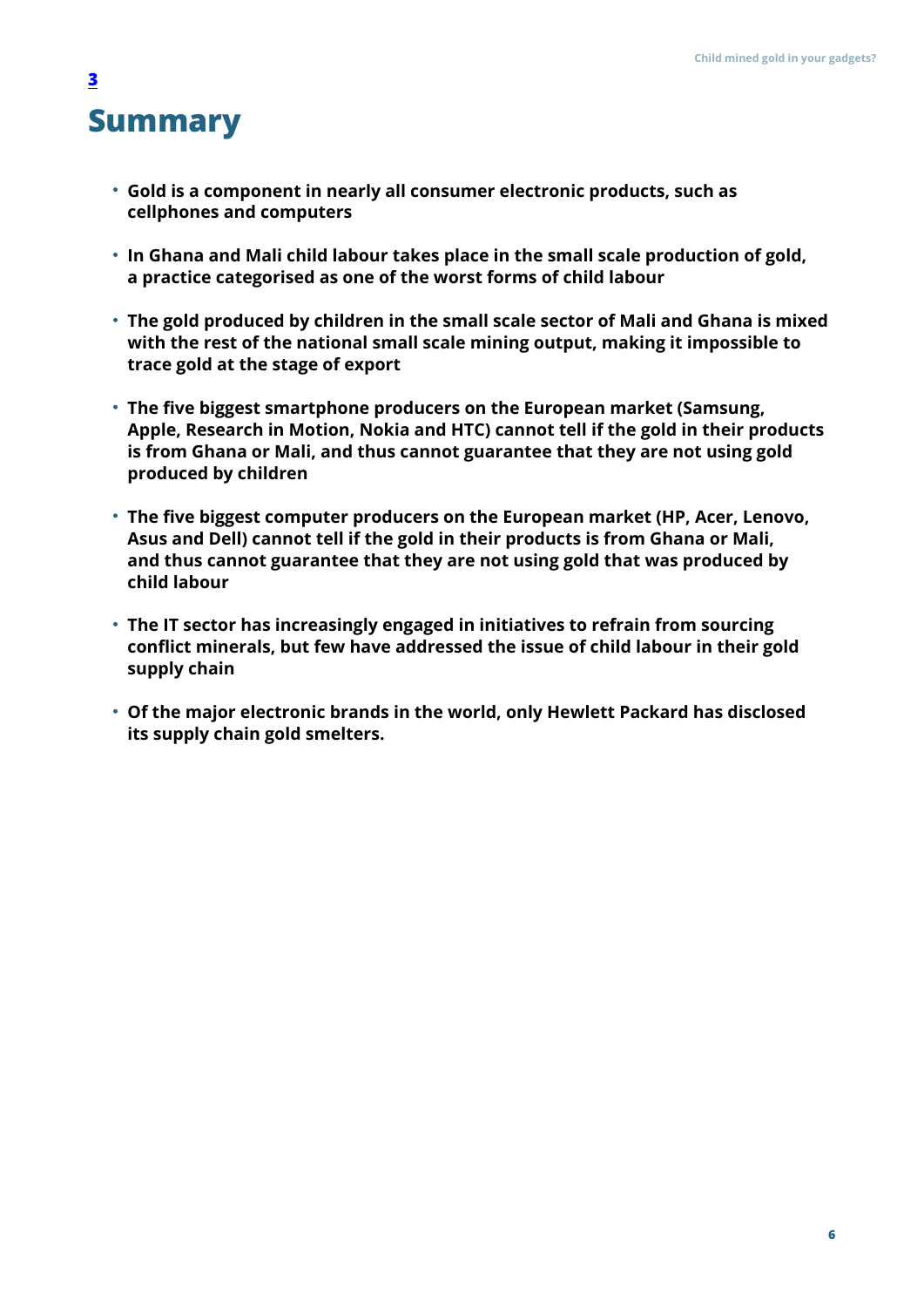# **Gold in your gadgets**

<span id="page-6-0"></span>**[4](#page-1-0)**



You may not know it, but you carry around gold in your computer and cellphone. In fact, almost all consumer electronic products contain gold. Gold is important and widely used in the electronics industry because of its quality as a conductor.

Gold is used in printed circuit boards, component lead frames, or contacts, including connectors, brass parts, bonding wires, finishing, sputters and solders<sup>7</sup>. Although the amount of gold in each PC and cellphone is not much, the electronic industry accounted for 6.8 per cent of the global demand for gold, corresponding to 302,7 tons worth 12,5 billion EUR in 2012<sup>8</sup>.

The electronics industry is the third largest consumer of gold globally, after the financial sector and the jewellery industry.

 $^2$  0,0591 gram of gold goes in one cell phone, Chancerel and Rotter (2009): Recycling-oriented characterization of small waste electrical and electronic equipment, & Oguchi et al. (2012): Toxic metals in WEEE: Characterization and substance flow analysis in waste treatment processes. Calculations made by Marianne Bigum, PhD, cand. polyt

 $^{\rm 3}$   $\,$  0,12 gram of gold goes in one large laptop, Andrae and Andersen (2009): Life cycle assessments of consumer electronics - are they consistent? & Chancerel et al. (2009). Calculations made by Marianne Bigum, PhD, cand. polyt

EICC (2008): Social and Environmental Responsibility in Metals Supply to the Electronic Industry, 9-10 [http://www.eicc.info/documents/SER](http://www.eicc.info/documents/SERMetalsSupplyreport.pdf)-[MetalsSupplyreport.pdf](http://www.eicc.info/documents/SERMetalsSupplyreport.pdf) 4

World Gold Council (2012): Gold Demand Trends, Q4 2012 5

TMS (2009): Green Recycling of EEE, p. 1131 [http://www.preciousmetals.umicore.com/PMR/Media/e-scrap/show\\_greenRecyclingOfEEE.pdf](http://www.preciousmetals.umicore.com/PMR/Media/e-scrap/show_greenRecyclingOfEEE.pdf) 6

EICC (2008): Social and Environmental Responsibility in Metals Supply to the Electronic Industry, 9 &13 [http://www.eicc.info/documents/](http://www.eicc.info/documents/SERMetalsSupplyreport.pdf) [SERMetalsSupplyreport.pdf](http://www.eicc.info/documents/SERMetalsSupplyreport.pdf) 7

World Gold Council (2012): Gold Demand Trends, Q4 2012 8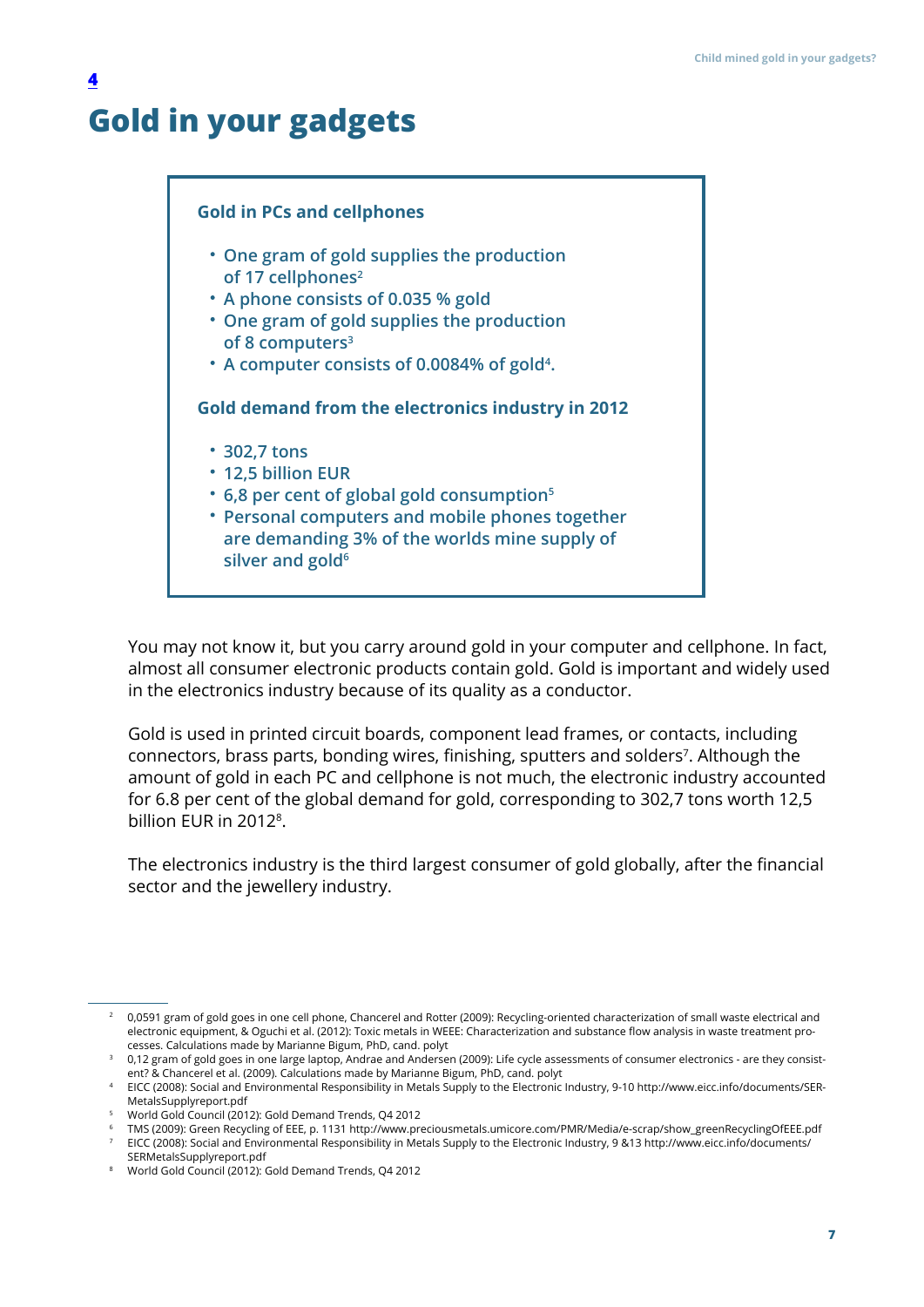In 2012, global gold demand reached 4405,5 tonnes, or, in terms of value, 183,8 billion EUR. Of this, almost half was purchased as investment assets (gold bars, coins, etc.); two fifths went into jewellery, while a tenth was used in technology, mainly electronics<sup>9</sup>.



### Global gold demand, 2012, in tonnes<sup>10</sup>

- **5.9 billion cellphone users worldwide11**
- **1 billion smartphones in use12**
- **1.6 billion PCs in use13**

World Gold Council (2012): Gold Demand Trends, Q4 2012 9

World Gold Council (2012): Gold Demand Trends, Q4 2012 10

<sup>&</sup>lt;sup>11</sup> International Telecommunication Union (2013): Key ICT indicators for developed and developing countries and the world [http://www.itu.int/ITU-D/ict/statistics/at\\_glance/KeyTelecom.html](http://www.itu.int/ITU-D/ict/statistics/at_glance/KeyTelecom.html)

 $12$  Strategy Analysis (2012): Global Smartphone Installed Base Forecast by Operating System for 88 Countries: 2007 to 2017 <https://www.strategyanalytics.com/default.aspx?mod=reportabstractviewer&a0=7834>

<sup>&</sup>lt;sup>13</sup> ETForecast (2012): PCs In-Use Reached Over 1.6B in 2011<http://www.etforecasts.com/pr/pr020112.htm>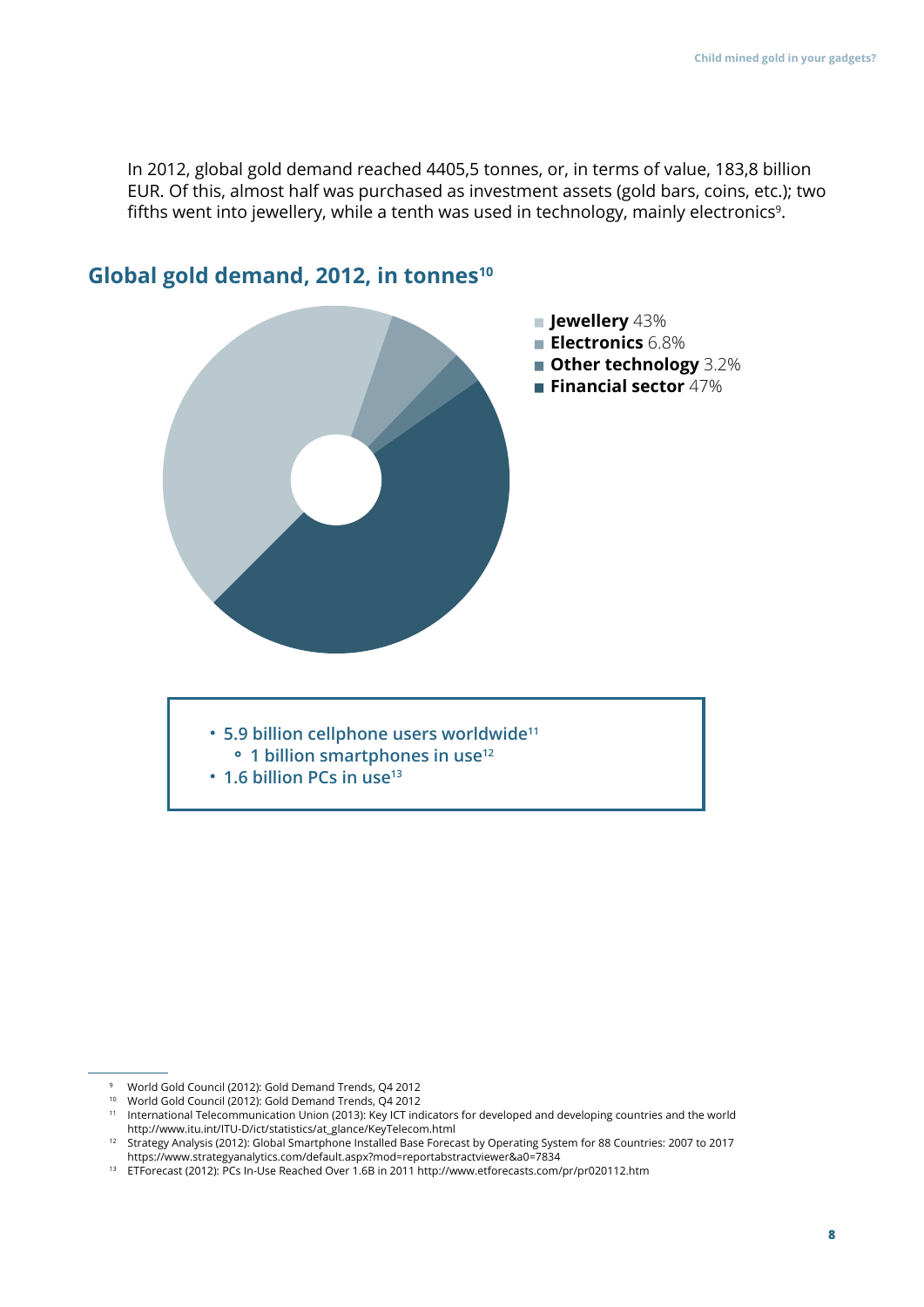# <span id="page-8-0"></span>**Gold mining, one of the worst forms of child labour**

Children make up a large part of the workforce of the world's small scale mining sector: Of the 13 million people employed in small scale mining globally, 1 to 1.5 million are children - and the figure is on the rise due to the increasing gold prices<sup>14</sup>.

Small scale mining is often, especially in Africa, part of the informal sector and, accordingly, unregulated and unregistered. This means that small scale mining typically fails to comply with legislation and regulation, including laws prohibiting the use of child labour15. The use of child labour in small scale mining is mainly caused by poverty and the fact that this type of mining, because of its capital -and technology light nature, is easy to engage in. This is also, why child labour is mostly frequent in gold mining compared to the exploitation of other minerals.

Child labour in small scale mining is deemed by the ILO as one of the worst forms of child labour. Children are exposed to flying rocks from smashing ore, inhalation of rock dust, handle highly toxic mercury, are carrying heavy loads, and are risking death from collapsing or flooded mine pits<sup>16</sup>*.* Some children working in mining are trafficked or are trapped in debt bondage<sup>17</sup>.

Children work either full time or alongside attending school. Some children are working in small groups with other children, while others work together with their parents. The mining sometimes involves a 'sponsor', who will organise the labour, buy the gold and may supply mercury or equipment, give out small loans, or collect rent for the land being worked on. The children either work on their own initiative or are sent by their parents<sup>18 19</sup>.

Children working full time in mining seldom re-enter the schooling system because of the early exposure to earning money, and the unattractive prospects of joining classes with younger children. Thus, children engaged in full-time mining are often kept from improving their situation by taking an education and will continue a life of low-paid, unskilled labour<sup>20</sup><sup>21</sup>.

<sup>&</sup>lt;sup>14</sup> World Bank(2008): Communities and Small Scale mining Issue Brief

<http://siteresources.worldbank.org/INTOGMC/Resources/CASMFACTSHEET.pdf>

<sup>15</sup> HRW (2011): A Poisonous Mix [http://www.hrw.org/sites/default/files/reports/mali1211\\_forinsertWebUpload\\_0.pdf](http://www.hrw.org/sites/default/files/reports/mali1211_forinsertWebUpload_0.pdf)

<sup>&</sup>lt;sup>16</sup> United States Department of Labor (2011): Ghana<http://www.dol.gov/ilab/programs/ocft/2011TDA/Ghana.pdf>

<sup>&</sup>lt;sup>17</sup> United States Department of Labor (2011): Ghana<http://www.dol.gov/ilab/programs/ocft/2011TDA/Ghana.pdf>

<sup>&</sup>lt;sup>18</sup> DanWatch field research in informal mining communities in Obuasi, Ghana, February 2013

<sup>&</sup>lt;sup>19</sup> DanWatch field research in informal mining communities in Sikasso, Mali, April 2013  $^{\rm 20}$   $\,$  DanWatch Interview with Emmanuel Kwame Mensah, ILO Project Officer, February 2013

 $^\mathrm{21}$   $\,$  DanWatch interview with Andreí Sinamieny and Yacouba Dena, BORNEfonden Mali, Bamako, May 2013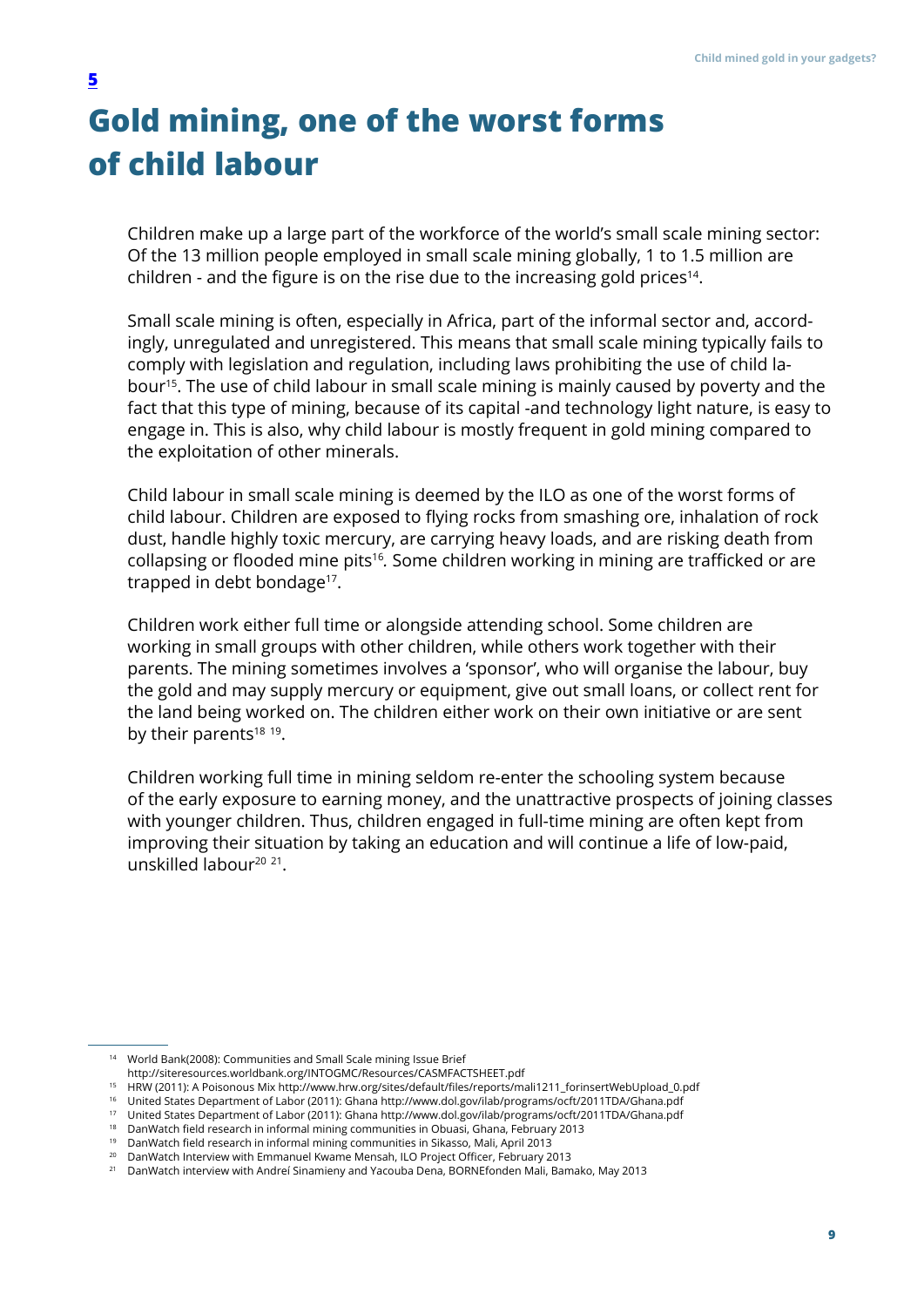#### **Primary international legal tools are the ILO standards on child labour:**

- **Minimum Age Convention, 1973 (No. 138)** sets the general minimum age for admission to employment or work at 15 years and the minimum age for hazardous work at 18. It provides for the possibility of initially setting the general minimum age at 14 where the economy and educational facilities are insufficiently developed and is ratified by both Ghana and Mali.
- **Worst Forms of Child Labour Convention, 1999 (No. 182)** defines a child as a person under 18 years of age. It requires ratifying states to eliminate the worst forms of child labour, including all forms of slavery or practices similar to slavery, such as the sale and trafficking of children, debt bondage and serfdom and forced or compulsory labour, including forced or compulsory recruitment of children for use in armed conflict; child prostitution and pornography; using children for illicit activities, in particular for the production and trafficking of drugs; and work which is likely to harm the health, safety or morals of children. Ratified by both Ghana and Mali<sup>22</sup>.

UN Convention on the Rights of the Child (193 except somalia, sudan and US)

<sup>22</sup> ILO:http://www.ilo.org/global/standards/subjects-covered-by-international-labour-standards/child-labour/lang--en/index.htm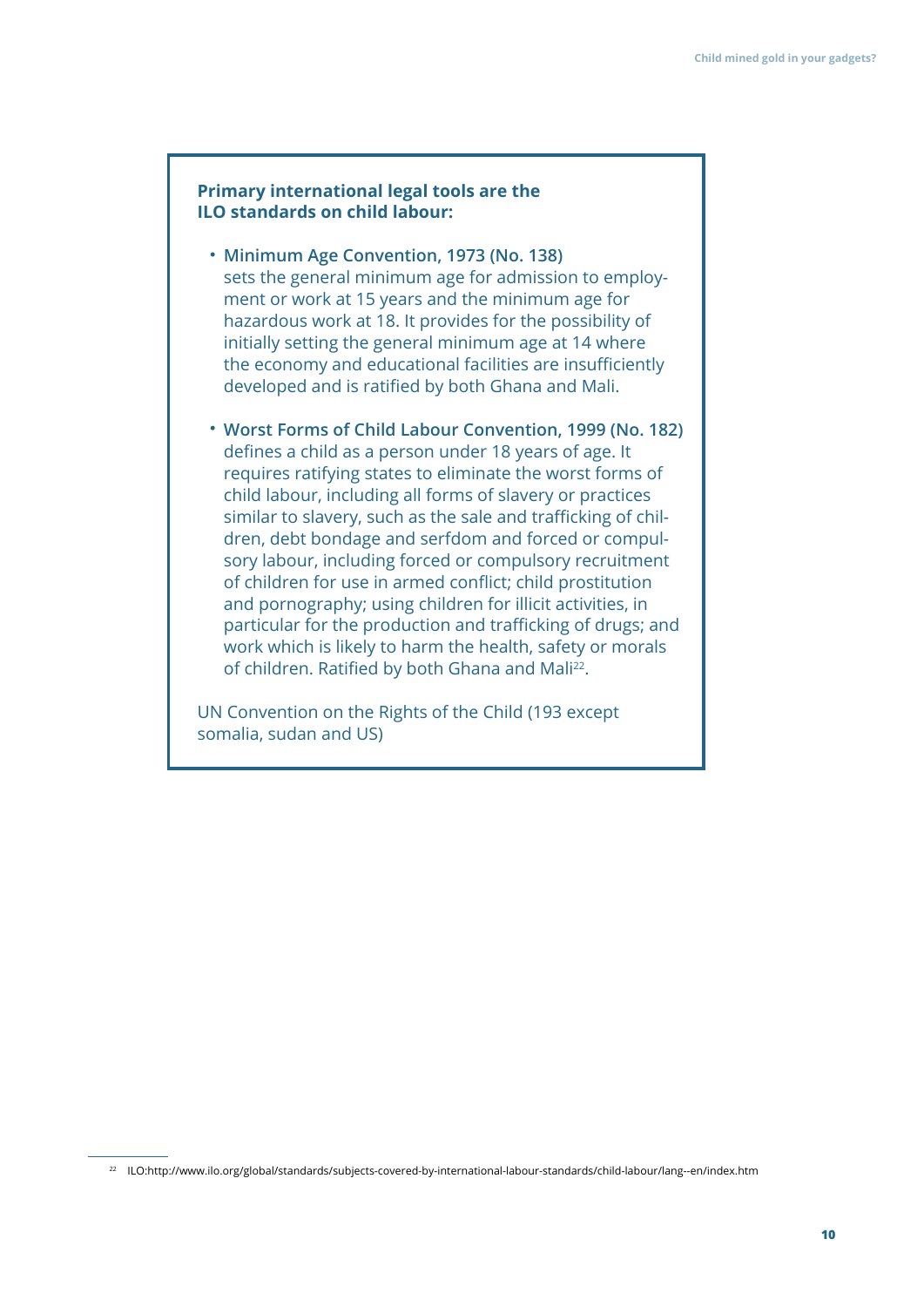# <span id="page-10-0"></span>**Child labour in Ghana's gold mines [5.1](#page-1-0)**

- **43 % of children in the age of 5 to 14 years are estimated to be engaged in fulltime work in Ghana, the equivalent of 2,7 million children. Around 40% are both attending school and working, while only 17% are solely attending school23**
- **Of 11,8 million rural population, 4,5 million are defined as poor<sup>24</sup>**
- **Ghana is ranked as number 135 out of 186 countries on the Human Development Index25**

Children are engaged in various types of work in Ghana, some from the age of 5, including mining. Assessing the number of children working with small scale mining is difficult due to the informal nature of the sector. According to the Ghana Ministry of Employment and Social Welfare, large numbers of children are engaged in worst forms of child labour, including mining<sup>26</sup>.

Children are engaged in mining processes such as digging and carrying dirt or rocks, digging tunnels, washing dirt, crushing ore or processing gold dust with mercury. Some children are engaged in other work at mining sites such as selling food and water, or prostitution.

The children report to earn between 3 to 30 Ghana Cedis (1,2 to 11,7 EUR) per day27, depending on the gold findings of the day. When sharing the day's findings, children working with their parents are entitled their own share, though sometimes smaller than adults' and paid directly to the parents.

The primary reasons for children taking part in the mining sector in Ghana are related to poverty: Issues such as high school fees, lack of access to schools, and most often the need to contribute to the family household<sup>28</sup>. The lack of trust in the educational system and ideas of work available afterwards also affect parents' unwillingness to take children out of the household workforce and place them in schools. In 2006, pass rates of basic education were 49% in deprived districts of Ghana, meaning half of the students never graduated their basic education and thereby benefited from their time invested in the schools<sup>29</sup>.

 $^{23}$  United States Department of Labor (2011): Ghana<http://www.dol.gov/ilab/programs/ocft/2011TDA/Ghana.pdf>

<sup>2010.</sup> International Fund for Agricultural Development:<http://www.ruralpovertyportal.org/country/home/tags/ghana>(Accessed May 4, 2013) 24

<sup>&</sup>lt;sup>25</sup> UNDPs Human Development Index is a composite of healthy life, knowledge and a decent standard of living. Mali is number 182 of 187 registered countries:<http://hdrstats.undp.org/en/indicators/103106.html>(Accessed May 4, 2013)

 $^{26}$  Ghana Ministry of Employment and Social Welfare (2009): National Plan of Action, p. 15  $\,$ 

 $^{27}$  DanWatch field research in informal mining communities in Obuasi, Ghana, February 2013

 $^{\rm 28}$   $\,$  G. Hilson (2010): Child Labour in African Artisanal Mining Communities: Experiences from Northern Ghana, p. 451

<sup>&</sup>lt;sup>29</sup> ILO (2008): Review of Transitional Education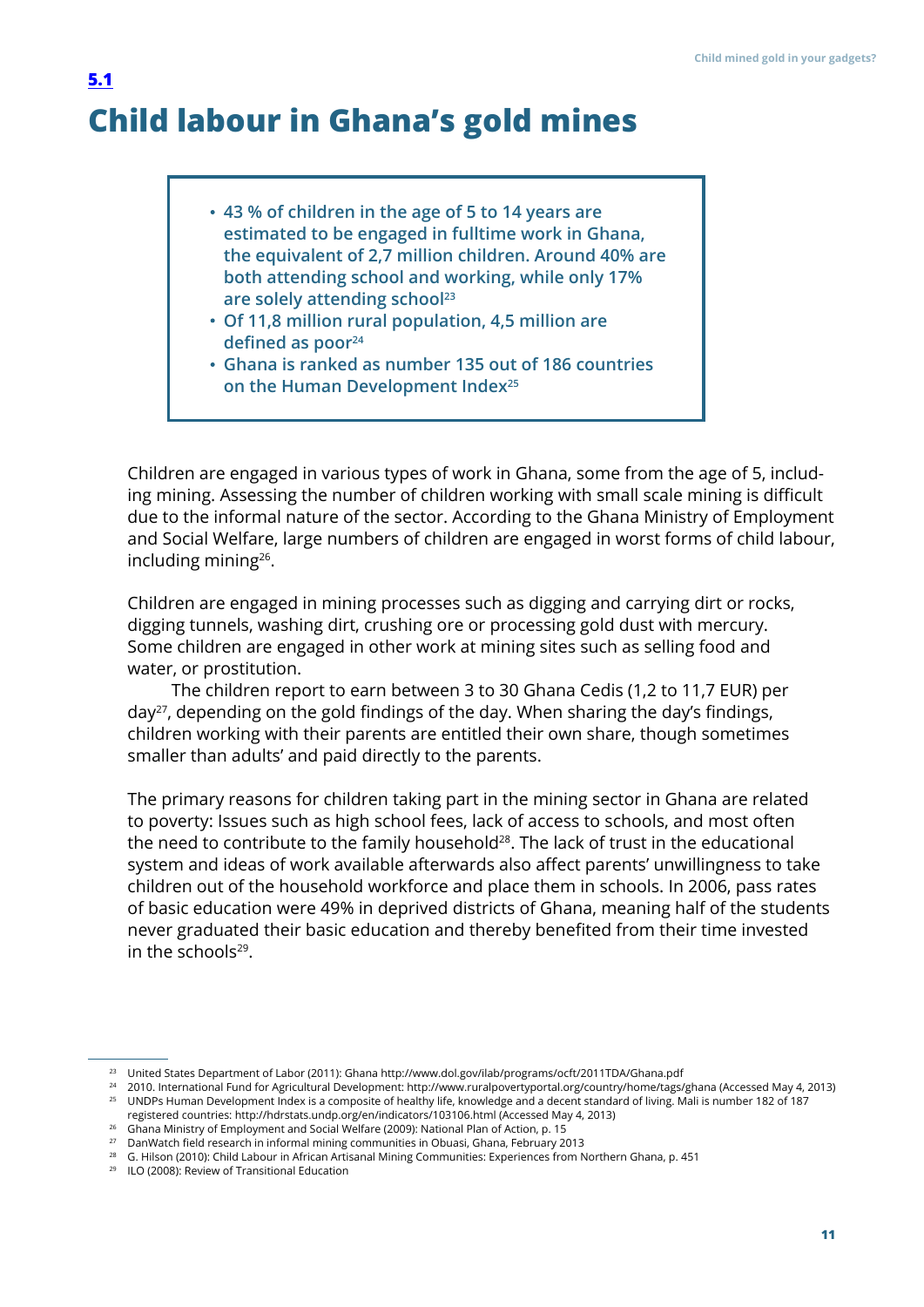# <span id="page-11-0"></span>**Small scale mining in Ghana**

- **Ghana is the world's 9th largest producer of gold and the second largest producer in Africa30.**
- **According to the Ghanaian Minerals Commission, the medium and small scale sector produce 23% of Ghana's gold, or 22,2 tonnes in 201131.**
- **Estimations of labourers in unlicensed small scale mining range from 200.000 to one million, of which an undefined percentage is children32 33 34.**

Gold mining has played a pivotal role in Ghana, historically, as well as now: Ghana is benefiting from an increase in both gold production and the increase of gold prices. The mining sector currently accounts for 41 percent of Ghana's total exports earnings, 14 percent of total tax revenues, and 5.5 percent of Ghana's gross domestic product<sup>35</sup>.

The Ghanaian gold mining sector consists of 21 licensed large scale mining companies, more than 300 licensed medium and small scale mining companies, as well as an unknown number of unlicensed small scale miners<sup>36</sup>.

Large scale mining operations use sophisticated mining methods and use high quantities of toxic chemicals to extract the gold. Medium scale mining uses large equipment such as excavators, often in the form of surface mining, and it is often licensed. Small scale mining is artisanal, labour-intensive, and often unlicensed.

It is in the unlicensed small scale mining sites that children work, characterised by the lack of formal structures and authorities in the often secluded communities. Due to the informal nature of the small scale sector, and in particular the unregistered part of the sector, it is difficult to assess the total number of workers, as well as child labourers. The small scale mining sector in Ghana plays an important role in small communities as a source of income and employment, producing 22,2 tonnes of gold in 201137.

USGS (2012): Commodity: Gold <http://minerals.usgs.gov/minerals/pubs/commodity/gold/mcs-2012-gold.pdf> 30

 $^{\rm 31}$  Total output in 2011: 96.388 kg. World Bank (2012): Investing Mineral Wealth in Development Assets, p.10 [http://www-wds.worldbank.org/](http://www-wds.worldbank.org/external/default/WDSContentServer/WDSP/IB/2012/06/14/000158349_20120614165615/Rendered/PDF/WPS6089.pdf) [external/default/WDSContentServer/WDSP/IB/2012/06/14/000158349\\_20120614165615/Rendered/PDF/WPS6089.pdf](http://www-wds.worldbank.org/external/default/WDSContentServer/WDSP/IB/2012/06/14/000158349_20120614165615/Rendered/PDF/WPS6089.pdf)

 $32$  Mining, Minerals, and Sustainable Development (2002): Breaking New Ground<http://pubs.iied.org/pdfs/9084IIED.pdf>

<sup>33</sup> S.M. Banchirigah (2008): Challenges with Eradicating Illegal Mining in Ghana: A Perspective from the Grassroots, Resources Policy 33(1): 29–38.

World Bank (2012): Investing Mineral Wealth in Development Assets, [http://www-wds.worldbank.org/external/default/WDSContentServer/](http://www-wds.worldbank.org/external/default/WDSContentServer/WDSP/IB/2012/06/14/000158349_20120614165615/Rendered/PDF/WPS6089.pdf) 34 [WDSP/IB/2012/06/14/000158349\\_20120614165615/Rendered/PDF/WPS6089.pdf](http://www-wds.worldbank.org/external/default/WDSContentServer/WDSP/IB/2012/06/14/000158349_20120614165615/Rendered/PDF/WPS6089.pdf)

 $\,^{\rm 35} \,$  World Bank (2011): Political Economy of the Mining Sector in Ghana, [http://www-wds.worldbank.org/external/default/WDSContentServer/](http://www-wds.worldbank.org/external/default/WDSContentServer/WDSP/IB/2011/07/21/000158349_20110721153754/Rendered/PDF/WPS5730.pdf) [WDSP/IB/2011/07/21/000158349\\_20110721153754/Rendered/PDF/WPS5730.pdf](http://www-wds.worldbank.org/external/default/WDSContentServer/WDSP/IB/2011/07/21/000158349_20110721153754/Rendered/PDF/WPS5730.pdf)

World Bank (2011): Political Economy of the Mining Sector in Ghana, p.13 [http://www-wds.worldbank.org/external/default/WDSContent](http://www-wds.worldbank.org/external/default/WDSContentServer/WDSP/IB/2011/07/21/000158349_20110721153754/Rendered/PDF/WPS5730.pdf)-36 [Server/WDSP/IB/2011/07/21/000158349\\_20110721153754/Rendered/PDF/WPS5730.pdf](http://www-wds.worldbank.org/external/default/WDSContentServer/WDSP/IB/2011/07/21/000158349_20110721153754/Rendered/PDF/WPS5730.pdf)

 $^{\rm 37}$   $\,$  Total output in 2011: 96.388 kg. World Bank (2012): Investing Mineral Wealth in Development Assets, p.10 [http://www-wds.worldbank.org/](http://www-wds.worldbank.org/external/default/WDSContentServer/WDSP/IB/2012/06/14/000158349_20120614165615/Rendered/PDF/WPS6089.pdf) [external/default/WDSContentServer/WDSP/IB/2012/06/14/000158349\\_20120614165615/Rendered/PDF/WPS6089.pdf](http://www-wds.worldbank.org/external/default/WDSContentServer/WDSP/IB/2012/06/14/000158349_20120614165615/Rendered/PDF/WPS6089.pdf)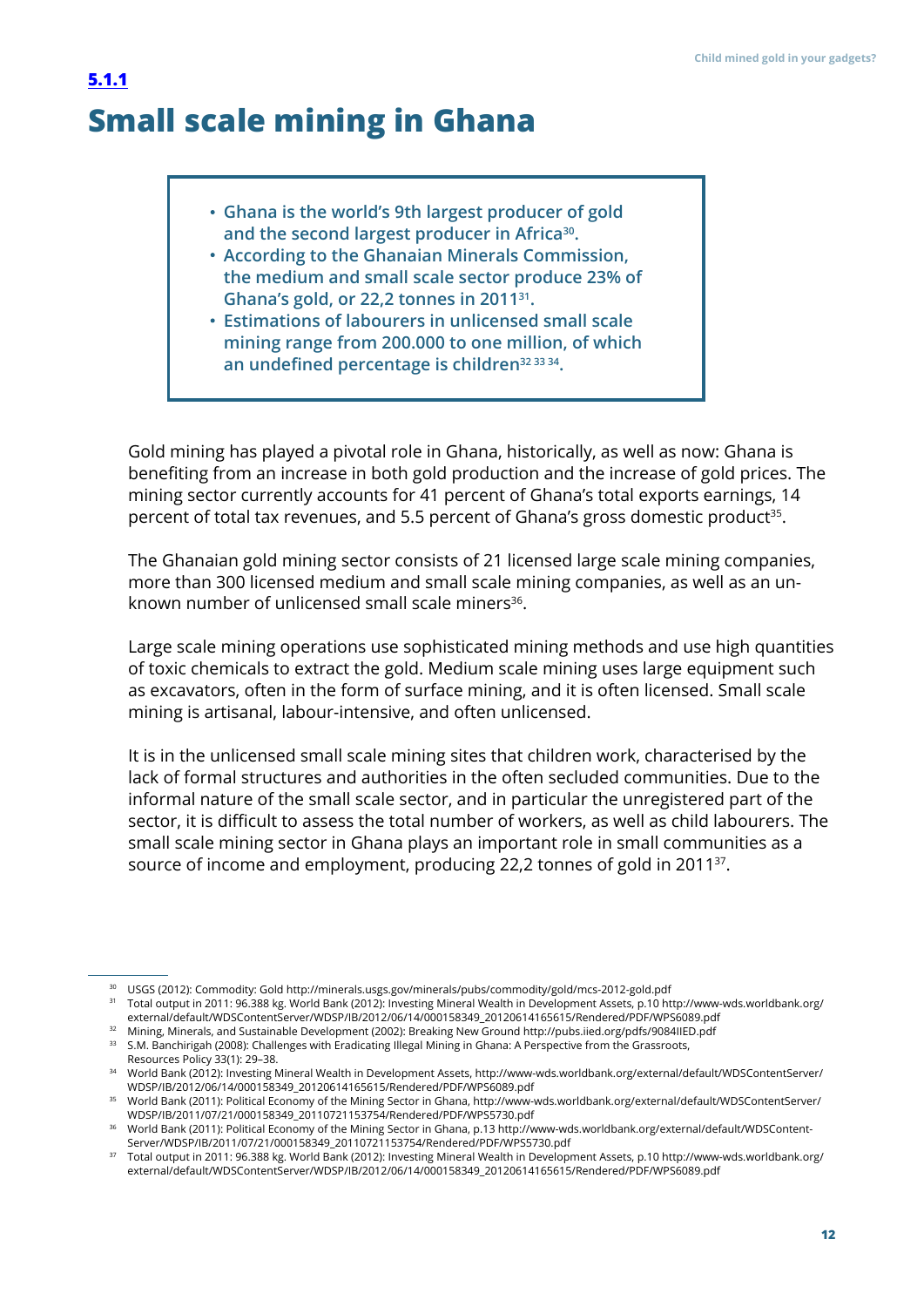# <span id="page-12-0"></span>**Unlicensed but widespread gold mining [5.1.2](#page-1-0)**

Small scale mining in Ghana requires a license. In order for small scale miners to operate legally, they have to obtain a permit from the mining authorities for the plot they wish to mine. But many small scale miners have not acquired permits, for several reasons: Acquiring the permit takes time, is costly and is criticised for being overly bureaucratic, and the registered miners are taxed<sup>38</sup> 39 40. In some cases, small scale miners cannot obtain a permit as the plots are within large scale mining concessions, near river bodies or protected habitats<sup>41</sup>. In 2009, 66 small scale licenses were given<sup>42</sup>.

# **Small scale surface mining in Ashanti, south central Ghana [5.1.3](#page-1-0)**

WB map: http://maps.worldbank.org/extractives/afr/ghana#&location=6.731598,-0.401032,7&sectors=&indicator=Population\_Density



<sup>&</sup>lt;sup>38</sup> DanWatch field research in informal mining communities in Obuasi, Ghana, February 2013

<sup>&</sup>lt;sup>39</sup> World Bank (2012): Investing Mineral Wealth in Development Assets, p.11 [http://www-wds.worldbank.org/external/default/WDSContent](http://www-wds.worldbank.org/external/default/WDSContentServer/WDSP/IB/2012/06/14/000158349_20120614165615/Rendered/PDF/WPS6089.pdf)-[Server/WDSP/IB/2012/06/14/000158349\\_20120614165615/Rendered/PDF/WPS6089.pdf](http://www-wds.worldbank.org/external/default/WDSContentServer/WDSP/IB/2012/06/14/000158349_20120614165615/Rendered/PDF/WPS6089.pdf)

License holders have to pay a royalty no less than 3 percent and no more than 6 percent of their gross revenues. World Bank (2011): 40 Political Economy of the Mining Sector in Ghana, p.23 [http://www-wds.worldbank.org/external/default/WDSContentServer/WDSP/IB/2011/0](http://www-wds.worldbank.org/external/default/WDSContentServer/WDSP/IB/2011/07/21/000158349_20110721153754/Rendered/PDF/WPS5730.pdf) [7/21/000158349\\_20110721153754/Rendered/PDF/WPS5730.pdf](http://www-wds.worldbank.org/external/default/WDSContentServer/WDSP/IB/2011/07/21/000158349_20110721153754/Rendered/PDF/WPS5730.pdf)

G. Hilson and C. Potter (2005):Structural Adjustment and Subsistence Industry: Artisanal Gold Mining in Ghana, p. 116-118. 41

<sup>&</sup>lt;sup>42</sup> Bloch and Owusu (2011): Linkages in Ghana's Gold Mining Industry: Challenging the Enclave Thesis, p. 16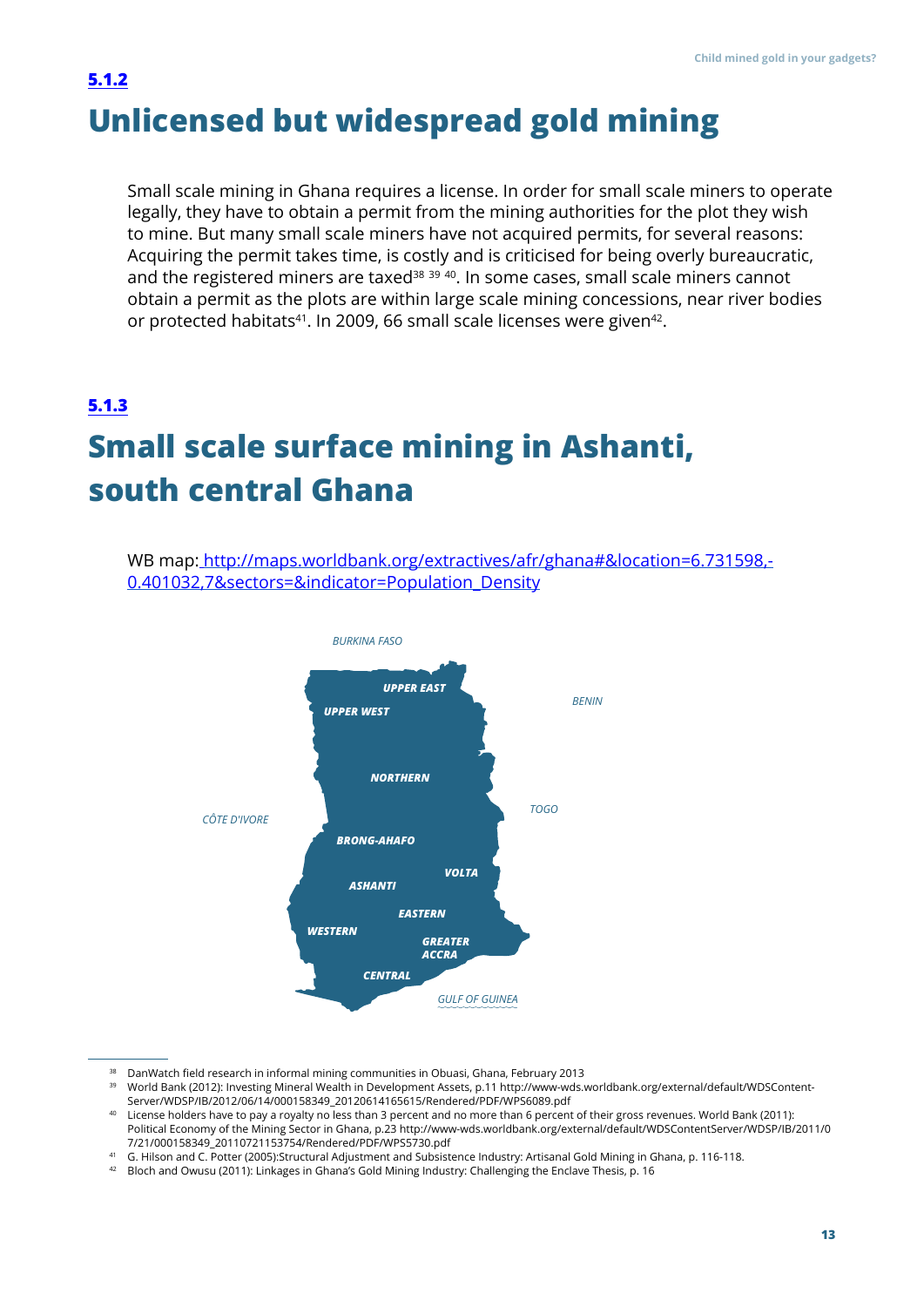- **4,780,380 people live in Ashanti region43**
- **31.2 % of children in the age of 5-14 are engaged in child labour in the Ashanti region**
- **92 % of children in the age of 5-14 that are engaged in child labour are attending school at the same time in**  the Ashanti region<sup>44 45</sup>

The Ashanti region in south central Ghana is the third largest and most populated region in Ghana. The region is one of the major gold deposits in Ghana, hosting one large scale mining operation, Anglogold Ashanti, and an unknown amount of smaller Ghanaian licensed medium and small scale operations as well as unlicensed small scale miners called galamsey. The Ashanti region is experiencing a gold rush due to increasing gold prices, attracting locals, Ghanaian entrepreneurs and foreigners.

In the region, gold is found close to the surface, making it possible for adults or children to easily set up small mining operations on their own or with their families. With just a shovel, a wooden bowl, and access to water, gold mining can be done. This makes it possible and easy for children to engage in mining, sometimes in the backyard of their village.

Unlicensed small scale mining can occur on licensed medium scale and large scale sites, with or without the consent from the licensed operators<sup>46</sup>. At some sites, poor local families are allowed to mine in the pits exploited already by licensed medium scale operators, working dangerously close to heavy equipment such as excavators, in mud pits with depths ranging from 1 to 6 meters.

The working conditions for children working in this kind of surface mining involves carrying heavy loads, digging, working days of 6 to 8 hours with few breaks and little food or water, standing in mud or water for several hours, exposure of mercury to skin and risk of inhalation of mercury fumes. At the sites, there are risks of accidents with sharp tools such as shovels or pickets and deadly risks of collapsing pits, mudslides or accidents connected to working in the close vicinity of excavators.

 $43$  Ghana Statistical Service (2010): Population by region, district, age groups and sex

[http://www.statsghana.gov.gh/docfiles/pop\\_by\\_region\\_district\\_age\\_groups\\_and\\_sex\\_2010.pdf](http://www.statsghana.gov.gh/docfiles/pop_by_region_district_age_groups_and_sex_2010.pdf)

Definitions of child labour used: Ages 5-11: at least one hour of economic work or 28 hours of domestic work per week· Ages 12-14: at least 44 14 hours of economic work or 28 hours of domestic work per week. (Article 32 of the Convention on the Rights of the Child)

ICF(2006): Multiple Indicator Cluster Survey, p.90 http://www.measuredhs.com/pubs/pdf/FR226/FR226[MICS].pdf 45

<sup>&</sup>lt;sup>46</sup> DanWatch field research in informal mining communities in Obuasi, Ghana, February 2013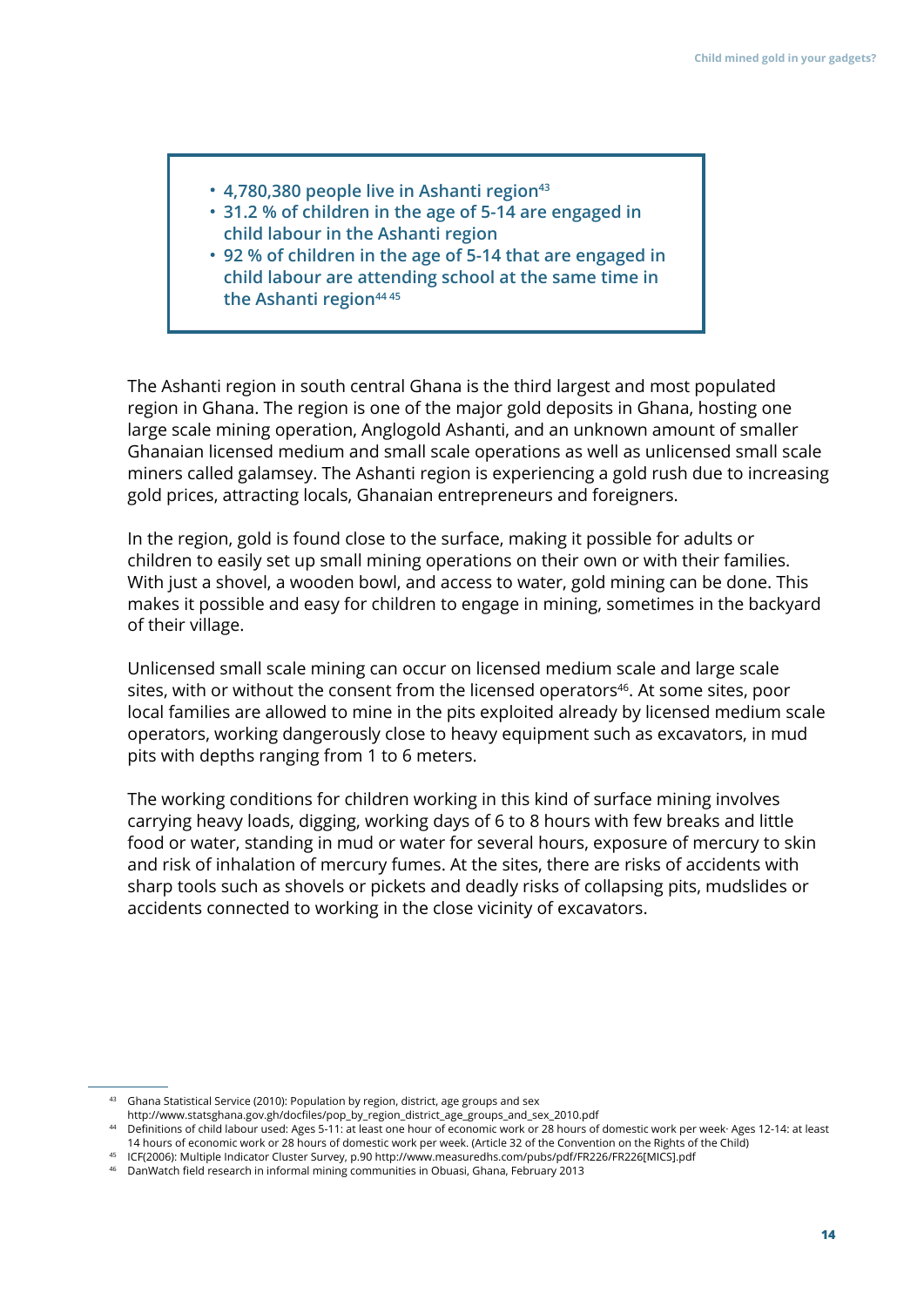**Mercury is used to amalgate gold dust, making the process of gathering mined gold into one piece for selling off easy. The gold dust is mixed with water and mercury and rubbed into a ball with bare hands. Excess mercury is then squeezed out through a handkerchief, leaving a single ball of gold. The piece of gold is then heated to remove the rest of the mercury, which will leave the gold as highly toxic fumes.** 

**The procedure results in mercury being released into the nature through the water, mercury exposure to skin and hands that later will be used for eating, and inhalation of toxic mercury fumes.** 

**Mercury is a highly toxic substance that will accumulate in the body, and attacks the central nervous system. Children down to the age of 11 has been seen handling the toxic process of amalgamating gold with mercury.**

The unlicensed gold miners sell their gold on a daily basis, with the payment depending on their findings and on the gold price offered by their buyer. Around most mining sites, there is a patchwork of smaller buyers, with different buying power and mobility. Gold will often be smelted together with other pieces before being sold off. Most gold in the Ashanti region will end in the regional capital Kumasi, where larger buyers with licenses will smelt gold to larger pieces and sell to jewellers, exporters or the Precious Minerals Marketing Company Limited (PMMC) office itself, which in turn sells it off to jewellers or export it. PMMC is a company with the Government of Ghana as the sole shareholder that handles the export of small scale gold and issues licenses for gold traders and exporters in Ghana.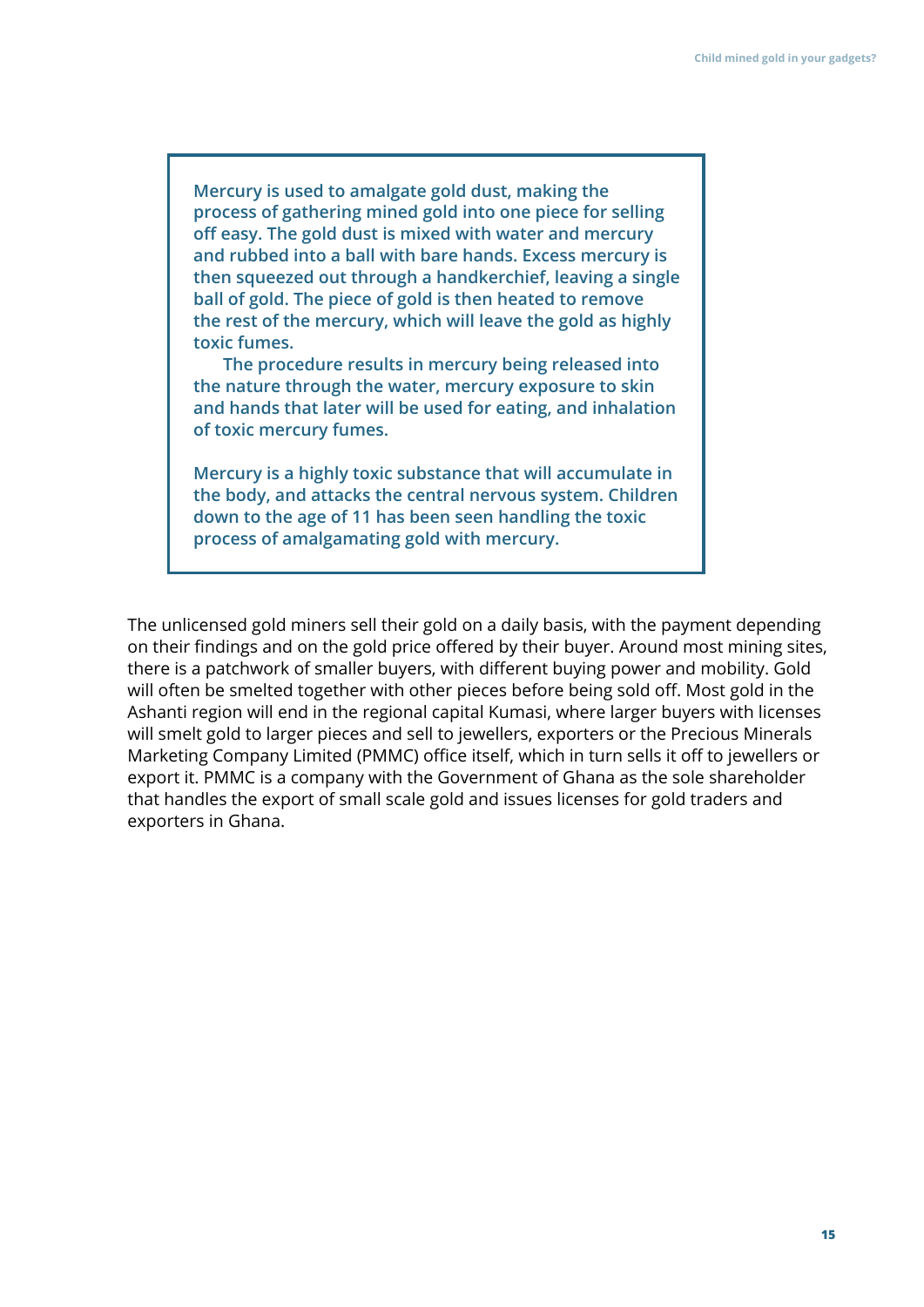

### **Dauda, 14, Ashanti region Immanuel Okoku, 11,**

Dauda works together with two boys at the same age, in a large mining area run by a medium scale licensed mining operation that allows the local community to work independently in the pits they have exploited. Often the local small scale miners, including Dauda, work dangerously close to heavy equipment such as excavators.

*"I work here everyday, with the exception of Tuesday. Sometimes I work here after school and sometimes I don't go to school at all. My mom asked me to work here.*

*I give my daily savings to my mom, sometimes my mom use part of the money to buy new clothes for me. Apart from this, the money is also spent on other members of the family. My nine siblings and my mom all benefit from my money.*

*Sometimes business is good. However, at times there is no gold. I believe this is not sustainable. So those who are in school should concentrate on their education so in the event there is no gold, then you have a better future."*



# **Ashanti region**

Immanuel works with 5 other children at his age in a self-organised team, which works together each weekend. The mining pit is located in the forest 200 meters from their village. In the area around the village, there are several small pits with children working together in groups of six.

*"The work is difficult, everything about it is difficult. It is difficult to dig, in fact everything is difficult.*

*We always fall sick because of this work. We get persistent headaches and chest pains. I always complain to my mom that the sickness is a result of the mining. But she doesn't say anything about it. I have no intention to quit just because I get sick, because I don't have money. I earn around 10 Cedis (3,97 Euro) a day, our mothers ask us to go here."*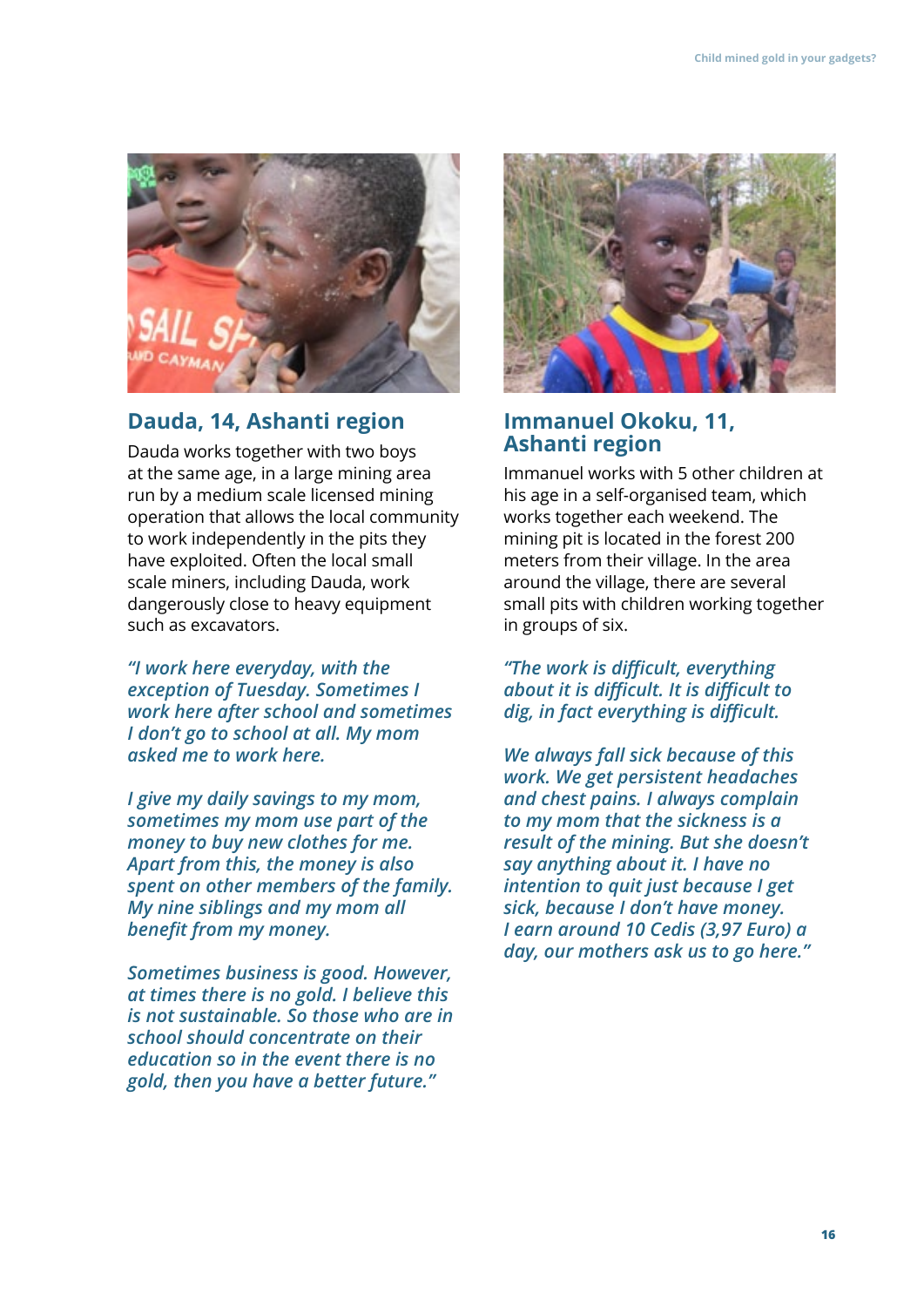# **Under ground in Mali's gold mines**

<span id="page-16-0"></span>**[5.2](#page-1-0)**

- **Between 20.000 and 40.000 children from the age of 6**  work in Mali's small scale mines<sup>47</sup>
- **55,4% of Mali's children complete primary school (5th grade)48**
- **30,6% of Mali's children start in secondary school<sup>49</sup>**
- **83 % of Mali's children age 7-14 are working50 51**

In Mali, child labour is widespread: With immense poverty and poor quality of schooling in rural areas, many families have no choice but to take their children along when they seek for means of survival at the informal mining sites.

An estimated 20.000 to 40.000 children are engaged in gold mining in Mali. Some are travelling to mining sites by themselves while most are taken along by their family when moving to live at a mining site. At the sites, the children down to 7 are either working in the mines, digging tunnels, washing sand or crushing ore, or are selling food or water. The younger children will sometimes tend to the babies. Child prostitution is also a growing problem in the informal mining communities<sup>52 53 54</sup>. Many of the children are taken out of school to work in the mines, while others never went to school in the first place<sup>55</sup>.

Small scale mining in Mali is extremely tough and dangerous work, for both children and adults. Mine pits sometimes collapse, the hours are long, the labour is physically demanding, and use of mercury is unregulated, with no local knowledge of its dangers<sup>56 57</sup>.

The income from working in gold mining is entirely dependent on what is found and thus the daily wage can vary a lot: Children earn from 500 – 2500 CFA (0,76€ - 3,8€) per day. The daily income is most likely to be about 1000 cfa (1,5 $\epsilon$ )<sup>58</sup>. The children work from 8 to 16 or 18, with a break at midday. The mines are closed on either Mondays or Fridays<sup>59</sup>.

(2011) WB country Data – Mali. (Accessed May 4, 2013) 49

 $^{47}$   $\,$  ILO(2010): Etude transfrontalière sur le travail des enfants, p. 9. & UNEP(2009): Atelier sous-régional d'information des pays de l'Afrique de l'Ouest francophones sur les problèmes liés à l'orpaillage. Rapport de synthèse

<sup>(2011)</sup> Millennium Development Goals:<http://mdgs.un.org/unsd/mdg/data.aspx> (Accessed May 4 2013) 48

 $^{50}$  (2007) WB country Data – Mali. (Accessed May 4, 2013). "Children in employment, unpaid family workers (% of children in employment, ages 7-14)"

<sup>&</sup>lt;sup>51</sup> HRW (2011): A Poisonous Mix, p. 20: Quoting Mali's Work Ministry's report from 2010, saying it is 'only' 2/3 of Mali's children. [http://www.hrw.org/sites/default/files/reports/mali1211\\_forinsertWebUpload\\_0.pdf](http://www.hrw.org/sites/default/files/reports/mali1211_forinsertWebUpload_0.pdf)

 $52$  DanWatch interview with Yaya Konatè. Chief of Social Development in Bougouni, April 2013.

 $^{\text{\tiny{53}}}$   $\,$  DanWatch interview with Andreí Sinamieny and Yacouba Dena, BORNEfonden Mali, Bamako, May 2013

<sup>&</sup>lt;sup>54</sup> DanWatch field research in informal mining communities in Sikasso, Mali, April 2013

 $^{\rm 55}$   $\,$  DanWatch interview with Andreí Sinamieny and Yacouba Dena, BORNEfonden Mali, Bamako, May 2013

 $56$  DanWatch interview with Yaya Konatè. Chief of Social Development in Bougouni, April 2013.

 $^{\text{\tiny{57}}}$   $\,$  DanWatch interview with Andreí Sinamieny and Yacouba Dena, BORNEfonden Mali, Bamako, May 2013

 $58$  DanWatch field research in informal mining communities in Sikasso, Mali, April 2013

 $59$  DanWatch field research in informal mining communities in Sikasso, Mali, April 2013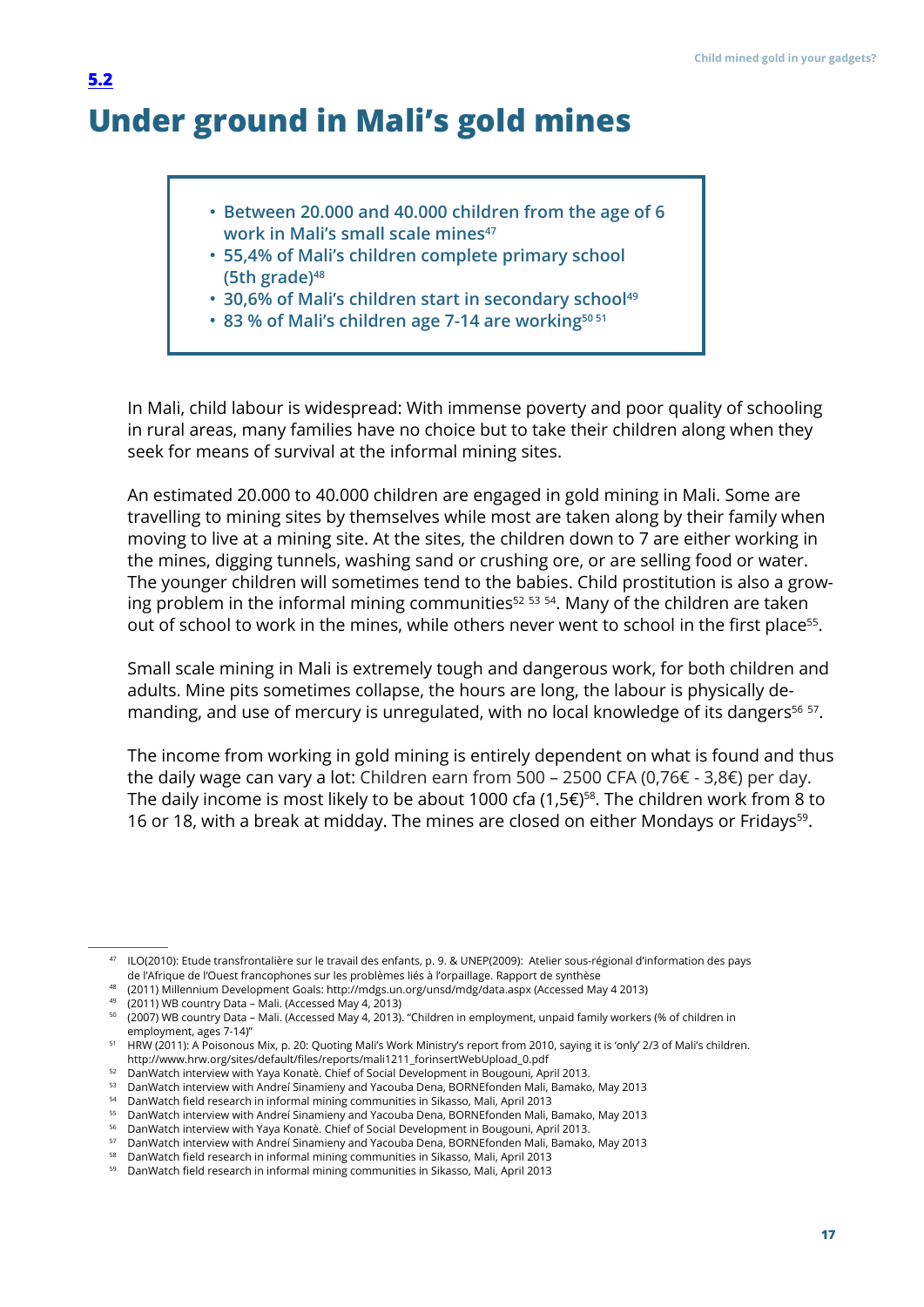<span id="page-17-0"></span>Most children give their earnings to their parents. The money is much needed e.g. for food, basic necessities, and kitchen tools that girls' need when getting married. Only half of Mali's children finish primary school<sup>60</sup>. For many parents in poor rural areas in Mali, investing in children's education is not an option, due to school fees, lack of access to schools, and the need to have the children contribute to the household<sup>61 62</sup>.

During the weekends, school children will come to the mines to dig gold. Attracted by the goods that the mining children can afford and perhaps pressured by their parents they come from surrounding villages and even Bamako, Mali's capital<sup>63</sup>. Others will go to the mines after school. It is, however, reported to be a slippery slope. Concentration fail due to fatigue, and the children often start including the weekdays one at a time, until some flunk the exams and start working full time<sup>64 65</sup>. Children who have dropped out are not accepted back into school by the system<sup>66</sup>.

#### **[5.2.1](#page-1-0)**

# **The small scale gold mining sector in Mali**

**Mali is the third largest producer of gold in Africa.**

**In 2012, Mali's gold production rose with 15% to 50,3 tonnes in total, of which between 4,000 and 5,000 kilograms are produced by the informal gold mining sector67 68. However, the informal hoist of gold is likely**  much higher<sup>69</sup>.

**There are between 100.000 and 200.000 miners working**  in the small scale gold mining sector<sup>70</sup>

UN (2011): Millennium Development Goals<http://mdgs.un.org/unsd/mdg/data.aspx>(accessed May 4, 2013) 60

 $61$  DanWatch interview with Inzan Sanogo, Headmaster of community school of Soumaya, April 2013

 $^{62}$  DanWatch interview with Yacouba Bagayoko, President of tomboloma and father, mining community of Kemogola, April 2013.

 $63$  DanWatch field research in small scale mining communities in the Sikasso region of Mali. April 2013.

<sup>&</sup>lt;sup>64</sup> DanWatch interview with Inzan Sanogo, Headmaster of community school of Soumaya, April 2013.

 $65$  DanWatch interview with Mamadou Bakayoko, Mayor of the commune of Ouroun, circle of Bougouni, April, 2013.

 $^{\rm 66}$  DanWatch interview with Andreí Sinamieny and Yacouba Dena, BORNEfonden Mali, Bamako, May 2013.

 $^{67}$  Reuters, <http://www.lefigaro.fr/flash-eco/2013/02/28/97002-20130228FILWWW00539-mali-la-production-d-or-a-bondi-en-2012.php>

USGS (2011): Minerals Handbook: Mali and Niger, p. 1<http://minerals.usgs.gov/minerals/pubs/country/2011/myb3-2011-ml-ng.pdf> 68  $^{69}$  E.g. Human Rights Watch (2011) quoted Morike Sissoko President of the Malian federation of artisanal gold miners on estimating the total artisanal production to be as high as 20 tons per year. Mamadou Lamine Traoré, Economist and finance inspector at the Danish embassy of Mali said that on top of the *"4 tons from Artisanal Gold mining … much is undeclared. In reality it might be 6 or even 10 tons"* and illegal *"Malian gold has been known to end up on Burkina Faso, Senegal etc"*

 $^{\rm 70}$   $\,$  HRW (2011): A Poisonous Mix, p.18 [http://www.hrw.org/sites/default/files/reports/mali1211\\_forinsertWebUpload\\_0.pdf](http://www.hrw.org/sites/default/files/reports/mali1211_forinsertWebUpload_0.pdf)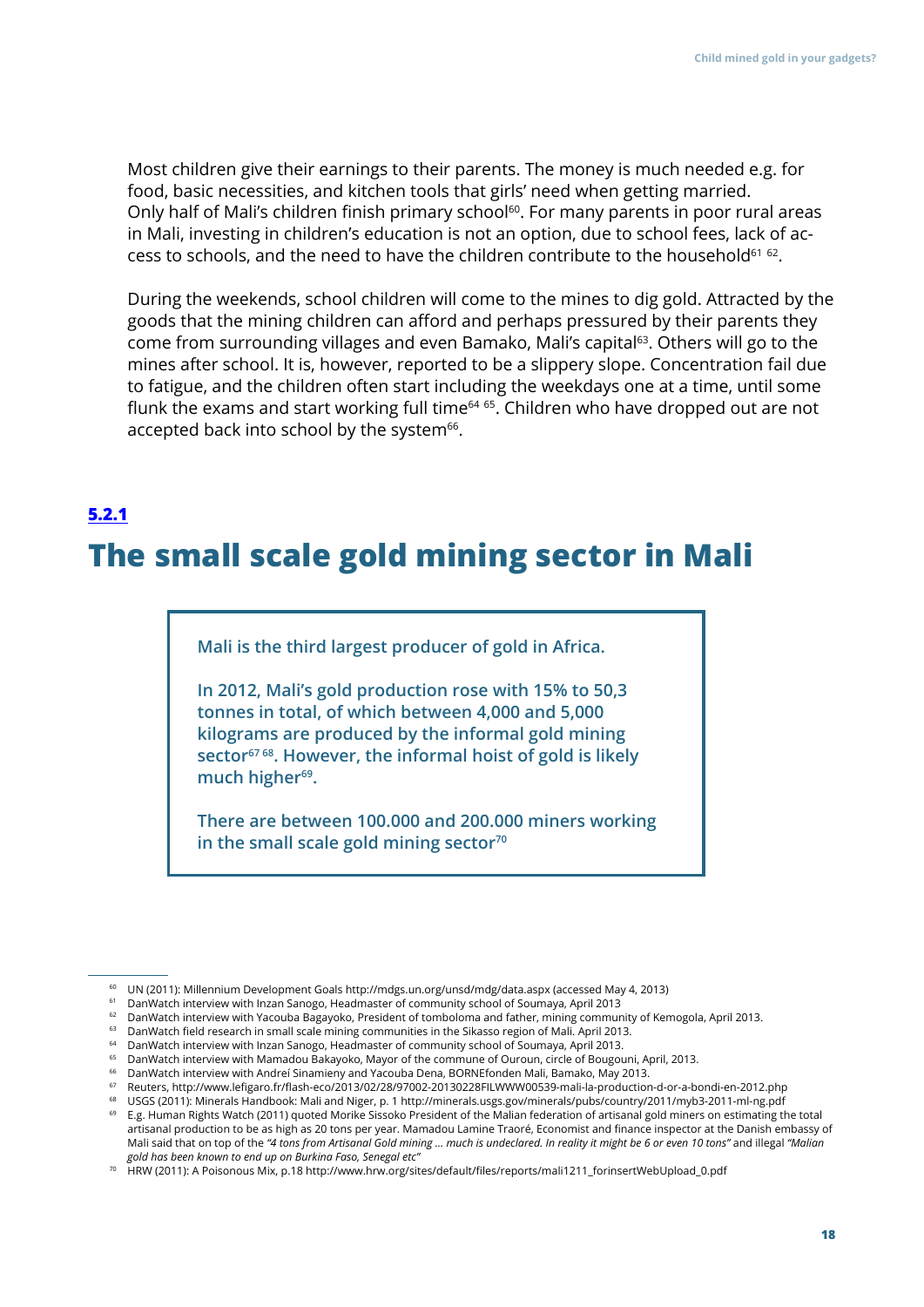Like in Ghana, gold production has historically been of major importance to Mali and it still is, in the form of large scale and small scale operations. Gold is Mali's largest export income, accounting for 75% of all exports in 201171.

Gold mining in Mali is performed by 18 international mining companies, an unknown number of national mining companies, and the informal small scale sector, which employs between 100.000 to 200.000 people at more than 350 mining sites<sup>72 73</sup>.

#### **Informal sector**

Mali's artisanal mining sites are structured with Tombolomas (village chiefs) as authorities in the mining sites. Societies are built around the mining sites with houses of plastic and pieces of wood with thousands of inhabitants and stores selling necessities for living and mining<sup>74</sup>. Still there is no real and responsible authority and social workers in nearby towns are often left with the responsibility when problems like epidemics occur and people without identity die in mining accidents<sup>75</sup>.

In Mali, small scale mining is only legal in the so called gold corridors, which are mining sites designated by local chiefs and mayors. However, if gold is found outside the corridors, the area will likely attract small scale miners rapidly<sup>76</sup>.

# **Gold rush**

Small scale gold mining in Mali can be described as a gold rush culture, further nourished by recent years' rise in global gold prices and increased local commodity prices due to the current conflicts in the country<sup>77</sup>: Families and individuals from Mali and neighbouring countries migrate according to latest rumours of gold<sup>78</sup>. The mining societies can be left just as fast as they were built if the inhabitants realize the ground did not deliver as expected<sup>79</sup>. Lack of rain caused by climate changes, affecting the traditional labour like fishing, cattle herding and agriculture also causes more people to turn to mining<sup>80 81 82 83</sup>.

<sup>&</sup>lt;sup>71</sup> Claire Mainguy, "Natural resources and development: The gold sector in Mali," Resources Policy, vol. 36 (2011), pp. 123-131 & HRW (2011): A Poisonous Mix, p. 16 [http://www.hrw.org/sites/default/files/reports/mali1211\\_forinsertWebUpload\\_0.pdf](http://www.hrw.org/sites/default/files/reports/mali1211_forinsertWebUpload_0.pdf)

 $^{\rm 72}$   $\,$  HRW (2011): A Poisonous Mix, p. 18 [http://www.hrw.org/sites/default/files/reports/mali1211\\_forinsertWebUpload\\_0.pdf](http://www.hrw.org/sites/default/files/reports/mali1211_forinsertWebUpload_0.pdf)

<sup>&</sup>lt;sup>73</sup> USGS (2011): Minerals Handbook: Mali and Niger, p. 1<http://minerals.usgs.gov/minerals/pubs/country/2011/myb3-2011-ml-ng.pdf>

 $^{\rm 74}$   $\,$  DanWatch field research in informal mining communities in Sikasso, Mali, April 2013

 $^{\rm 75}$   $\,$  DanWatch interview with Yaya Konatè. Chief of Social Development in Bougouni, April 2013

 $^{\rm 76}$   $\,$  DanWatch interview with Andreí Sinamieny and Yacouba Dena, BORNEfonden Mali, Bamako, May 2013

 $^{\mathrm{77}}$   $\,$  DanWatch interview with Yaya Konatè. Chief of Social Development in Bougouni, April 2013.

 $^{\rm 78}$   $\,$  DanWatch interview with Andreí Sinamieny and Yacouba Dena, BORNEfonden Mali, Bamako, May 2013

 $^{\rm 79}$  Even Moussa Uatara – Chief office of plan and statistics in Bougouni had to give up on explaining how many mines there were in his area as new ones appeared all the time. A quote from Bornefondens Yacouba Dena explains it like this *"Farmers notice if gold appears in their field and then people start digging".*

 $^{\text{\tiny{80}}}$   $\,$  DanWatch interview with Andreí Sinamieny and Yacouba Dena, <code>BORNEfonden</code> Mali, Bamako, May 2013

 $81$  DanWatch field research in informal mining communities in Sikasso, Mali, April 2013

<sup>&</sup>lt;sup>82</sup> DanWatch field research in informal mining communities in Sikasso, Mali, April 2013

 $83$  DanWatch interview with Yaya Konatè. Chief of Social Development in Bougouni, April 2013.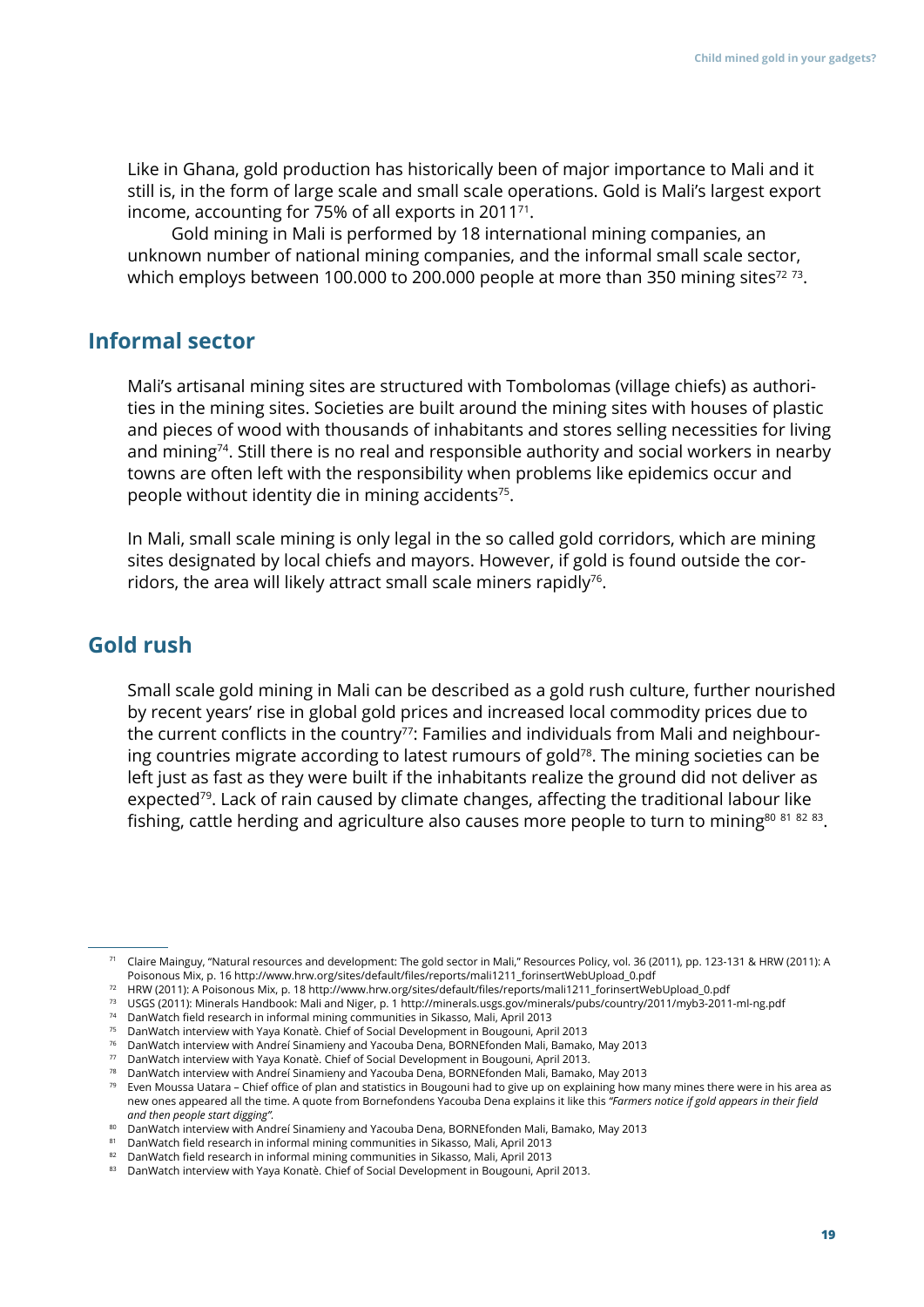The gold rush in the small scale sector has in the recent years started affecting the agriculture in Sikasso. People stay at the mining sites during the rainy (harvest) season threatening food-sustainability and increasing the food price<sup>84</sup>.

The governor of the Sikasso region in Mali has found it necessary to decree shutting gold mining down for the rainy season to make sure that fields are tended to, however with little success<sup>85 86</sup>.

#### **The conflict**

In the recent times of conflict in Mali, the economy was hit hard. Since early 2012, Islamist groups fought the Malian army in the north of Mali, and after the coup in March 2012 civil unrest and clashes between army fractions broke out. After Islamist factions further expanded, France was requested to intervene with a military offense in the north<sup>87</sup>.

The conflict left the industries and infrastructure of the north of Mali shut down, weakening an economic fragile Mali even further. However, the gold production was able to continue due to the location of the gold depots in south west and south of Mali, and the gold production increased with 15% in 2012<sup>88</sup>.

#### **Severe poverty**

In spite of many years of rapid development in almost any aspect, Mali is still one of the world's poorest countries ranking as 182nd of 187 in UNDP's Human Development Index<sup>89</sup>. More than half of the population live on less than 1\$US a day<sup>90</sup>. And only around 1/3 of the adult population is able to read<sup>91</sup>.

<sup>84</sup> DanWatch interview with Moussa Diarra, Chief Executive in Bougouni, April 23, 2013.

 $85$  DanWatch interview with Moussa Diarra, Chief Executive in Bougouni, April 23, 2012.

<sup>&</sup>lt;sup>86</sup> DanWatch interview with Andreí Sinamieny and Yacouba Dena, BORNEfonden Mali, Bamako, May 2013

<sup>&</sup>lt;sup>87</sup> <http://www.i-m-s.dk/wp-content/uploads/2013/02/media-in-mali-divided-by-conflict-2013-ims2.pdf>p 30

Reuters, <http://www.lefigaro.fr/flash-eco/2013/02/28/97002-20130228FILWWW00539-mali-la-production-d-or-a-bondi-en-2012.php> 88  $^{\circ\circ}$  UNDPs Human Development Index is a composite of healthy life, knowledge and a decent standard of living. Mali is number 182 of 187  $\,$ registered countries:<http://hdrstats.undp.org/en/indicators/103106.html>(Accessed May 4, 2013)

 $^{90}$   $\,$  50,4% (2010) Millennium Development Goals[: http://mdgs.un.org/unsd/mdg/data.aspx](http://mdgs.un.org/unsd/mdg/data.aspx) (Accessed May 4 2013)

<sup>&</sup>lt;sup>91</sup> Literacy of population above 15 is 31,1% (2011) - WB Country Data – Mali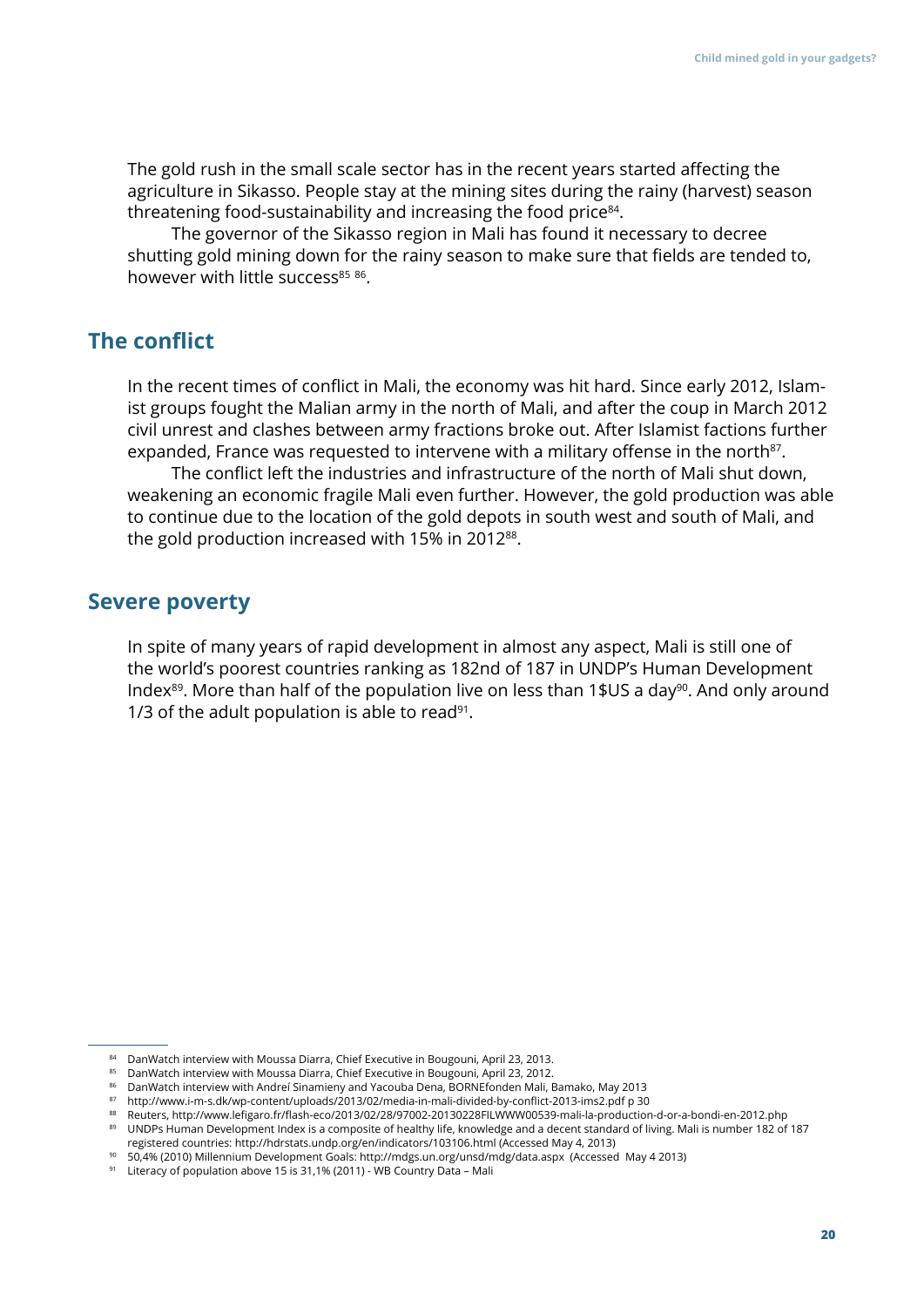# <span id="page-20-0"></span>**Small scale mining in the Sikasso region in Mali [5.2.2](#page-1-0)**



 $92$  <http://instat.gov.ml/documentation/sikasso.pdf> (accessed May 20, 2013)

<sup>(2009</sup>[\) http://en.wikipedia.org/wiki/Regions\\_of\\_Mali](http://en.wikipedia.org/wiki/Regions_of_Mali) (accessed May 20, 2013) 93

UNEP [http://www.unep.org/hazardoussubstances/Portals/9/Mercury/Documents/PartneshipsAreas/Conference%20de%20Bamako%20](http://www.unep.org/hazardoussubstances/Portals/9/Mercury/Documents/PartneshipsAreas/Conference%20de%20Bamako%20sur%20l) [sur%20l'orpaillage.pdf](http://www.unep.org/hazardoussubstances/Portals/9/Mercury/Documents/PartneshipsAreas/Conference%20de%20Bamako%20sur%20l) (French – kombi af google translate og egne skills) 94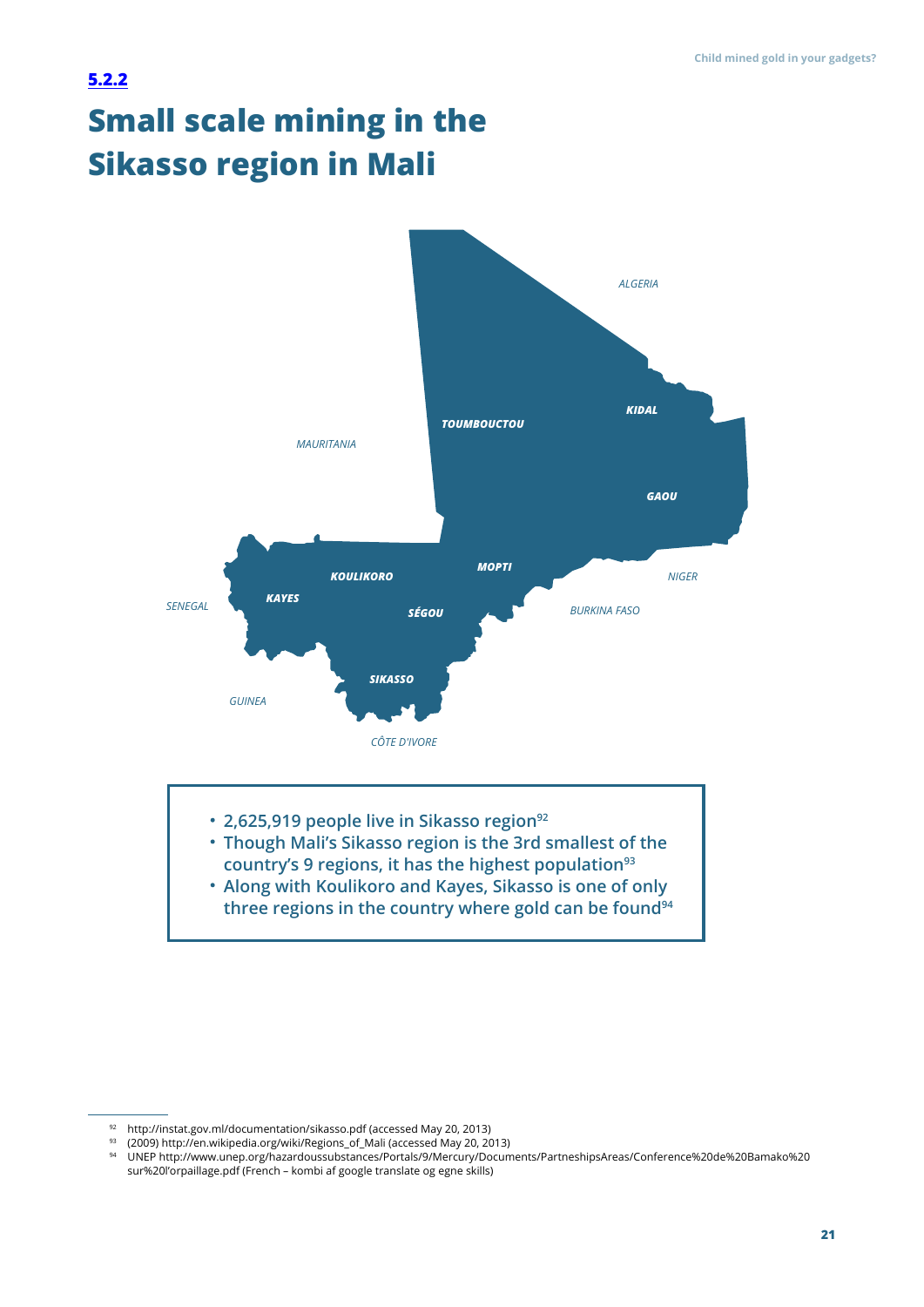The region is host to several big scale mining sites, not to mention an ever increasing, but highly uncertain, number of small scale miners. Increasing gold price, failed harvests due to climate changes, a rise in prices of commodities, and a continuous discovering of new sites containing gold are all factors contributing to the increase in number of small scale miners $95\,96\,97$ .

Though gold is said to be found in the upper layers of the soil the miners will dig shafts (holes) of 3-50 meters depth to get to the more lucrative layers of gold. As electricity and machinery is but a wish, it is all done by hand<sup>98</sup>. The work is often done by children of age 7 and up<sup>99 100</sup>: The shafts are dug with nothing but primitive pickaxes that are made at the spot and are known to break with injuries to follow<sup>101</sup>. The children risk chronic sinusitis<sup>102</sup> from inhaling the fine dust<sup>103</sup>. Steps are cut into the mud-wall to enable a 25 meter climb into the mine. Children use their bare hands and a rope to pull up the 6-10 kg buckets of dirt and ore from the mine, which causes severe back pains<sup>104 105</sup>. As does the panning of the gold which is done in mud up to the knees.

Temperatures are often 35-40 degrees and shade is for the few, all depending on the area. Usually there are no safety rules or equipment and reports of deaths due to mine collapse in the region are not uncommon<sup>106 107</sup>. At the sites, there are no water or sewage treatment facilities, and polluted water is reported to be a problem<sup>108</sup>.

#### **Mercury use in Mali**

Though mercury use was not witnessed at any of the visited mining sites, the use is reportedly widespread. At the Soumaya site, miners explained that the person who works with mercury had just left. BORNEfonden's research in May 2012 at the mines of Soumaya and Kemogola documented the use of mercury at both sites. BORNEfondens report furthermore confirms that children are still working with the mercury without protection<sup>109</sup>*.*

<sup>104</sup> DanWatch interview with Yaya Konatè. Chief of Social Development in Bougouni, April 2013.

 $95$  DanWatch interview with Andreí Sinamieny and Yacouba Dena, BORNEfonden Mali, Bamako, May 2013.

 $96$  DanWatch interview with Mamadou Lamine Traoré, Economist and finance inspector, Danish embassy, April 2013.

 $97$  DanWatch interview with Yaya Konatè. Chief of Social Development in Bougouni, April 2013.

 $98$  At the three mines we visited we only saw one power driven mining-tool. A generator-driven pump to pump up the water from the 50 meters deep shafts. This could be done as it was relatively close to the city.

HRW (2011): A Poisonous Mix [http://www.hrw.org/sites/default/files/reports/mali1211\\_forinsertWebUpload\\_0.pdf](http://www.hrw.org/sites/default/files/reports/mali1211_forinsertWebUpload_0.pdf) 99

<sup>&</sup>lt;sup>100</sup> DanWatch field research in small scale mining communities in the Sikasso region of Mali. April 2013.

<sup>&</sup>lt;sup>101</sup> DanWatch interview with Mamoutou Traorè, age 14, mining community of Kemogola, April 2013.

Chronic inflammation of the paranasal sinuses 102

<sup>&</sup>lt;sup>103</sup> DanWatch interview with Yaya Konatè. Chief of Social Development in Bougouni, April 2013.

<sup>&</sup>lt;sup>105</sup> At the three mines we visited we only saw one power driven mining-tool. A generator-driven pump to pump up the water from the 50 meters deep shafts. This could be done as it was relatively close to the city

<sup>&</sup>lt;sup>106</sup> DanWatch interview w. Tombolomas/Village Chiefs, at mining community of Soumaya, April 2013.

<sup>&</sup>lt;sup>107</sup> DanWatch field research in informal mining communities in Sikasso, Mali, April 2013

<sup>&</sup>lt;sup>108</sup> DanWatch field research in informal mining communities in Sikasso, Mali, April 2013

<sup>109</sup> DanWatch interview with Andreí Sinamieny and Yacouba Dena, BORNEfonden, Bamako, Mali, May 2013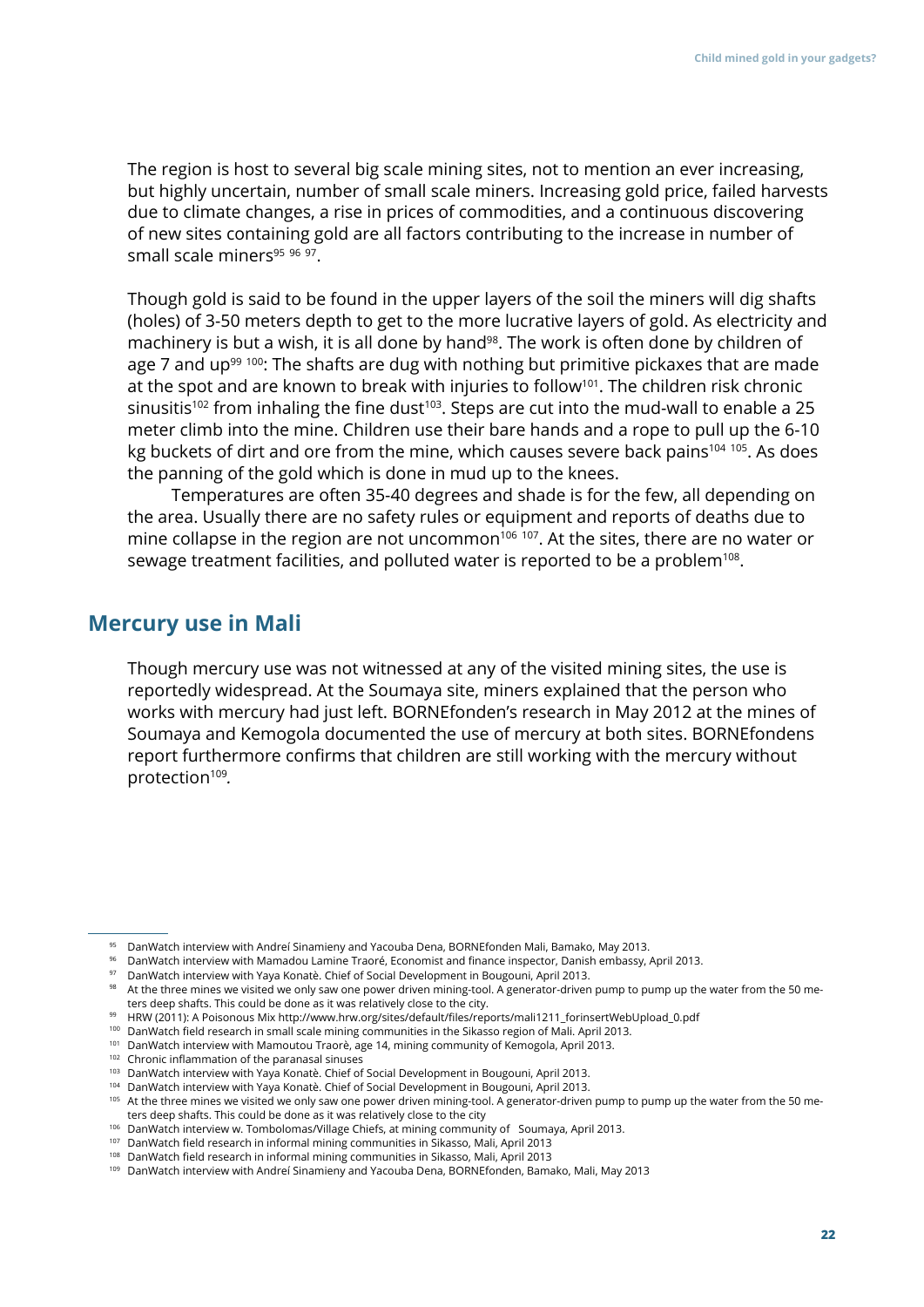

## **Korotoumou, 11 years old, Mining site of Soumaya**

*"My name is Korotoumou Diakite and I am around 11 years old. I Work pulling the sands from the holes and washing the sand. It is painful for the back. I like washing the sand. It is easier. It hurts the back but not as much as pulling the sand up from the holes. I work everyday except Friday. On Fridays I wash clothes and fetch water. I never went to school. There was no money for it."* 



## **Mariam Bagayoko, girl, age 14, Site of Kemogola**

*"I wash the mud-stone to get the gold – it is difficult because you wash it with water and there is a lot of dirt in it. It is hard for the chest because you use it when you squash the stones with your hand. I stopped school two years ago. They beat me at the school and I left. But now I would like to go to school because I like it better than working at the mine. I will stay here (with my aunt) until my father calls me home. I hope it happens soon."*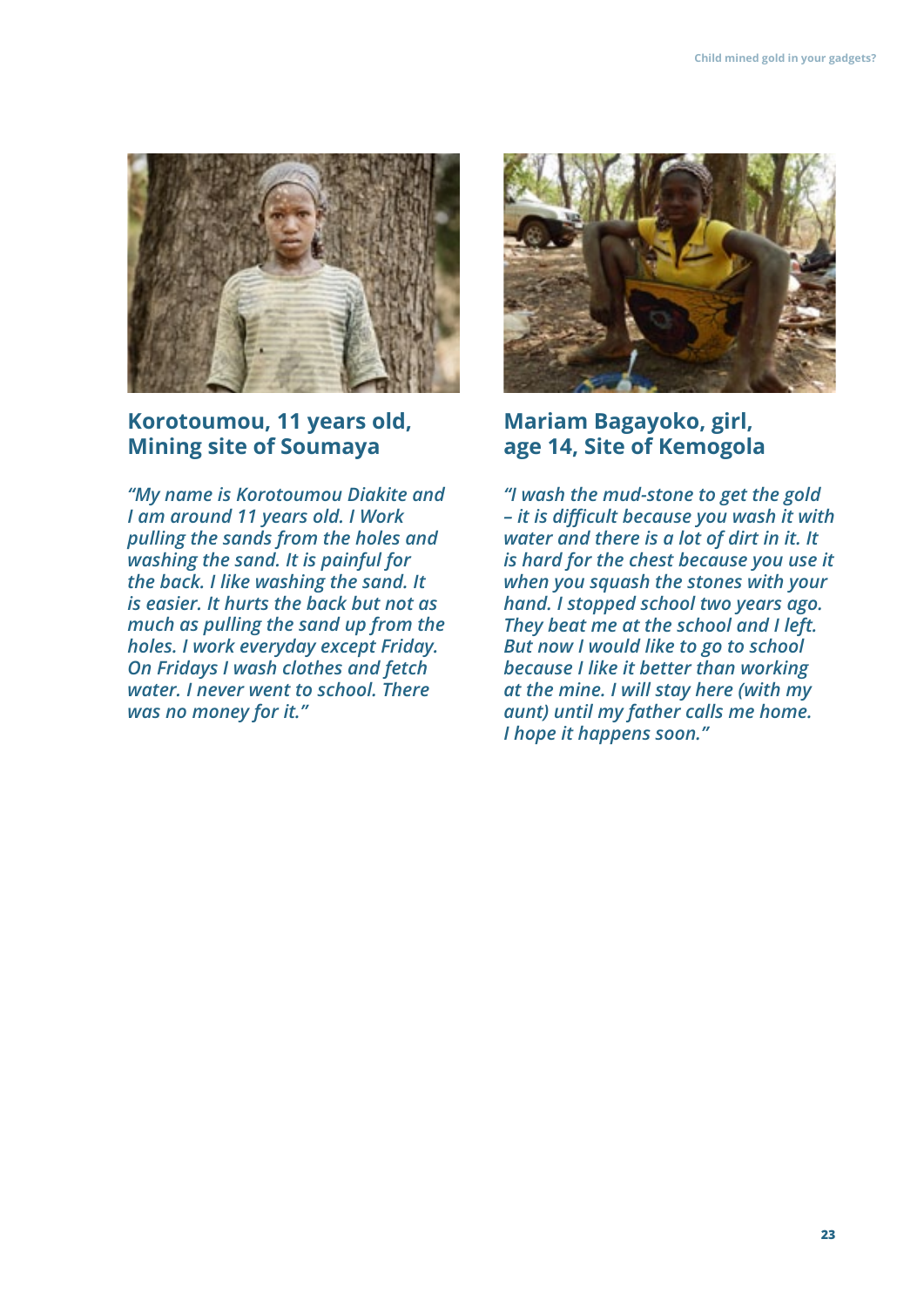# **From mine to gadget**

### **Gold supply chains: From small scale mine to consumer electronics**

The global trade of gold is extremely complex, because both new as well as old/re-used gold is circulating. The supply of gold has three origins: Mining, recycling and sales by the financial sector (central banks, the IMF etc.)<sup>110</sup>. Gold is unique in the way that it is easily re-melted, making it easy to combine gold from different origins along the steps of the gold supply chain from mines to consumer electronics. Likewise, there is no global traceability scheme in place that could allow tracing the origin of gold.

### **Global gold supply111**

<span id="page-23-0"></span>**[6](#page-1-0)**



Generally, the journey of the small scale gold from mines to consumer electronics can be mapped on five or six stages as listed on next page<sup>112</sup>.

<sup>112</sup> Enough, From Mine to Mobile: 1

- <sup>114</sup> <http://pmmcghana.com/gold> (accessed May 20, 2013)
- <sup>115</sup> DanWatch field research in informal mining communities in Sikasso, Mali, April 2013
- $116$  DanWatch interview with Tombolomas/Village Chiefs at mining community of Soumaya, April 2013
- <sup>117</sup> <http://pmmcghana.com/foreignbuyers>(accessed May 20, 2013)
- <sup>118</sup> DanWatch email interview with PMMC Press Officer, 31/1 2013
- 119 HRW (2011): A Poisonous Mix, p. 6 [http://www.hrw.org/sites/default/files/reports/mali1211\\_forinsertWebUpload\\_0.pdf](http://www.hrw.org/sites/default/files/reports/mali1211_forinsertWebUpload_0.pdf)
- <sup>120</sup> G. Hilson and C. Potter (2003): Why Is Illegal Gold Mining Activity so Ubiquitous in Rural Ghana? p. 250
- Aboagye et al (2004): 72 121

- 123 HRW (2011): A Poisonous Mix, p. 73 [http://www.hrw.org/sites/default/files/reports/mali1211\\_forinsertWebUpload\\_0.pdf](http://www.hrw.org/sites/default/files/reports/mali1211_forinsertWebUpload_0.pdf)
- $^{124}$  DanWatch interview with Mamadou Lamine Traoré, Economist and finance inspector, Danish embassy, Mali, April 2013.
- <sup>125</sup> For instance the indigenously owned [ASAP-VASA,](http://www.asapvasa.com/site/homes/index) Sahara Group's [Gold Secure Ltd](http://www.saharagroupuk.eu/15_goldscure.html) and the Chinese-funded [Modern Gold Refinery](http://www.chyuanchya.com/projects_modern_gold_refinery.htm), operated by Chyanchua.
- <sup>126</sup> Bloch and Owusu (2011): Linkages in Ghana's Gold Mining Industry: Challenging the Enclave Thesis, p. 25
- <sup>127</sup> Switzerland is home to the refineries [Argor-Heraeus](http://www.argor.com/), [Metalor](http://www.metalor.com/), [PAMP a](http://www.pamp.ch/)nd [Valcambi,](http://www.valcambi.com/) while the UAE hosts the [Emirates Gold DMCC](http://www.emiratesgold.ae), the largest gold refiner and bar manufacturer in the Middle East.
- 128 Enough, From Mine to Mobile: 7

World Gold Council (2011): Gold Demand Trends, Q4 2011, p. 23 110

<sup>&</sup>lt;sup>111</sup> Bloch and Owusu (2011): Linkages in Ghana's Gold Mining Industry: Challenging the Enclave Thesis, p. 13 (figures from 2007)

<sup>&</sup>lt;sup>113</sup> Bloch & Owusu (2011): 26 &<http://pmmcghana.com/gold> (accessed May 20, 2013)

PMMC "Gold"<http://pmmcghana.com/gold> (accessed May 20, 2013) 122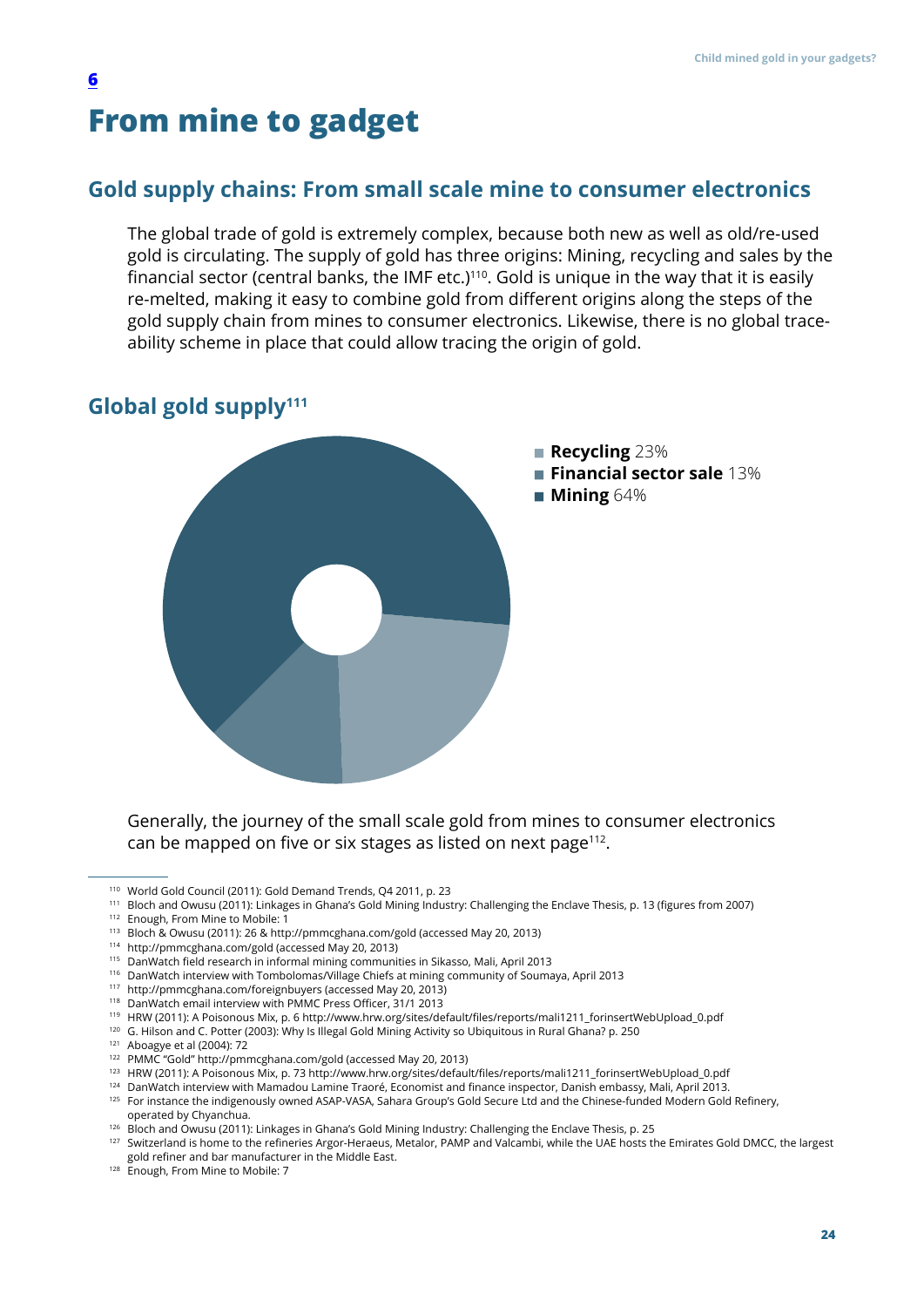

stage, the child-mined gold unnoticed makes its way through the value chain. Due to the informal patchwork of small scale retailers and many small suppliers, traceability is lost after just a couple of change of hands.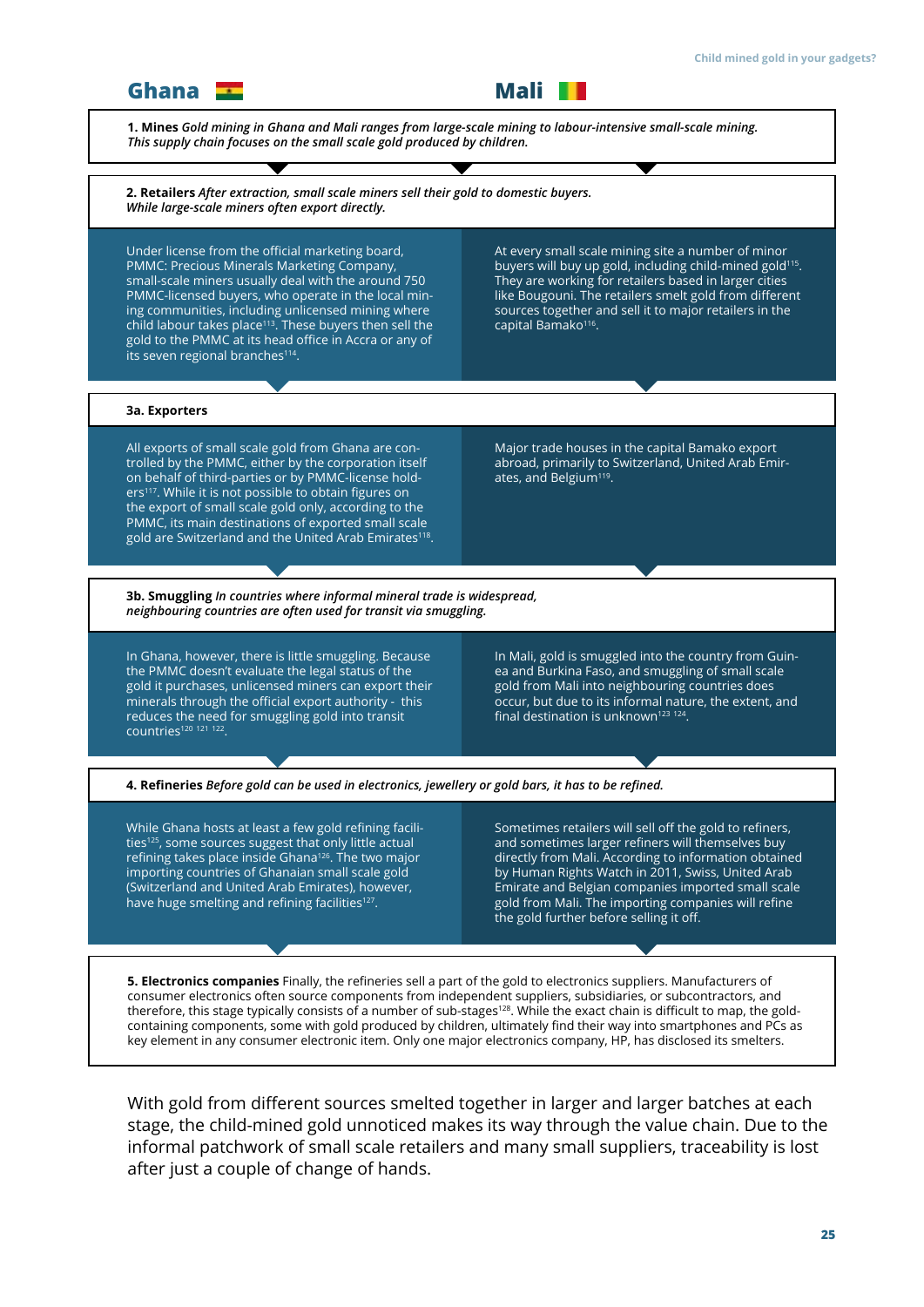# <span id="page-25-0"></span>**Hollow policies [7](#page-1-0)**

### **Smartphone and PC companies' sourcing policies**

Below the top brands are interviewed on policies and practice of responsible sourcing of minerals, in the question of child laboured gold from Ghana and Mali.

All of the responding companies have policies against child labour. All responding companies address the issue of conflict minerals. None of the companies contacted could guarantee that they do not source small scale gold from Mali or Ghana.

Acer, Lenovo, Asus and Dell did not respond, though they were contacted several times over a period of more than two months. For those companies who did not respond, company policies available on websites were used.

- **Samsung, Apple, Research in Motion, Nokia and HTC are the largest smartphone brands on the Western European market129**
- **HP, Acer, Lenovo, Asus and Dell are the largest PC brands on the Western European market**<sup>130</sup>

 $129$  [Statista](http://www.statista.com/statistics/235330/market-share-of-smartphone-shipments-in-western-europe-by-vendor/) "Market share of smartphone vendors in Western Europe from 1st quarter 2011 to 1st quarter 2012"

<http://www.statista.com/statistics/235330/market-share-of-smartphone-shipments-in-western-europe-by-vendor/>(accessed May 20, 2013) <sup>130</sup> Gartner "Gartner Says PC Market in Western Europe Declined 11.7 Percent in the Fourth Quarter of 2012"

<http://www.gartner.com/newsroom/id/2337015>(accessed May 20, 2013)

 $131$  Based on company websites and mail interviews (intern note: korrespondencer ligger på serveren)

<sup>&</sup>lt;sup>132</sup> Apple "FAQ" <http://investor.apple.com/faq.cfm?FaqSetID=1> (accessed May 20, 2013)

<sup>&</sup>lt;sup>133</sup> Ycharts "Market cap" [http://ycharts.com/rankings/market\\_cap](http://ycharts.com/rankings/market_cap) (accessed May 20, 2013)

<sup>&</sup>lt;sup>134</sup> Apple "Supplier Responsibility"<http://www.apple.com/supplierresponsibility/>(accessed May 20, 2013)

<sup>135</sup> Apple (2012): Apple Supplier Responsibility, p 11 [http://images.apple.com/supplierresponsibility/pdf/Apple\\_SR\\_2012\\_Progress\\_Report.pdf](http://images.apple.com/supplierresponsibility/pdf/Apple_SR_2012_Progress_Report.pdf)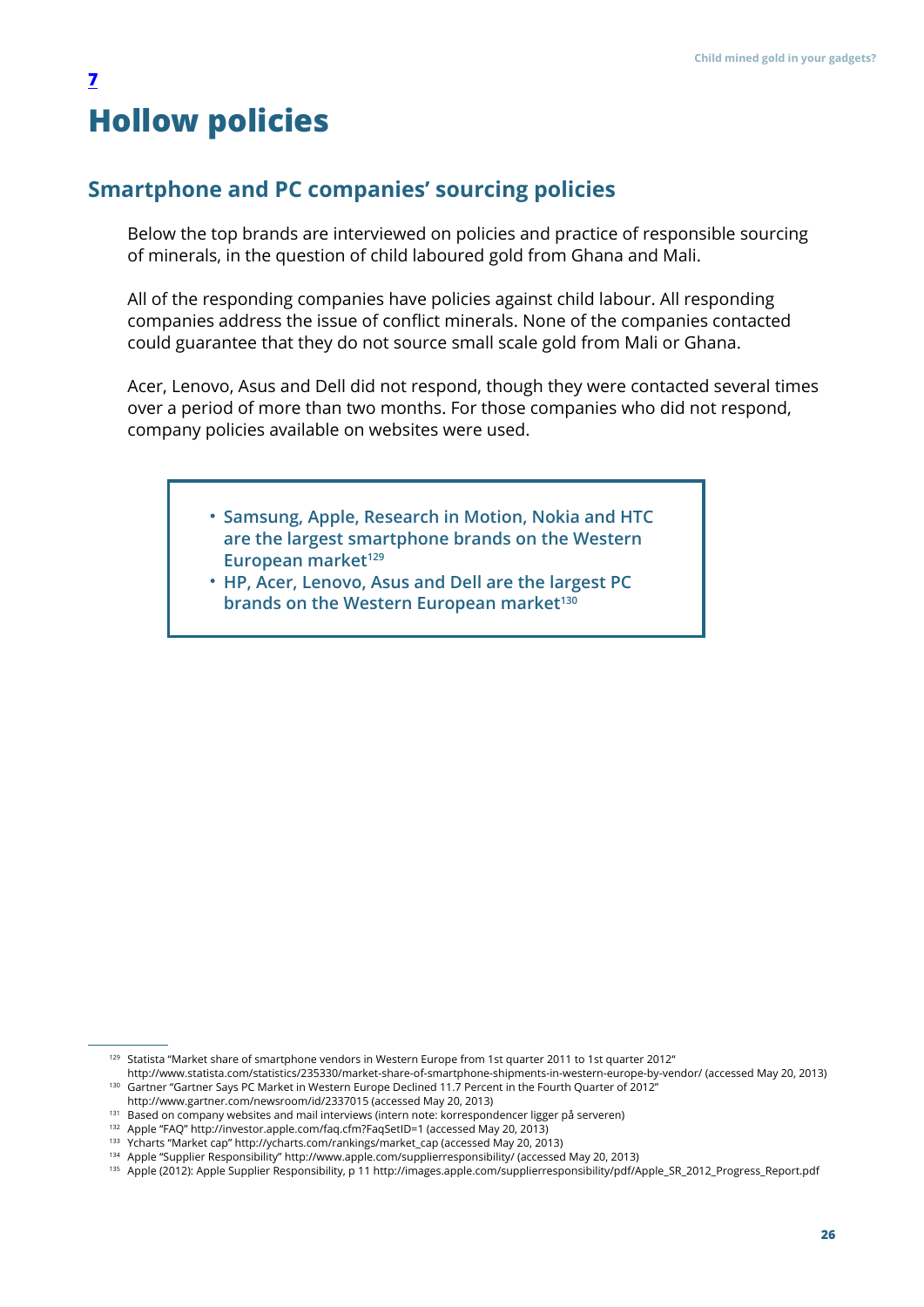## <span id="page-26-0"></span>**Smartphone brands131**

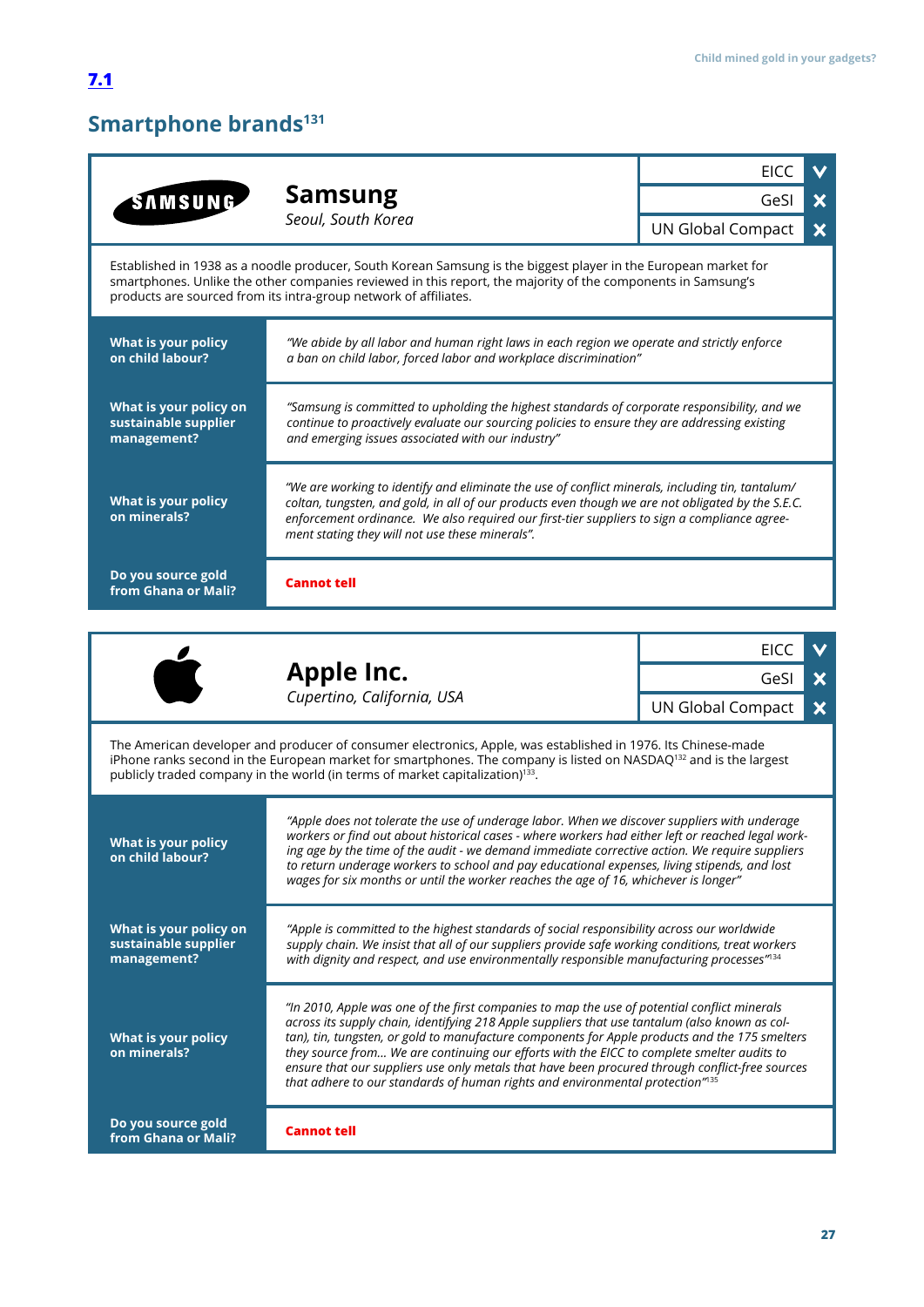

**What is your policy on minerals?**

**Do you source gold from Ghana or Mali?** **Cannot tell**

*conflict-free sources".* 

*a smelter audit and validation process to improve the traceability of minerals and validate* 

RIM "Blackberry"<http://www.rim.com/company/> (accessed May 20, 2013) 136

 $137$  Statista "Market share of smartphone vendors in Western Europe from 1st quarter 2011 to 1st quarter 2012"

<http://www.statista.com/statistics/235330/market-share-of-smartphone-shipments-in-western-europe-by-vendor/>(accessed May 20, 2013) <sup>138</sup> Nokia "Production facilities"

<http://www.nokia.com/global/about-nokia/about-us/production-facilities/production-facilities/>(accessed May 20, 2013) <sup>139</sup> Nokia "Stock information"

<http://www.nokia.com/global/about-nokia/investors/stock-information/stock-information/>(accessed May 20, 2013)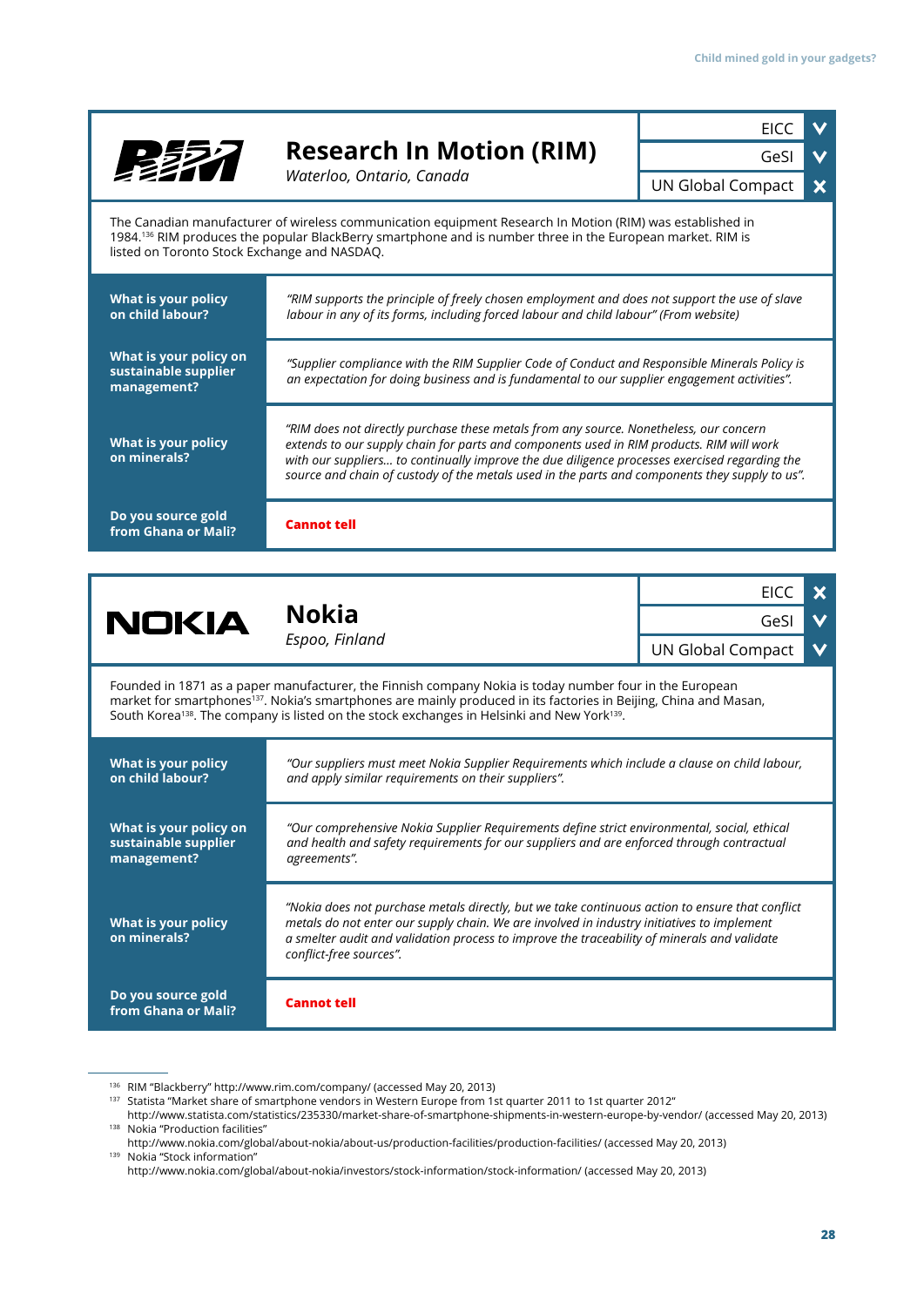<span id="page-28-0"></span>

|                                                                                                                                                                                                                                                                                                        |                                                                                                                                                                                                                                                                                 | <b>EICC</b>              |   |
|--------------------------------------------------------------------------------------------------------------------------------------------------------------------------------------------------------------------------------------------------------------------------------------------------------|---------------------------------------------------------------------------------------------------------------------------------------------------------------------------------------------------------------------------------------------------------------------------------|--------------------------|---|
| <b>htc</b>                                                                                                                                                                                                                                                                                             | <b>HTC</b>                                                                                                                                                                                                                                                                      | GeSI                     | X |
|                                                                                                                                                                                                                                                                                                        | Taoyuan, Taiwan                                                                                                                                                                                                                                                                 | <b>UN Global Compact</b> | X |
| The Taiwanese smartphone and tablet producer HTC was founded in 1997. It is the fifth-largest player in the<br>European smartphone market. HTC's main production facilities are located in Taiwan and Shanghai <sup>140</sup> . The<br>company is listed on the Taiwan Stock Exchange <sup>141</sup> . |                                                                                                                                                                                                                                                                                 |                          |   |
| What is your policy<br>on child labour?                                                                                                                                                                                                                                                                | "Our labour policy restricts using child labour and clearly articulates our expectation that all<br>factory workers are of the legal working age"                                                                                                                               |                          |   |
| What is your policy on<br>sustainable supplier<br>management?                                                                                                                                                                                                                                          | "As a condition of doing business with HTC, we require our suppliers, as well as their own<br>suppliers, to comply with all applicable international and local employment laws. Our quality<br>audit team makes regular inspections of our suppliers to ensure full compliance" |                          |   |
| What is your policy<br>on minerals?                                                                                                                                                                                                                                                                    | "As a member of the Electronic Industry Citizenship Coalition (EICC), we subscribe to the EICC<br>Code of Conduct, which includes certification and policy criteria on mineral sourcing and<br>labour practices"                                                                |                          |   |
| Do you source gold<br>from Ghana or Mali?                                                                                                                                                                                                                                                              | <b>Cannot tell</b>                                                                                                                                                                                                                                                              |                          |   |

# **PC brands [7](#page-1-0).2**

|                                                                                                                  | <b>Hewlett Packard (HP)</b><br><b>USA</b>                                                                                                                                                                                                                                                                                                                                                                                                                                                                                                                                                         |                          |  |  |
|------------------------------------------------------------------------------------------------------------------|---------------------------------------------------------------------------------------------------------------------------------------------------------------------------------------------------------------------------------------------------------------------------------------------------------------------------------------------------------------------------------------------------------------------------------------------------------------------------------------------------------------------------------------------------------------------------------------------------|--------------------------|--|--|
|                                                                                                                  |                                                                                                                                                                                                                                                                                                                                                                                                                                                                                                                                                                                                   | GeSI                     |  |  |
|                                                                                                                  |                                                                                                                                                                                                                                                                                                                                                                                                                                                                                                                                                                                                   | <b>UN Global Compact</b> |  |  |
| HP was founded in 1939 in USA, originally producing audio instruments. HP is the market leader of PCs in Europe. |                                                                                                                                                                                                                                                                                                                                                                                                                                                                                                                                                                                                   |                          |  |  |
| What is your policy<br>on child labour?                                                                          | "Child labour is not to be used in any stage of manufacturing."                                                                                                                                                                                                                                                                                                                                                                                                                                                                                                                                   |                          |  |  |
| What is your policy on<br>sustainable supplier<br>management?                                                    | HP has established a policy, management systems and a due diligence framework consistent<br>with the OECD Due Diligence Guidance for Responsible Supply Chains of Minerals from<br>Conflict-Affected and High-Risk Areas.                                                                                                                                                                                                                                                                                                                                                                         |                          |  |  |
| What is your policy<br>on minerals?                                                                              | While most of the metals are purchased at several tiers of suppliers removed from HP, we do<br>conduct due diligence on the procurement of 3T and gold in our supply chain. In 2007, follow-<br>ing continued concern about the origins of metals used in electronic products, we surveyed<br>suppliers of manufactured notebook products and specific suppliers of hard disk drives, optical<br>disk drives, batteries, liquid crystal displays and printed circuit boards for notebook products as<br>to the origins of a number of metals contained in those products, including gold and tin. |                          |  |  |
| Do you source gold<br>from Ghana or Mali?                                                                        | It is possible that a supplier many layers removed from HP sources from this country, but it is<br>unlikely given the high levels of purity required for electronics manufacturing.                                                                                                                                                                                                                                                                                                                                                                                                               |                          |  |  |

China Tech News "Taiwan's HTC To Invest USD45 Million In Mainland's HTC Electronics" [http://www.chinatechnews.com/2010/06/03/12160](http://www.chinatechnews.com/2010/06/03/12160-taiwans-htc-to-invest-usd45-million-in-mainlands-htc-electronics) [taiwans-htc-to-invest-usd45-million-in-mainlands-htc-electronics](http://www.chinatechnews.com/2010/06/03/12160-taiwans-htc-to-invest-usd45-million-in-mainlands-htc-electronics) (accessed May 20, 2013) 140

HTC "HTC investors"<http://www.htc.com/www/investor/> (accessed May 20, 2013) 141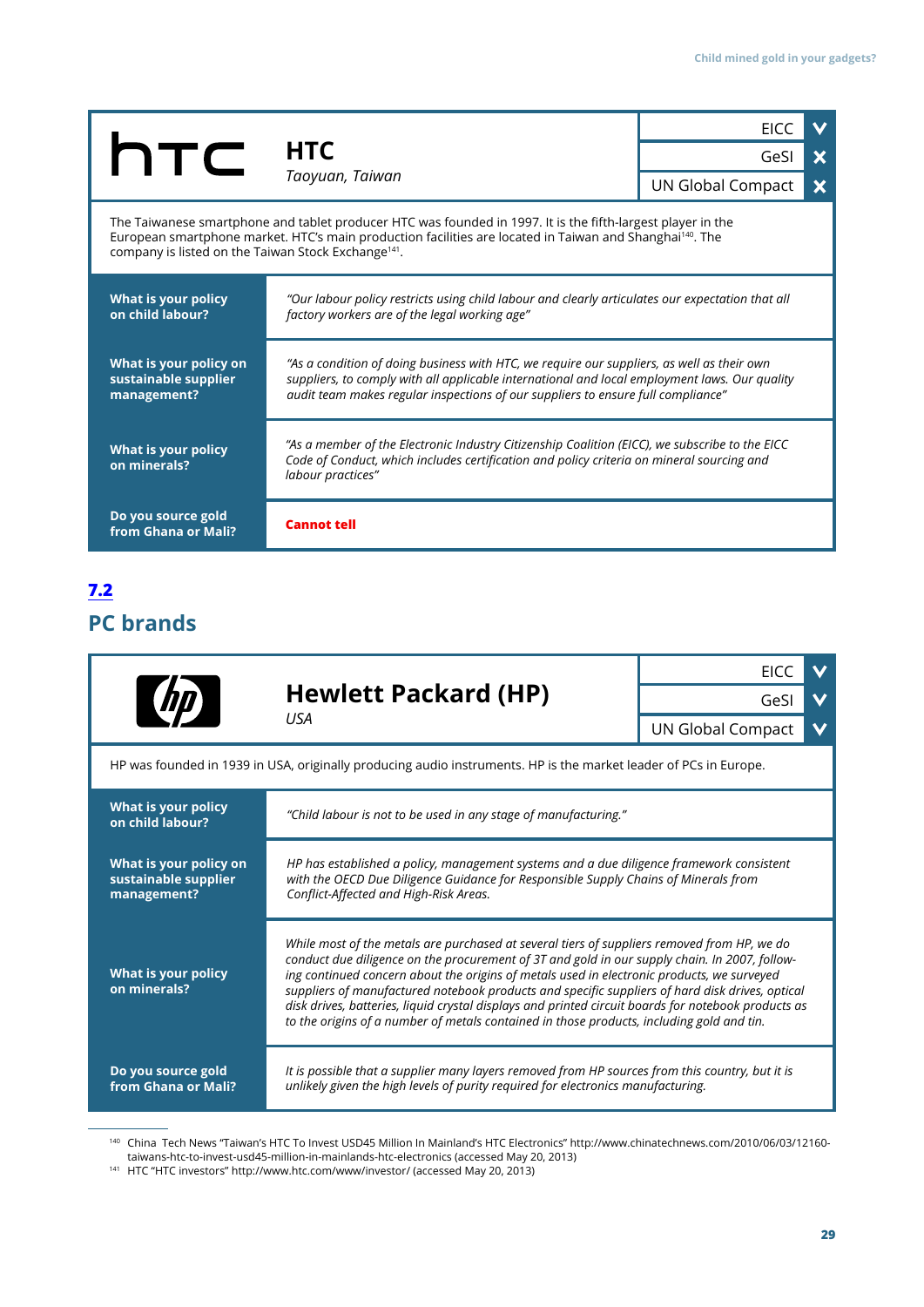|                                                               | Acer                                                                                                                                                                                                                                                                                                                                                                                                                                         | <b>EICC</b>              | $\checkmark$              |
|---------------------------------------------------------------|----------------------------------------------------------------------------------------------------------------------------------------------------------------------------------------------------------------------------------------------------------------------------------------------------------------------------------------------------------------------------------------------------------------------------------------------|--------------------------|---------------------------|
|                                                               |                                                                                                                                                                                                                                                                                                                                                                                                                                              | GeSI                     | $\boldsymbol{\mathsf{x}}$ |
|                                                               | New Taipei City, Taiwan                                                                                                                                                                                                                                                                                                                                                                                                                      | <b>UN Global Compact</b> | $\boldsymbol{\mathsf{x}}$ |
|                                                               | Acer was founded in 1976 as Multitech. Acer shares the second place on the European PC market with Lenovo.                                                                                                                                                                                                                                                                                                                                   |                          |                           |
| What is your policy<br>on child labour?                       | We fully comply with laws related to working hours, minimum age (no child labour or forced<br>labour) and benefits, and we ensure that all our suppliers comply with these requirements <sup>142</sup>                                                                                                                                                                                                                                       |                          |                           |
| What is your policy on<br>sustainable supplier<br>management? | We adopted EICC/GeSI Due Diligence Template tool to investigate which companies refine our<br>supply of tantalum, tin, tungsten, and gold in 2011. However, we also encountered problems<br>during our survey, particularly related to the uncertainty about the accuracy of received<br>information, for example the names, locations and products of smelting plants <sup>143</sup>                                                        |                          |                           |
| What is your policy<br>on minerals?                           | Since 2009, Acer has engaged its suppliers to educate them on the issue and begin tracing its<br>supply chain back to the source of cobalt, gold, palladium, tantalum, tin, and tungsten. The<br>survey indicated gold was sourced mainly from China, South Africa, Australia and Japan <sup>144</sup><br>Recently, Acer began participating on the EICC/GeSI Conflict-Free Smelter (CFS) assessment<br>program working group <sup>145</sup> |                          |                           |
| Do you source gold<br>from Ghana or Mali?                     | <b>Has not responded</b>                                                                                                                                                                                                                                                                                                                                                                                                                     |                          |                           |
|                                                               |                                                                                                                                                                                                                                                                                                                                                                                                                                              |                          |                           |
| lenovo联想                                                      |                                                                                                                                                                                                                                                                                                                                                                                                                                              | <b>EICC</b>              |                           |
|                                                               | Lenovo<br>Beijing, China and Morrisville, North Carolina                                                                                                                                                                                                                                                                                                                                                                                     | GeSI                     | X                         |
|                                                               |                                                                                                                                                                                                                                                                                                                                                                                                                                              | <b>UN Global Compact</b> |                           |

Lenovo is a Chinese-based computer manufacturer, founded in 1984. Lenovo shares the second place on the European PC market with Acer.

| What is your policy                                           | Lenovo addresses the effective abolition of child labour through the principles of                                                                                                                                                                                                                                                                                                  |
|---------------------------------------------------------------|-------------------------------------------------------------------------------------------------------------------------------------------------------------------------------------------------------------------------------------------------------------------------------------------------------------------------------------------------------------------------------------|
| on child labour?                                              | UN Global Compact <sup>146</sup>                                                                                                                                                                                                                                                                                                                                                    |
| What is your policy on<br>sustainable supplier<br>management? | Lenovo recognizes the challenges in solving a complex issue like conflict-free sourcing and is<br>working to drive supply chain transparency through participation in multi-industry, multi-level<br>collaborative efforts to address this topic. Lenovo is a member of the EICC's Extractives Working<br>Group which is working to develop joint industry solutions <sup>147</sup> |
| What is your policy                                           | Lenovo will not willingly purchase materials containing tantalum, tin, tungsten or gold                                                                                                                                                                                                                                                                                             |
| on minerals?                                                  | from a conflict region <sup>148</sup>                                                                                                                                                                                                                                                                                                                                               |
| Do you source gold<br>from Ghana or Mali?                     | <b>Has not responded</b>                                                                                                                                                                                                                                                                                                                                                            |

<sup>&</sup>lt;sup>142</sup> Acer (2011): Acer Group Standards of Business Conduct, p. 8

[http://www.acer-group.com/public/Sustainability/pdf/ACER\\_conduct-%202011%20New.pdf](http://www.acer-group.com/public/Sustainability/pdf/ACER_conduct-%202011%20New.pdf)

<sup>&</sup>lt;sup>143</sup> Acer "Responsible Sourcing of Minerals"<http://www.acer-group.com/public/Sustainability/supply/supply-3.htm>(accessed May 20, 2013)

<sup>&</sup>lt;sup>144</sup> Acer "Responsible Sourcing of Minerals"<http://www.acer-group.com/public/Sustainability/supply/supply-3.htm>(accessed May 20, 2013) <sup>145</sup> Acer "Responsible Sourcing of Minerals"<http://www.acer-group.com/public/Sustainability/supply/supply-3.htm>(accessed May 20, 2013)

<sup>&</sup>lt;sup>146</sup> Lenovo (2012): Sustainability for the PC+ Era, p. 92

[http://www.lenovo.com/social\\_responsibility/us/en/FY2012\\_Lenovo\\_Sustainability\\_Report.pdf](http://www.lenovo.com/social_responsibility/us/en/FY2012_Lenovo_Sustainability_Report.pdf)

<sup>&</sup>lt;sup>147</sup> Lenovo "Lenovo's Actions to Address Conflict Minerals" [http://www.lenovo.com/social\\_responsibility/us/en/Conflict\\_minerals\\_statement.pdf](http://www.lenovo.com/social_responsibility/us/en/Conflict_minerals_statement.pdf) (accessed May 20, 2013) <sup>148</sup> Lenovo "Lenovo's Actions to Address Conflict Minerals"

[http://www.lenovo.com/social\\_responsibility/us/en/Conflict\\_minerals\\_statement.pdf](http://www.lenovo.com/social_responsibility/us/en/Conflict_minerals_statement.pdf) (accessed May 20, 2013)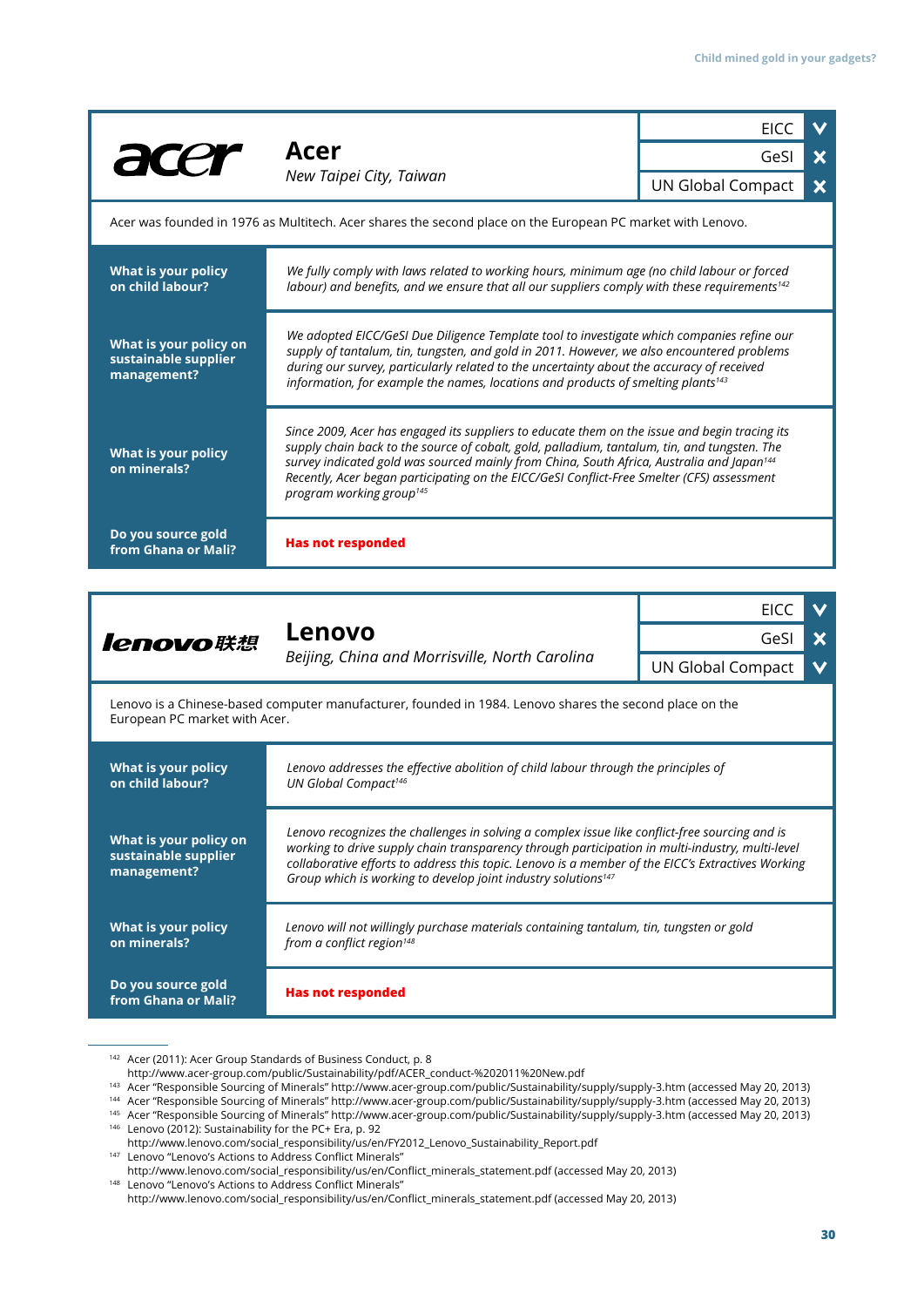|                                                                                                                                                          | <b>Asus</b>                                                                                                                                                                                                                                                                                                                                                                               | <b>EICC</b>                      | $\boldsymbol{\mathsf{x}}$      |  |
|----------------------------------------------------------------------------------------------------------------------------------------------------------|-------------------------------------------------------------------------------------------------------------------------------------------------------------------------------------------------------------------------------------------------------------------------------------------------------------------------------------------------------------------------------------------|----------------------------------|--------------------------------|--|
|                                                                                                                                                          |                                                                                                                                                                                                                                                                                                                                                                                           | GeSI                             | $\boldsymbol{\mathsf{x}}$      |  |
|                                                                                                                                                          | Taipei, Taiwan                                                                                                                                                                                                                                                                                                                                                                            | <b>UN Global Compact</b>         | $\boldsymbol{\mathsf{x}}$      |  |
| Taiwanese Asus was founded in 1990 and is producing computers and electronic components. Asus is the fourth<br>largest PC vendor in the European market. |                                                                                                                                                                                                                                                                                                                                                                                           |                                  |                                |  |
| What is your policy<br>on child labour?                                                                                                                  | ASUSTeK Declaration on Human Rights policy is as follows: No child labour. Comply with local<br>minimum age laws and requirements and do not employ child labour <sup>149</sup>                                                                                                                                                                                                           |                                  |                                |  |
| What is your policy on<br>sustainable supplier<br>management?                                                                                            | For supplier and outsourcer management, ASUS consolidates the information and requirements<br>related to suppliers and outsourcers through an electronic platform - Supply Relationship<br>Management (SRM) website <sup>150</sup>                                                                                                                                                        |                                  |                                |  |
| What is your policy<br>on minerals?                                                                                                                      | ASUS is willing to cooperate with the Electronic Industry Code of Conduct (EICC) and Global<br>e-Sustainability Initiative (GeSI) to investigate on the mineral sources for the electronics industry<br>as well as to communicate with other relevant groups and organizations that have concerns<br>on this issue.                                                                       |                                  |                                |  |
| Do you source gold<br>from Ghana or Mali?                                                                                                                | <b>Has not responded</b>                                                                                                                                                                                                                                                                                                                                                                  |                                  |                                |  |
|                                                                                                                                                          |                                                                                                                                                                                                                                                                                                                                                                                           |                                  |                                |  |
|                                                                                                                                                          | <b>Dell</b>                                                                                                                                                                                                                                                                                                                                                                               | <b>EICC</b>                      |                                |  |
| <b>DELL</b>                                                                                                                                              | Round Rock, USA                                                                                                                                                                                                                                                                                                                                                                           | GeSI<br><b>UN Global Compact</b> | X<br>$\boldsymbol{\mathsf{x}}$ |  |
|                                                                                                                                                          |                                                                                                                                                                                                                                                                                                                                                                                           |                                  |                                |  |
|                                                                                                                                                          | The American computer company Dell was founded in 1984 by Michael Dell. It is one of the largest technology<br>producing corporations in the world, and the fifth largest PC vendor in the European market.                                                                                                                                                                               |                                  |                                |  |
| What is your policy<br>on child labour?                                                                                                                  | Child labour is not to be used under any circumstances. All employees must meet the minimum<br>age requirement set by local laws <sup>151</sup>                                                                                                                                                                                                                                           |                                  |                                |  |
| What is your policy on<br>sustainable supplier<br>management?                                                                                            | Dell and Dell's suppliers are required to comply with all applicable laws and regulations where<br>business is conducted. In addition, they are to embrace high standards of ethical behaviour and<br>treat their employees fairly, and with dignity and respect, consistent with local law and the Elec-<br>tronics Industry Citizenship Coalition (EICC) Code of Conduct <sup>152</sup> |                                  |                                |  |
| What is your policy<br>on minerals?                                                                                                                      | Once the CFS program and certification programs have matured to a point that Dell is confident<br>in its ability to deliver conflict-free materials, we will begin to require suppliers to use certified<br>sources for procurement in Dell products <sup>153</sup>                                                                                                                       |                                  |                                |  |
| Do you source gold<br>from Ghana or Mali?                                                                                                                | <b>Has not responded</b>                                                                                                                                                                                                                                                                                                                                                                  |                                  |                                |  |

Asus "Human Rights/Employee Welfare" http://csr.asus.com/english/#28 (accessed May 20, 2013) 149

Asus "Supplier Conduct Principles" http://csr.asus.com/english/index.aspx#143 (accessed May 20, 2013) 150

Dell "Dell Human Rights and Labor Policy Statement" 151

<http://www.dell.com/Learn/us/en/uscorp1/corp-comm/cr-report-human-rights-labor-policy?c=us&l=en&s=corp>(accessed May 20, 2013) Dell "Supplier Global Citizenship Commitment" [http://www.dell.com/Learn/us/en/uscorp1/corp-comm/cr-supplier-global-citizen-commit?c=u](http://www.dell.com/Learn/us/en/uscorp1/corp-comm/cr-supplier-global-citizen-commit?c=us&l=en&s=corp&cs=uscorp1&delphi:gr=true) [s&l=en&s=corp&cs=uscorp1&delphi:gr=true](http://www.dell.com/Learn/us/en/uscorp1/corp-comm/cr-supplier-global-citizen-commit?c=us&l=en&s=corp&cs=uscorp1&delphi:gr=true) (accessed May 20, 2013) 152

Dell "Addressing Conflict Minerals: Leading Collective Action Across Our Industry" [http://www.dell.com/Learn/my/en/myhea1/corp-comm/](http://www.dell.com/Learn/my/en/myhea1/corp-comm/conflict-minerals?c=my&l=en&s=hea&cs=myhea1&delphi:gr=true) [conflict-minerals?c=my&l=en&s=hea&cs=myhea1&delphi:gr=true](http://www.dell.com/Learn/my/en/myhea1/corp-comm/conflict-minerals?c=my&l=en&s=hea&cs=myhea1&delphi:gr=true) (accessed May 20, 2013) 153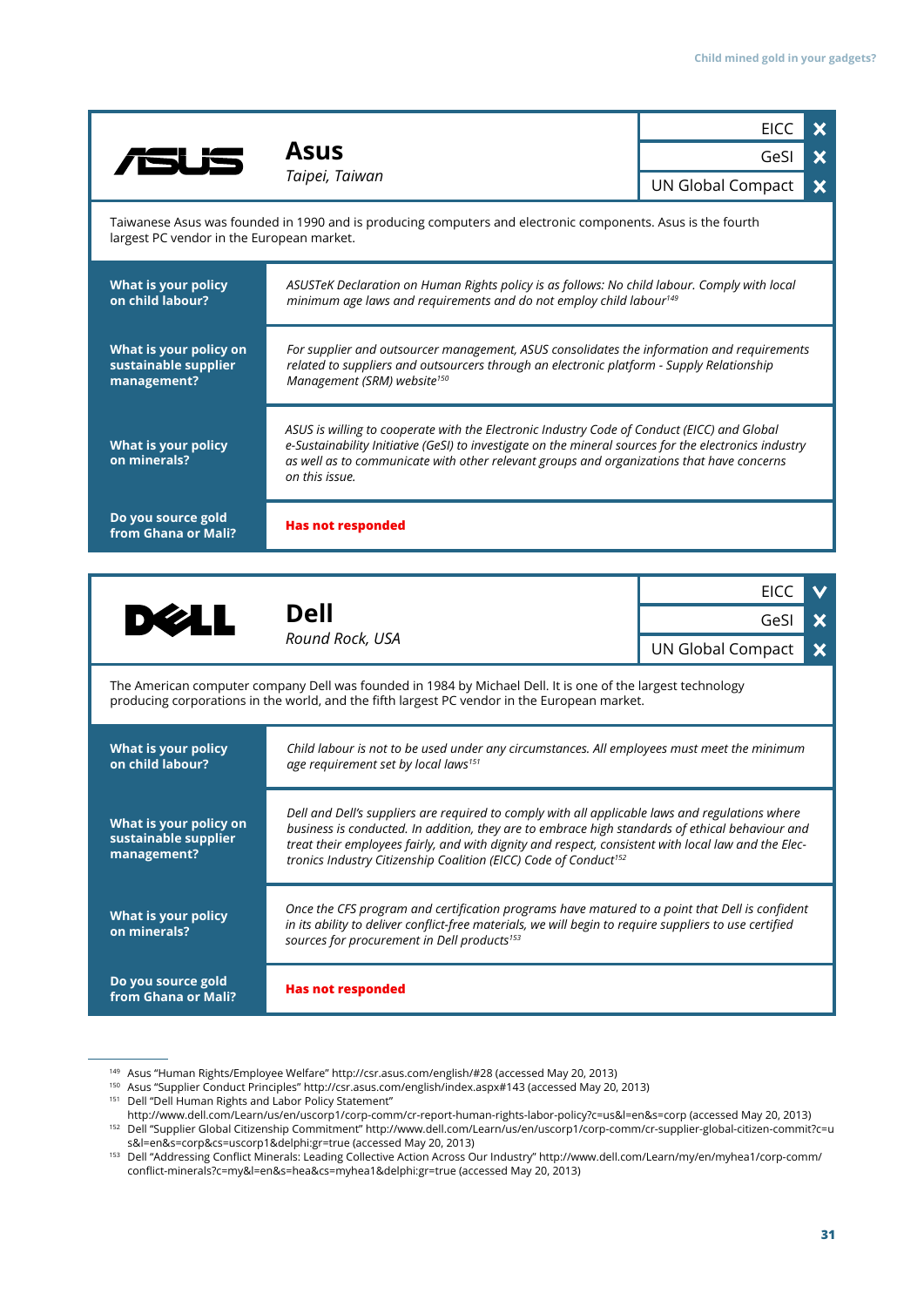# <span id="page-31-0"></span>**Legal frameworks and Initiatives to increase responsible production and sourcing of minerals**

There are currently no implemented systems where electronic companies can determine the origin of minerals, but initiatives to increase responsibility in production of electronics and in the sourcing of minerals do exist. Many, however, only address responsible business behaviour in relation to conflict minerals, the most known example being the mineral exploitation in DR Congo(DRC). This is the case for legislation such as The Dodd Frank act and initiatives such as Conflict-Free Standard, The Conflict Free Smelter Programme and the [GeSI and EICC Extractives Work Group](http://gesi.org/files/Reports/Extractives%20Workgroup%20Whitepaper%20FINAL%2006_25_12.pdf), while initiatives such as the Fairtrade and Fairmined gold focus on general labour conditions beyond conflict areas.

The Electronic Industry Citizenship Coalition (EICC) and the Global e-Sustainability Initiative (GeSI) are industry roundtable initiatives that do engage in work to increase responsibility and traceability in the entire electronics value chain, but only demand members to adopt their code of conduct for the first-tier of their value chain.

### **Dodd-Frank Act**

The Dodd Frank Wall Street Reform and Consumer Protection Act was passed by the US Congress in July 2010. Section 1502 of the act is aimed at stopping funding conflicts in DRC by trading conflict minerals with armed groups. The act calls on American companies to assess if minerals come from DRC or adjoining countries and to conduct a due diligence on their supply chain if they do source from DRC, and report to the American Securities and Exchange Commission<sup>154</sup>.

The Dodd Frank Act does not mean a ban on conflict minerals, but has been interpreted as such by some industries sourcing minerals, including gold, halting trade with the informal mining sector in DRC. This has had unwanted impacts on the informal mining sector<sup>155 156 157</sup>. However, some companies have been reported to acknowledge that stopping trade with risk areas might not be the best way to improve the situation of the local communities involved<sup>158</sup>.

GPO (2010): DODD-FRANK WALL STREET REFORM AND CONSUMER PROTECTION ACT 154

<http://www.gpo.gov/fdsys/pkg/PLAW-111publ203/pdf/PLAW-111publ203.pdf> (accessed May 20, 2013)

<sup>155</sup> Judith Sargentini MEP & makeITfair European Parliament, Brussels, 26 May 2011: ROUNDTABLE ON CONFLICT MINERALS LEGISLATIOn, p 8 Global Witness, "The Dodd Frank Act's Section 1502 on conflict minerals" 156

<http://www.globalwitness.org/library/dodd-frank-acts-section-1502-conflict-minerals> (accessed May 20, 2013)

<sup>&</sup>lt;sup>157</sup> DanWatch interview with Wilbert Petty Brentum, Solidaridad project manager, Ghana, February 2, 2013

Make It Fair (2012): From Congo with no Blood, p. 22 158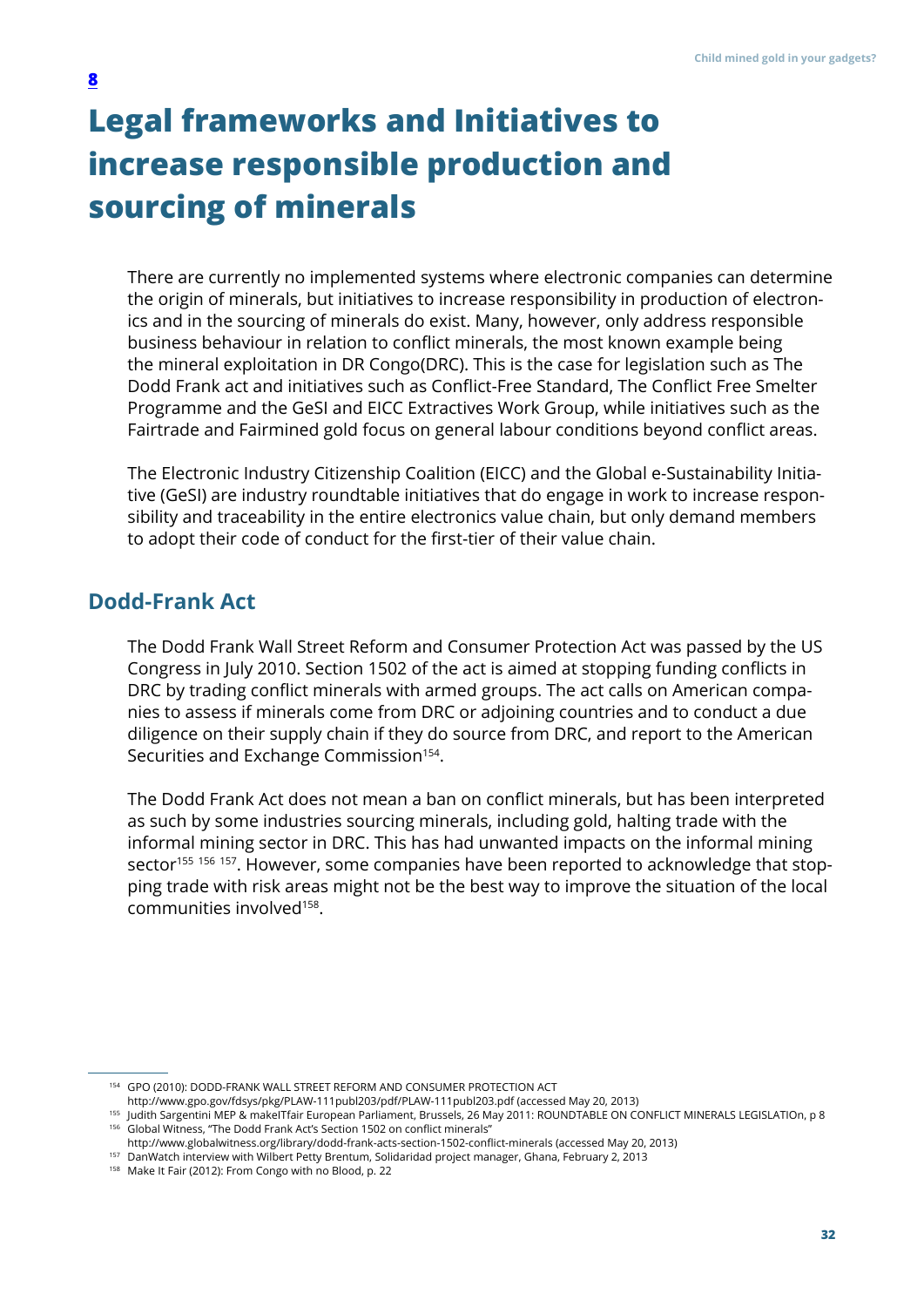#### **The Minamata Convention on Mercury**

In January 2013, the first treaty on mercury was agreed upon by more than 140 countries<sup>159</sup>. The treaty will address mercury use and emissions, and strategies to control, reduce and treat mercury exposure. Thus, the treaty is expected to have an impact on the mercury use in small scale mining, though how and when it is too soon to say. When 50 countries have ratified the treaty, it will come into effect<sup>160</sup>.

#### **The Global e-Sustainability Initiative (GeSI)**

GeSI is an industry association created in 2001 to increase sustainability in the ICT sector<sup>161</sup>. The initiative is made to support members' workgroups, initiatives and practices regarding environmental and human rights issues.

### **Electronic Industry Citizenship Coalition (EICC)**

EICC is a coalition of companies working with electronics, with the purpose of working towards supply chains that are socially and environmentally responsible<sup>162</sup>. Its principles cover labour (including child labour), health, and safety, environmental, ethics and management system issues $163$ .

As a minimum, the EICC demands of its members that the next tier of suppliers implement the principles<sup>164</sup>.

In 2004 the [GeSI and EICC created the Extractives Work Group](http://gesi.org/files/Reports/Extractives%20Workgroup%20Whitepaper%20FINAL%2006_25_12.pdf) that is working to increase the transparency and traceability of materials in the supply chain with the focus of conflict minerals<sup>165</sup> 166.

# **Conflict Free Smelter programme**

The Conflict Free Smelter programme is started by EICC and GeSI as a tool for companies wishing to ensure the sourcing of conflict-free minerals<sup>167</sup>. The programme is supposed to simplify the supply chain management. The minerals covered are tantalum, tin, tungsten, and gold, being conflict minerals according to the Dodd-Frank Act<sup>168</sup>. There are no smelters in Africa participating in the programme, according to the website of the Conflict Free Smelter programme<sup>169</sup>.

<sup>&</sup>lt;sup>159</sup> UNEP (2013): Minamata Convention Agreed by Nations<http://www.unep.org/newscentre/default.aspx?DocumentID=2702&ArticleID=9373>

<sup>&</sup>lt;sup>160</sup> HRW (2013): [Mercury Treaty Designed to Save Lives](http://www.hrw.org/news/2013/03/14/mercury-treaty-designed-save-lives) <http://www.hrw.org/news/2013/03/14/mercury-treaty-designed-save-lives>

<sup>&</sup>lt;sup>161</sup> GeSI, "About GeSI" [http://gesi.org](http://gesi.org/) (accessed May 20, 2013)

<sup>&</sup>lt;sup>162</sup> EICC, "About us" [http://www.eicc.info/about\\_us.shtml](http://www.eicc.info/about_us.shtml) (accessed May 20, 2013)

EICC, "Code of Conduct" <http://www.eicc.info/documents/EICCCodeofConductEnglish.pdf> (accessed May 20, 2013) 163

EICC, "Code of Conduct" <http://www.eicc.info/documents/EICCCodeofConductEnglish.pdf> (accessed May 20, 2013) 164

<sup>&</sup>lt;sup>165</sup> GeSI, "About GeSI" <http://gesi.org/portfolio/project/15>(accessed May 20, 2013)

EICC, "Extractives Workgroup" <http://www.eicc.info/documents/ExtractivesWorkgroupWhitepaper.pdf> (accessed May 20, 2013) 166

EICC & GeSI, "Conflict-free Smelter Programme"<http://www.conflictfreesmelter.org/> (accessed May 20, 2013) 167

EICC & GeSI, "Conflict-free Smelter FAQ" 168

<http://www.conflictfreesmelter.org/documents/Conflict-FreeSmelterFAQ.pdf>(accessed May 20, 2013) EICC & GeSI, "Conflict-free Gold Refiners" 169

<http://www.conflictfreesmelter.org/Conflict%20Free%20Gold%20Refiners.htm> (accessed May 20, 2013)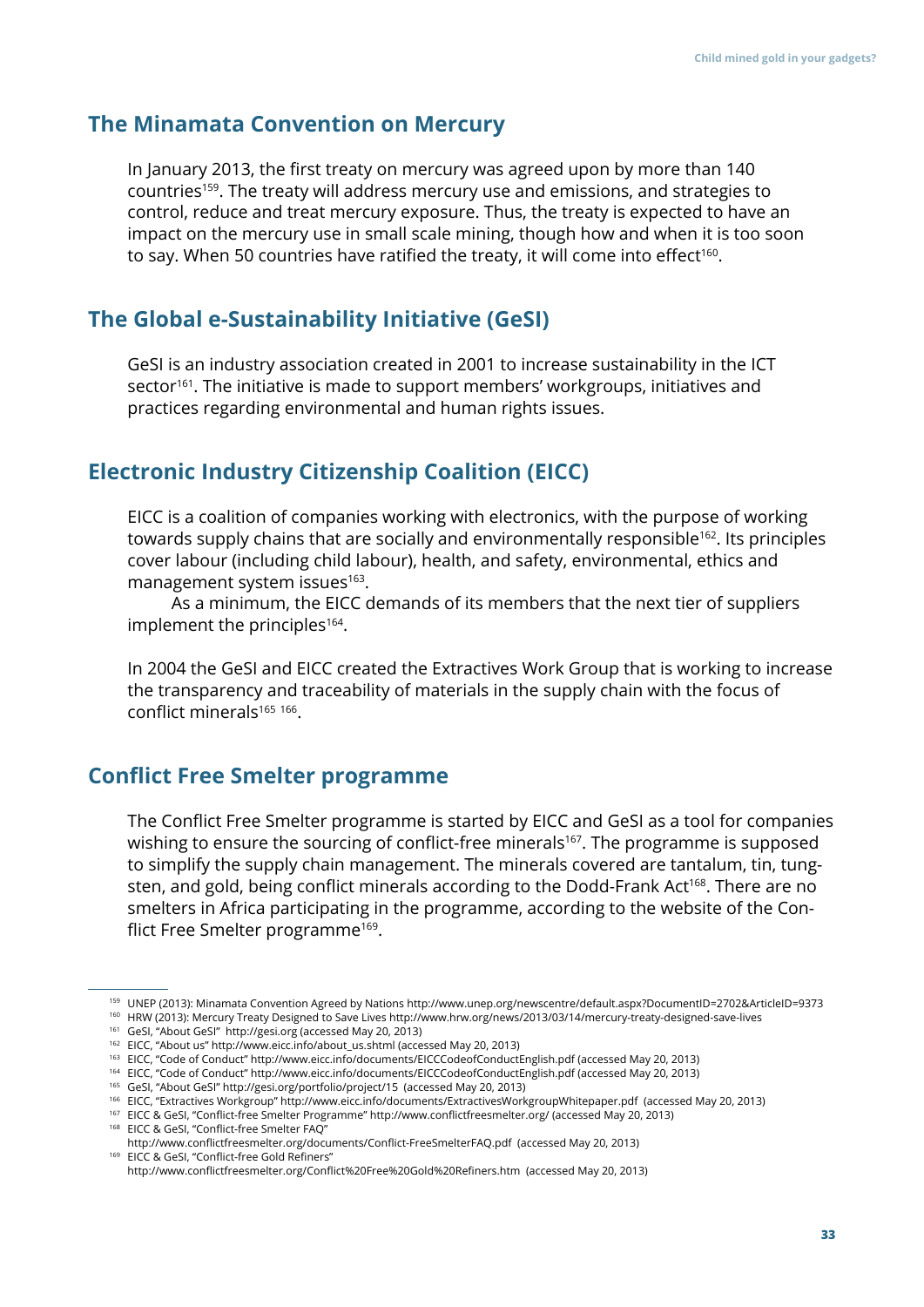HP was the first and only electronics company to have ambitions of achieving conflictfree supply chains by having its suppliers use the Conflict Free Smelter certification, announced in the spring of 2013170.

#### **World Gold Council: Conflict-Free Gold Standard**

The World Gold Council is a trade organisation representing the world's largest gold mining companies<sup>171</sup>. The Conflict free gold standard is a set of 8 principles for formal sector gold mining companies that operate in armed conflict areas<sup>172 173</sup>. As a part of the commitment to Human Rights, companies commit to not tolerating 'exploitative child labour<sup>174</sup>. The standard is to be implemented over the course of year 2013, and does not engage with issues of sourcing from small scale mining<sup>175</sup>.

### **Fairtrade and Fairmined gold**

Fairtrade and Fairmined gold was made available by the Fairtrade Foundation that implemented certification schemes for the mining of gold, as it has done with well-known consumer products like coffee176. The Dutch organisation Solidaridad has a programme that is assisting farmers getting Fairtrade and Fairmined certification in Colombia, Bolivia, Peru, Ghana, Uganda, Tanzania and Kenya<sup>177</sup>. In order to control the supply chain, Fairtrade establishes entirely new 'closed piped' supply chains when making own links between miners and jewellery producers. By guaranteeing small scale miners a higher price for their gold, the Fairtrade and Fairmined gold scheme aspires to be an attractive alternative to galamsey, assisting a process of formalisation of the small scale gold mine sector, where issues such as child labour can be addressed<sup>178</sup>. Fairtrade and Fairmined gold will exclusively be available for the jewellery industry because of the relatively few other components than gold. A phone for example, can first be called a FairTrade phone when all of the components are Fairtrade certified, making Fairtrade consumer electronics virtually impossible<sup>179</sup>.

- <sup>173</sup> Definition of conflict area: [Exposure Draft of the Conflict-Free Gold Standard](http://www.gold.org/download/pub_archive/pdf/wgc_conflict_free_gold_standard_exposure_draft_2012_march.pdf) p. 13
- World Gold Council (2012): Conflict-Free Gold Standard, p. 17 174
- <sup>175</sup> Mining Weekly (2013): Implementation of conflict-free gold standard is under way

<sup>&</sup>lt;sup>170</sup> Triple Pundit (2013): HP's Conflict-Free Supply Chain Initiative is an Industry First

[www.triplepundit.com/2013/04/hps-conflict-free-supply-chain-initiative-industry-first/](http://www.triplepundit.com/2013/04/hps-conflict-free-supply-chain-initiative-industry-first/)

World Gold Council, "Members" [http://www.gold.org/about\\_us/members/](http://www.gold.org/about_us/members/) (accessed May 20, 2013) 171

<sup>&</sup>lt;sup>172</sup> World Gold Council, "Conflict-free Standard" [http://www.gold.org/about\\_gold/sustainability/conflict\\_free\\_standard/](http://www.gold.org/about_gold/sustainability/conflict_free_standard/) (accessed May 20, 2013)

<http://miningweekly.com/article/implementation-of-conflict-free-gold-standard-is-under-way-2013-03-08>

Fairtrade Foundation, "Gold" <http://www.fairtrade.org.uk/gold/>(accessed May 20, 2013) 176

<sup>&</sup>lt;sup>177</sup> Solidaridad, "Sustainable gold"<http://solidaridadnetwork.org/gold> (accessed May 20, 2013)

 $^{178}$  DanWatch interview with Wilbert Petty Brentum, Solidaridad project manager, Ghana, February 2, 2013

 $^{179}$  DanWatch interview with Wilbert Petty Brentum, Solidaridad project manager, Ghana, February 2, 2013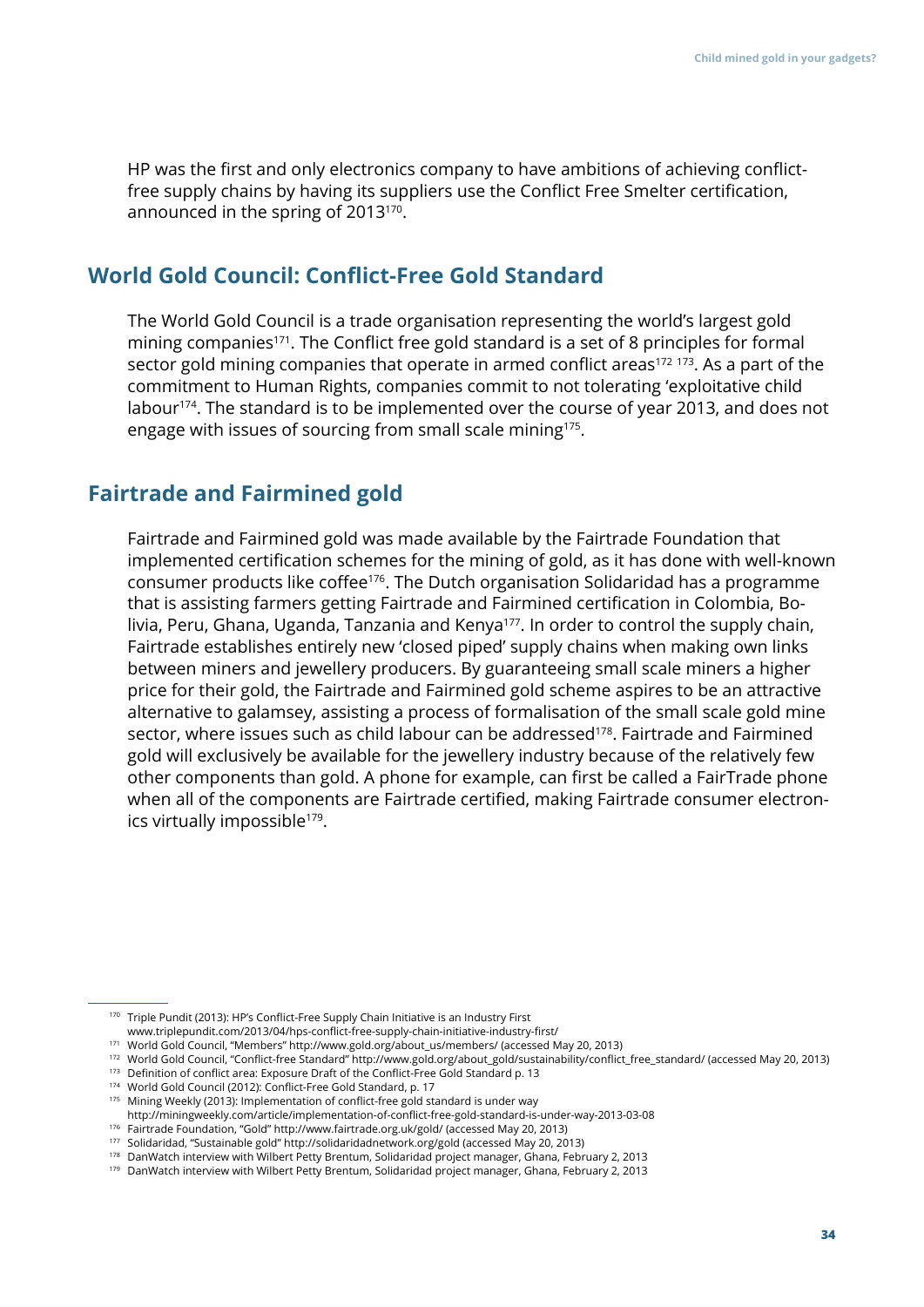#### **Fairphone**

Fairphone is an Amsterdam-based privately-owned enterprise (Waag Products) that has partnered with a number of organizations to produce a fairer mobile phone, planning production in the course of 2013180.

While details and Fairphone's position on e.g. unions remain unclear, the company's ambition is to produce a phone containing conflict-free tin and the intention is to (at some point) improve working conditions in the entire supply chain, pay fairer prices/wages and make the supply chain transparent<sup>181</sup>.

### **UN Global Compact**

The UN Global Compact is a voluntary initiative promoted by United Nations. Signatories commit to report on their human rights impact, and to respect 10 principles within their sphere of influence. The principles cover human rights, labour rights, environmental considerations, and anticorruption based on texts such as the Universal Declaration of Human Rights. Principle 5 demands commitment to "the effective abolition of child labour"182.

### **Conflict-Free Tin Initiative**

In October 2012, the Dutch government initiated a conflict-free tin sourcing program in DRC, including industry partners. The program is an implementation of the OECD Due Diligence Guidance for Responsible Supply Chains of Minerals from Conflict-Affected and High-Risk Areas. So far, 200 tonnes of material has been produced through the programme, which will be supplied to buyers committed to the programme<sup>183</sup>.

### **Gold Supplement to the OECD Due Diligence Guidance**

The Gold Supplement is a specific supplement to the OECD Due Diligence Guidance (a part of the OECD Guidelines for multinational enterprises). The Guidance has specific recommendations for increasing traceability in value chain sourcing from small scale artisanal mining, small scale enterprises, and large scale mines<sup>184</sup>.

<sup>&</sup>lt;sup>180</sup> Fairphone, "Fairphone" <http://www.fairphone.com/>(accessed May 20, 2013)

Fairphone, "action areas"<http://www.fairphone.com/action-areas/index.html> (accessed May 20, 2013) 181

<sup>&</sup>lt;sup>182</sup> UNGC, "The Ten Principles" <http://www.unglobalcompact.org/AboutTheGC/TheTenPrinciples/index.html> (accessed May 20, 2013)

CFTI, "Conflict-Free Tin Initiative" [http://solutions-network.org/site-cfti/](http://www.google.com/url?q=http%3A%2F%2Fsolutions-network.org%2Fsite-cfti%2F&sa=D&sntz=1&usg=AFQjCNFIWT8dk8OhjSAdzMNmgM3WqFGc3g) (accessed May 20, 2013) 183

OECD (2012): Supplement on Gold <http://www.oecd.org/daf/inv/mne/GoldSupplement.pdf> 184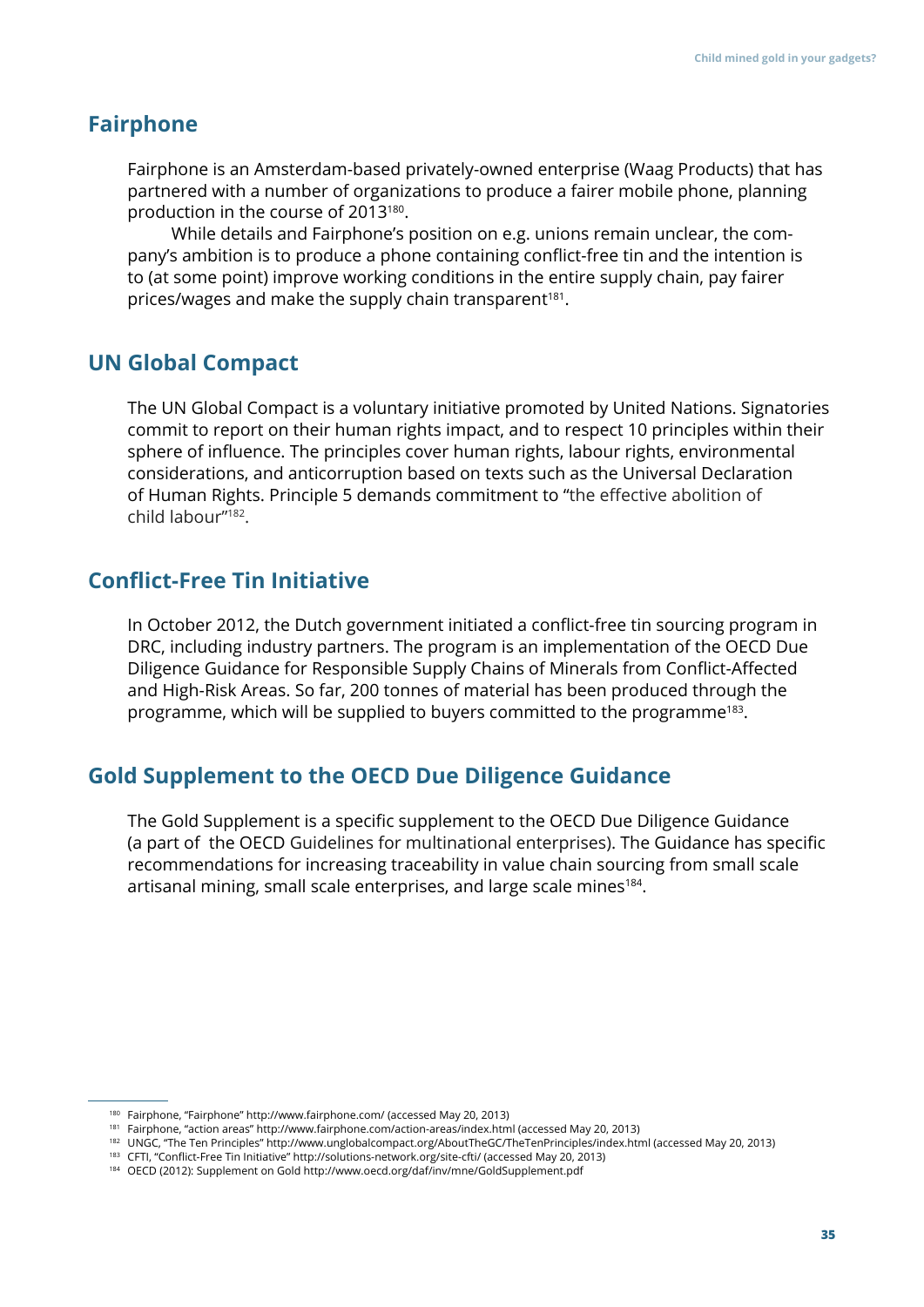# **From conflict free to child labour free?**

The attention to the sourcing of conflict minerals from DR Congo has put some pressure on the mining industry and the industries sourcing minerals to acknowledge responsibility and engage in initiatives to address these issues. While the initiatives listed above, mostly addressing issues surrounding conflict minerals, are not functioning yet, they show that it is not impossible for the sourcing industries to work to control complicated supply chains and increase transparency. However, being conflict-free does not necessarily mean that gold is responsibly produced, as environmental issues and child labour remain.